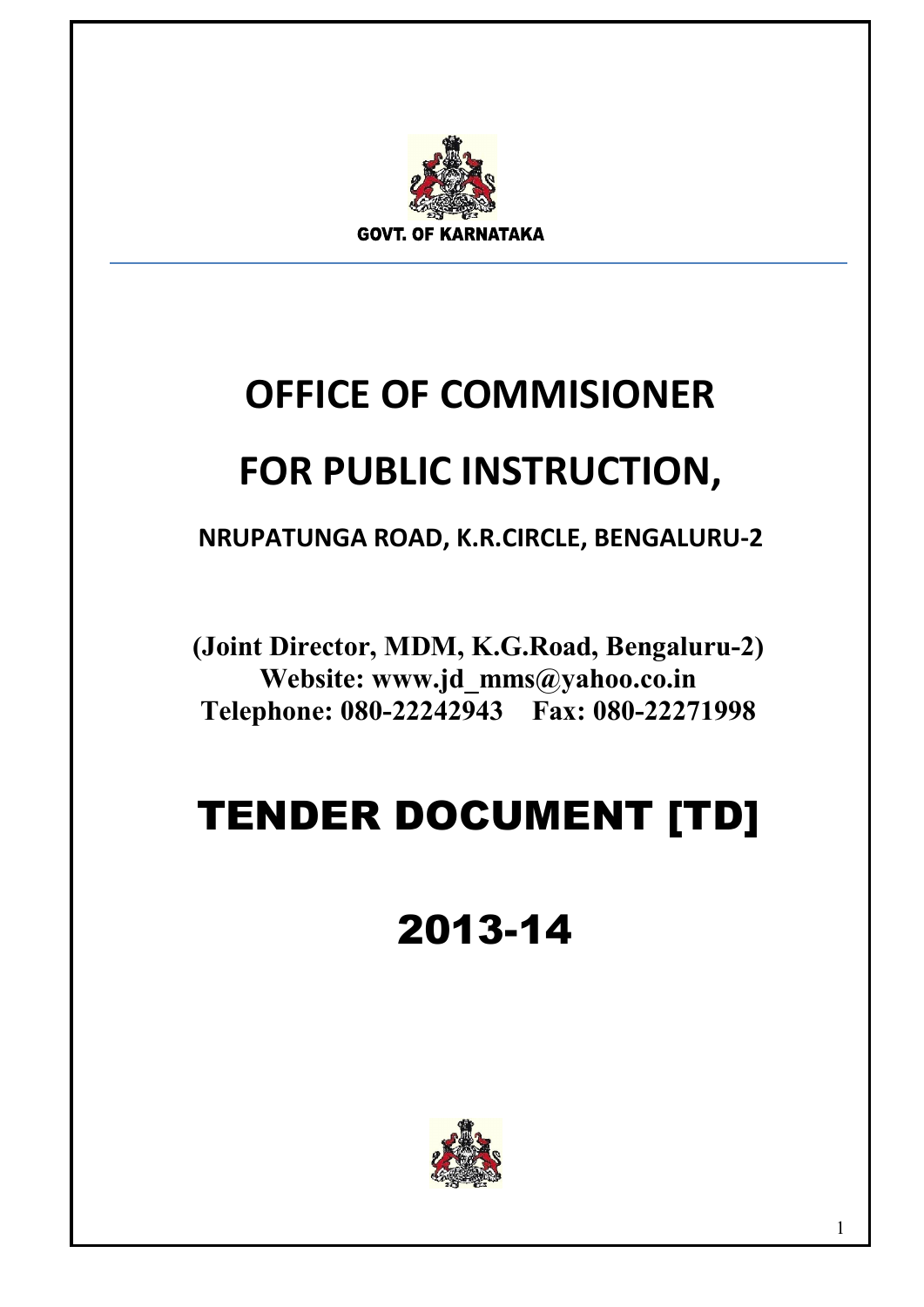## **OFFICE OF COMMISIONER FOR PUBLIC INSTRUCTION, NRUPATUNGA ROAD, K.R.CIRCLE, BENGALURU-2**

**Web site: www.jd\_mms@yahoo.co.in Ph:080-22271998** 

**M6/AD/Steam Boiler-39/13-14 Date: 21-02-2014**

## TENDER DOCUMENT

**Sub:** Tenders for the supply and Installation of multipurpose Steam generator and Rice vessel, Idli plant and Milk vessel.

Ref: Gov't order No: ed25mms2013, Bengaluru, Dated : 31/8/2013

2. Gov't order No: ed25mms2013, Bengaluru, Dated : 17/02/2014

\*\*\*\*\*\* The Office of the Commissioner for public instruction, Bengaluru (Purchaser) invites tender in two cover system(Technical and Commercial Bids) as per KTPP Act., 1999 from the registered and eligible Manufactures/dealers/suppliers for the supply & Installation of multipurpose steam generator and rice vessel, sambar vessel, idly plant and milk vessel, fittings and 3 years maintenance in the schools were the strength is above 500 students during 2013-14 through eprocurement portal of GOK (https://eproc.karnataka.gov.in) Prospective Manufactures/dealers/suppliers willing to participate in this tender shall necessarily register themselves with above mentioned e-procurement portal.

| <b>SI</b><br>No | <b>Description</b>                                                                                                                                                                                                                                                                                                                                                                                                                                                                                                                                                                                                                                                                                                                                                                                                                                                                                                                       | <b>Total Qty</b><br><b>Required</b> | $EMD$ ( $Rs$<br>in Lakhs) |
|-----------------|------------------------------------------------------------------------------------------------------------------------------------------------------------------------------------------------------------------------------------------------------------------------------------------------------------------------------------------------------------------------------------------------------------------------------------------------------------------------------------------------------------------------------------------------------------------------------------------------------------------------------------------------------------------------------------------------------------------------------------------------------------------------------------------------------------------------------------------------------------------------------------------------------------------------------------------|-------------------------------------|---------------------------|
|                 | PLACE: Gov't and aided Schools were more than 500 students all over the state                                                                                                                                                                                                                                                                                                                                                                                                                                                                                                                                                                                                                                                                                                                                                                                                                                                            |                                     |                           |
| 1               | Multipurpose Steam Generator, Fixed Boiler capacity of 100<br>$\bullet$<br>kg Steam output for hour made of 6mm, 10mm MS Plate<br>with Schedule tubes and loaded by Stainless Steel Sheet.<br>Rice Vessel/Cooker 25kgs of Rice/75ltr capacity made of 16<br>$\bullet$<br>Gauge 304 grade stainless steel sheet and SS Tubes Tilt<br>able with ball bearing system.<br>Somber Vessel/Cooker 75ltr capacity made of 16 Gauge<br>$\bullet$<br>304 grade stainless steel sheet and SS Tubes Tilt able with<br>ball bearing system.<br>Steam Milk Boiling Unit/Vessel/Cooker 75ltr capacity made<br>$\bullet$<br>of 16 Gauge 304 grade stainless steel sheet and SS Tubes<br>Tilt able with ball bearing system.<br>100 Idli Capacity, Idli Maker,<br>$\bullet$<br>Steam line with all fittings.<br>$\bullet$<br>As per the specification, with all installation and civil work in<br>price BID AMC contract will be made separately per year | 365                                 | As per<br>norms           |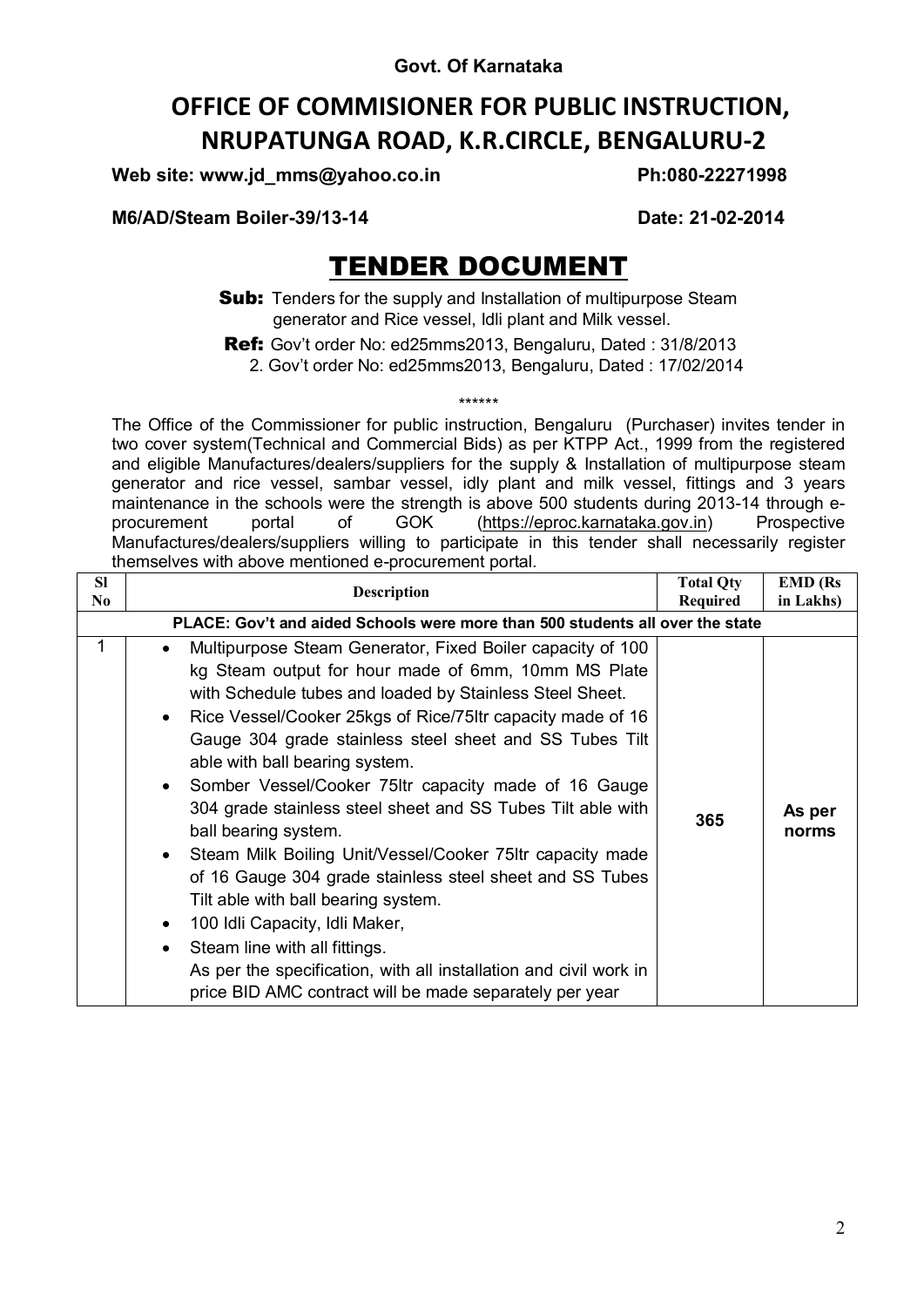The detailed specifications of the steam boiler are given in Annexure-"A" (Schedule-I & II) The Technical bid should contain technical literature and certificates. The Commercial Bid should contain only the cost. The last date and time for submission of tender is as shown of eprocurement portal.

The bid should accompany an Earnest Money Deposit and application fee as specified in the bid document that should be remitted in the form of electronic cash as per the requirement of etendering process.

The bidders can down load the tender document from either of following websites: www.eproc.karnataka.gov.in and www.schooleducation.kar.nic Interested eligible Bidders may obtain additional information, if any, from the office of the Joint Director of Public instructions, Mid-day Meal, KG.Road, Bangaluru-2, on all working days, during office hours.

**Late Bids:** The website will not accept any bid after the deadline for submission of bids. The CPI will not accept any hard copy of the bid by the bidder for the reason that the purchaser was not able to apply the bid through website due to delay in the submission through website.

| <b>TENDER REFERENCE</b><br>➤                 | $\ddot{\cdot}$       | M6/AD/Steam Boiler-39/13-14               |
|----------------------------------------------|----------------------|-------------------------------------------|
| $\triangleright$ DATE OF COMMENCEMENT OF     |                      | 24-02-2014                                |
| <b>TENDER DOCUMENT</b>                       |                      |                                           |
| $\triangleright$ PRE BIDDING TECHNICAL       |                      | $07-03-2014$ 10-00 AM                     |
| <b>MEETING</b>                               | $\ddot{\phantom{0}}$ |                                           |
| $\triangleright$ LAST DATE FOR SUBMISSION OF | $\ddot{\cdot}$       | $11-03-2014$ ,                            |
| <b>TENDER</b>                                |                      |                                           |
| $\triangleright$ * LAST DATE AND TIME FOR    |                      | 13-03-2014, 5-00 PM                       |
| <b>RECEIPT OF TENDERS</b>                    |                      |                                           |
| $\triangleright$ TIME AND DATE OF OPENING OF |                      | 15-03-2014, 05-00 PM                      |
| <b>TECHNICAL BID</b>                         |                      |                                           |
| TIME AND DATE OF OPENING OF                  |                      | 18-03-2014, 11-00 AM                      |
| <b>FINANCIAL BID</b>                         |                      |                                           |
| $\triangleright$ PLACE OF OPENING OF TENDERS | $\ddot{\cdot}$       | Office of the Commissioner for Public     |
|                                              |                      | Instruction, Nrupatunga Road, Bengaluru-2 |
| ADDRESS FOR COMMUNICATION                    | $\ddot{\cdot}$       | Joint Director of Public Instruction, Mid |
|                                              |                      | Day Meal, K.G.Road, Bengaluru-2           |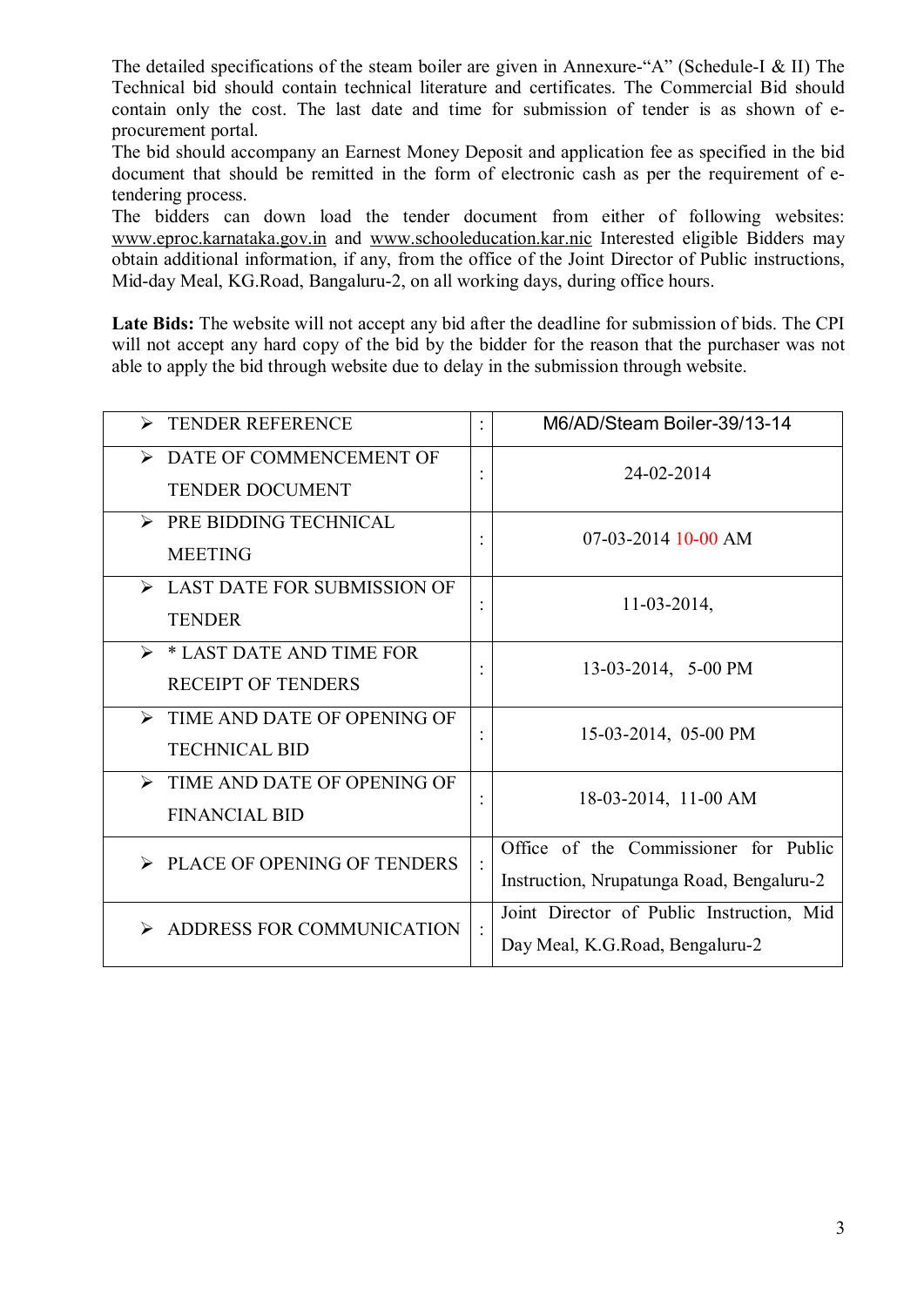## **I - ELIGIBILITY CRITERIA:**

| $\mathbf{i}$ | The bidder should be a manufacturer of Steam Boiler with ISO 9001 certificate & Food           |
|--------------|------------------------------------------------------------------------------------------------|
|              | grade Quality certificate who must have Manufactured, tested and supplied Steam Boiler         |
|              | with similar type.                                                                             |
| ii           | This should be supported by the certificate of Registration issued under the Companies Act     |
|              | by a competent authority                                                                       |
| iii          | The bidder should have the minimum installed installation 100 unit 30-100 supplied to          |
|              | Govt institution /firms production capacity of 50 - 100 (Fifty only) Steam Boiler per          |
|              | month. - This should be supported by the certificate issued by a competent Government          |
|              | authority.                                                                                     |
| iv           | The bidder should have supplied a minimum of 100 unit (one Hundred) of the                     |
|              | quantity in the past 3 years, for which bids are submitted. (Annexure – $B'$ ). – The tenderer |
|              | should furnish the information on all past supplies and satisfactory performance, in the       |
|              | proforma under Annexure-C supported by consolidated statement of production and sales          |
|              | Certified by Auditor for each year to be uploaded online. Also the supply order copies with    |
|              | respect to Government supplies should be submitted online, iv. The bidder should have          |
|              | more than 5 crores in the year 2013-14. The bidder should have more than 15 crores             |
|              | turnover on supply of Kitchen utensils in the past three years. - This should be supported     |
|              | by consolidated statement of Turnover Certified by Auditor for each year which should be       |
|              | uploaded online and hard copy of Annual Report of the company should be submitted to           |
|              | the office before last date and time of submission of Tender mentioned in the document.        |
|              | II - Documents to be enclosed:                                                                 |

**a. with Technical Bid**:

| $\mathbf{i}$ | <b>EMD of Rs. 10.00 Lakhs (Ten Lakhs only)</b> it shall be paid online through any of the<br>following 04 modes:- (a) Credit Card, (b) Direct Debit, (c) National Electronic Fund<br>Transfer (NEFT) and (d) Over The Counter of any Nationalized Bank. (e-payment<br>document is available on website).                                                                                                                                                                                                                        |
|--------------|---------------------------------------------------------------------------------------------------------------------------------------------------------------------------------------------------------------------------------------------------------------------------------------------------------------------------------------------------------------------------------------------------------------------------------------------------------------------------------------------------------------------------------|
|              | The EMD will remain valid for a period of 180 days from the date of submission of<br>Tender. Unsuccessful Tenderer's bid securities will be discharged / returned as early as<br>possible                                                                                                                                                                                                                                                                                                                                       |
|              | The EMD may be forfeited if a Tenderer<br>(i) withdraws his tender during the period of tender validity specified by the<br>Tenderer on the Tender Form;<br>Or                                                                                                                                                                                                                                                                                                                                                                  |
|              | (ii) does not accept the correction of arithmetical errors resulting in discrepancy<br>between unit price and total price (unit price multiplied by Quantity)<br>Or<br>(iii) In case of a successful tenderer, if the Tenderer fails to furnish performance                                                                                                                                                                                                                                                                     |
|              | security.                                                                                                                                                                                                                                                                                                                                                                                                                                                                                                                       |
|              | (ii) Copies of original documents defining the constitution or legal status, place of<br>registration and principle place of business of the company or firm or partnership, etc.<br>(iii) A Brief write-up, backed with adequate data, explaining his available capacity and<br>experience (both technical and commercial) for the manufacture and supply of the<br>required Steam Boiler system within the specified time of completion after<br>meeting all their current commitments, in the pro-forma given in Annexure-D. |
|              | (iv) The bidder should clearly confirm that all the facilities exist in his factory for<br>inspection and testing and these will be made available to the Purchaser or his<br>representative for inspection.                                                                                                                                                                                                                                                                                                                    |
|              | (v) Reports on financial standing of the Bidder such as profit and loss accounts,                                                                                                                                                                                                                                                                                                                                                                                                                                               |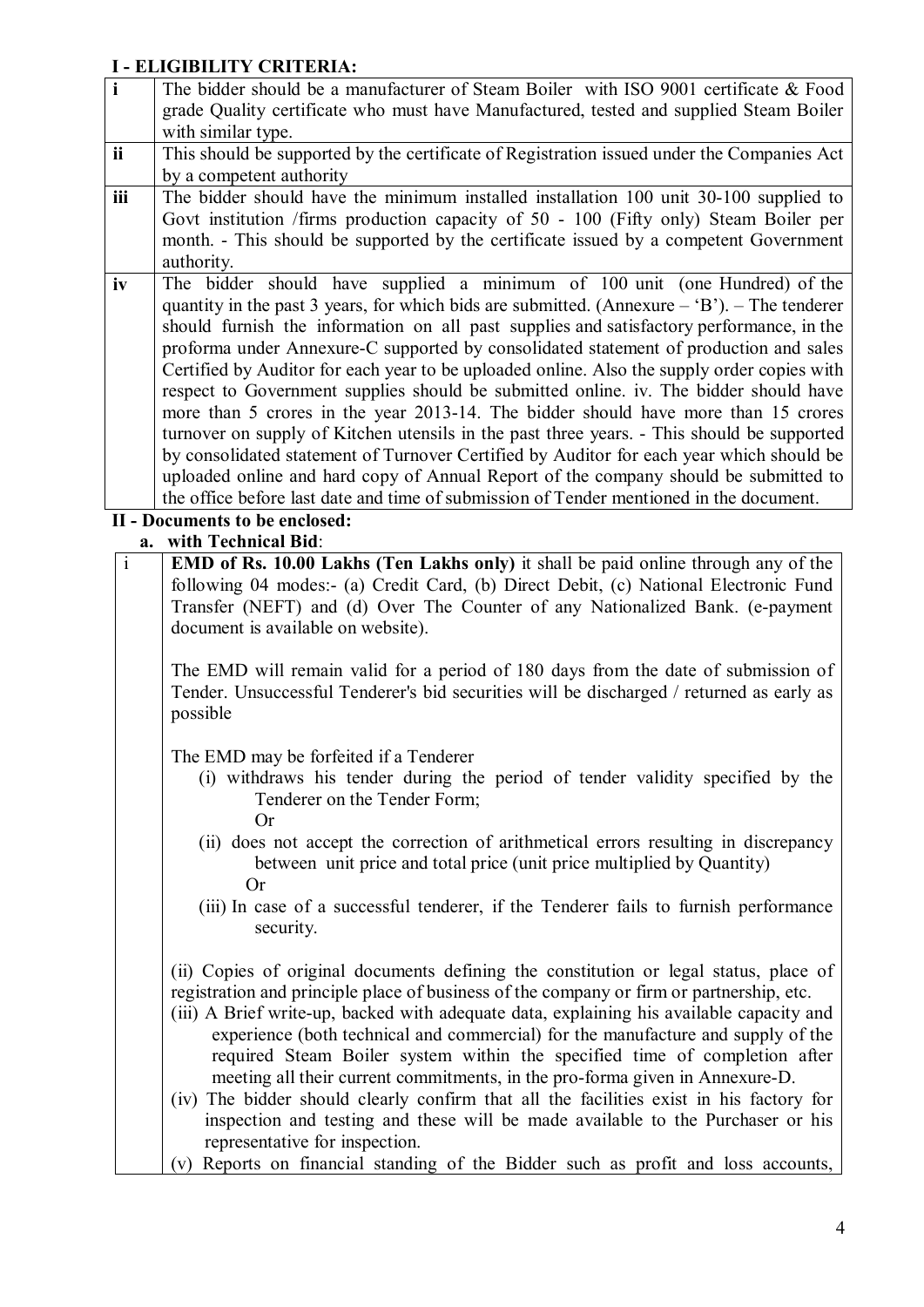| containing bad debts, gross profits & gross expenditure, depreciation, net profit/net      |
|--------------------------------------------------------------------------------------------|
| loss, Balance sheet containing movable and immovable assets, Gross Depreciation            |
| and Net Sundry Debtors/ Sundry Creditor, Deposits and Reserves and outstanding             |
| loan and other liabilities, excess profits/loss miscellaneous deposits/liabilities and     |
| auditor's report for the past three years, i.e., $\,$ , 2010-11, 2011-12 & 2012-13 bankers |
| certificate, etc., - that means, submission of consolidated statement certified by         |
| auditors should be uploaded through online and hard copy of detailed balance               |
| sheets with all annexure, schedules should be submitted to the office before last          |
| date and time of submission of tender mentioned in the document.                           |
| (vi) The bidder should submit the undertaking that the firm is not blacklisted by any      |
| Govt./Quasi- Government.                                                                   |
| (vii) Similar Projects executed / implemented.                                             |
| (viii) Technical specification / data sheet / compliance                                   |
| (ix) Tender processing fee should be remitted through electronic cash.                     |
| Income Tax Registration Certificate along with returns for last 3 years<br>(x)             |
| (xi) Sales Tax Registration Certificate along with returns for last 3 years                |
| (xii) Sales Tax clearance certificate for last 2 years.                                    |
|                                                                                            |

#### **(b) with Financial Bid:**

| Only commercial quote as per Annexure-E shall be quoted through e-procurement |
|-------------------------------------------------------------------------------|
| portal only.                                                                  |
|                                                                               |

### **III – INSTRUCTIONS TO BIDDERS (ITB)**

#### **A. Introduction**

|                |     | <b>Eligible Bidders</b>                                                                      |
|----------------|-----|----------------------------------------------------------------------------------------------|
|                | 1.1 | Bidders should not be associated, or have been associated in the past, directly or           |
|                |     | indirectly, with a firm or any of its affiliates which have been engaged by the Purchaser    |
|                |     | to provide consulting services for the preparation of the design, specifications, and other  |
|                |     | documents to be used for the procurement of the goods to be purchased under this             |
|                |     | Invitation of Bids.                                                                          |
|                | 1.2 | Bidders shall not be under a declaration of ineligibility for corrupt and fraudulent         |
|                |     | practices issued by the Government of Karnataka                                              |
| $\overline{2}$ |     | <b>Cost of Bidding</b>                                                                       |
|                | 2.1 | The bidder shall bear all costs associated with the preparation and submission of its        |
|                |     | bid, and The Commissioner for Public Instruction, Bangalore, hereinafter referred to as      |
|                |     | "The Purchaser", will in no case be responsible or liable for these costs, regardless of the |
|                |     | conduct or outcome of the bidding process.                                                   |

### **B. The Bidding Documents**

## **3 Content of Bidding Documents**

- 3.1 The goods required, bidding procedures and contract terms are prescribed in the bidding document. In addition to the Invitation for Bids, the bidding document includes:
- (a) Instruction to Bidders (ITB) ;
- (b) General Conditions of Contract (GCC) ;
- (c) Special Conditions of Contract (SCC) ;
- (d) Schedule of Requirements;
- (e) Technical Specifications;
- (f) Qualification Criteria;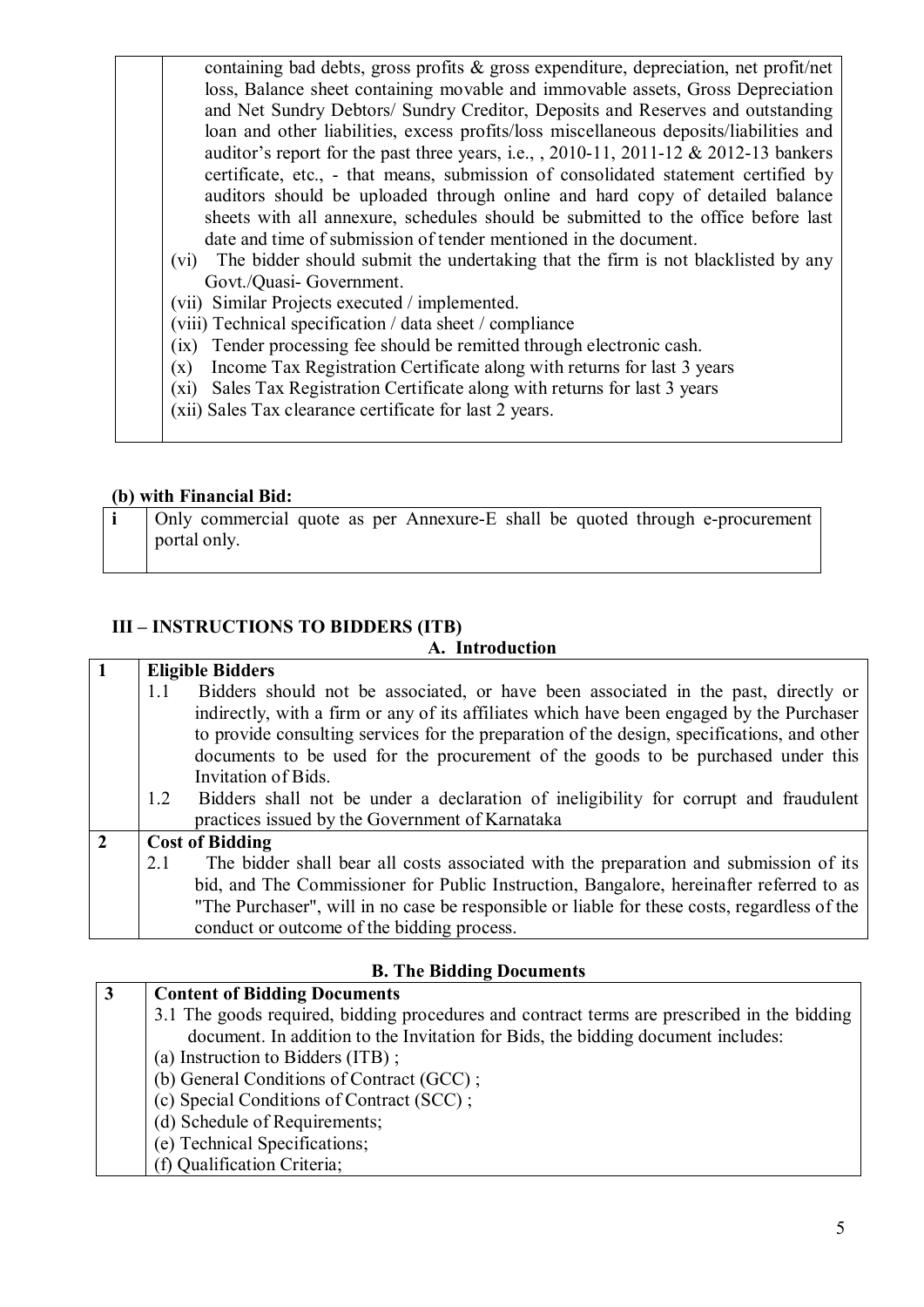|                         | (g) Bid Form and Price Schedules;                                                                                                                                          |
|-------------------------|----------------------------------------------------------------------------------------------------------------------------------------------------------------------------|
|                         | (h) Bid Security;                                                                                                                                                          |
|                         | (i) Contract Form;                                                                                                                                                         |
|                         | (j) Performance Security Form;                                                                                                                                             |
|                         | (k) Performance Statement and;                                                                                                                                             |
|                         | (l) Capability Statement.                                                                                                                                                  |
|                         | 3.2 The Bidder is expected to examine all instructions, forms, terms, and specifications in the                                                                            |
|                         | bidding document. Failure to furnish all information required by the bidding document                                                                                      |
|                         | or submission of a bid not substantially responsive to the bidding document in every                                                                                       |
|                         | respect will be at the Bidder's risk and may result in rejection of its bid.                                                                                               |
| $\overline{\mathbf{4}}$ | <b>Clarification of Bidding Documents</b>                                                                                                                                  |
|                         | 4.1 A prospective Bidder requiring any clarification of the bidding document may notify the                                                                                |
|                         | Purchaser through e-procurement website or e-mail or in writing or by telex or cable or                                                                                    |
|                         | fax at the Purchaser's mailing address indicated in the Invitation for Bids. The Purchaser                                                                                 |
|                         | will respond and post the reply on e-procurement website along with prebid meeting                                                                                         |
|                         | proceedings. Any queries after pre-bid meeting shall not be entertained.                                                                                                   |
| 5                       | <b>Amendment of Bidding Documents</b>                                                                                                                                      |
|                         | 5.1 At any time prior to the deadline for submission of bids, the Purchaser may, for any                                                                                   |
|                         | reason, whether at its own initiative or in response to a clarification requested by a                                                                                     |
|                         | prospective bidder, modify the bidding documents by amendment.                                                                                                             |
|                         | 5.2 Any such amendment/corrigendum shall be posted on e-procurement website only and no                                                                                    |
|                         | other communication shall be made to any firm in this regard.                                                                                                              |
|                         | 5.3 In order to allow prospective bidders reasonable time in which to take the amendment                                                                                   |
|                         |                                                                                                                                                                            |
|                         | into account in preparing their bids, the Purchaser, at its discretion, may extend the                                                                                     |
|                         | deadline for the submission of bids.                                                                                                                                       |
|                         | <b>C. Preparation of Bids</b>                                                                                                                                              |
| 6                       | <b>Language of Bid</b>                                                                                                                                                     |
|                         | 6.1 The bid prepared by the Bidder, as well as all correspondence and documents relating to                                                                                |
|                         | the bid exchanged by the Bidder and the Purchaser shall be written in English language.                                                                                    |
|                         | Supporting documents and printed literature furnished by the Bidder may be in another                                                                                      |
|                         | language provided they are accompanied by an accurate translation of the relevant                                                                                          |
|                         | passages in the English language in which case, for purposes of interpretation of the                                                                                      |
|                         | Bid, the translation shall govern.                                                                                                                                         |
| $\overline{7}$          | <b>Documents Comprising the Bid</b>                                                                                                                                        |
|                         | 7.1 The bid prepared by the Bidder shall comprise the following components:<br>(a) A Bid Form and a Price Schedule completed in accordance with ITB Clauses $8, 9 \& 10$ . |
|                         | (b) Documentary evidence established in accordance with ITB Clause 11 that the Bidder is                                                                                   |
|                         | eligible to bid and is qualified to perform the contract if its bid is accepted.                                                                                           |
|                         | (c) Documentary evidence established in accordance with ITB Clause 12 that the goods and                                                                                   |
|                         | ancillary services to be supplied by the Bidder are eligible goods and services and                                                                                        |
|                         | conform to the bidding documents; and                                                                                                                                      |
|                         | (d) Bid security furnished in accordance with ITB Clause 13.                                                                                                               |
| 8                       | <b>Bid Form</b>                                                                                                                                                            |
|                         | 8.1 The Bidder shall complete the Bid Form and the appropriate Price Schedule furnished in                                                                                 |
|                         | the bidding document, indicating the goods to be supplied, a brief description of the                                                                                      |
|                         | goods, and their country of origin, quantity and prices.                                                                                                                   |
| 9                       | <b>Bid Prices</b>                                                                                                                                                          |
|                         | 9.1 The Bidder shall indicate in the Price Schedule the unit prices and total bid prices of the                                                                            |
|                         | goods it proposes to supply under the Contract.<br>9.2 Prices indicated in the Price Schedule shall be entered separately in the following                                 |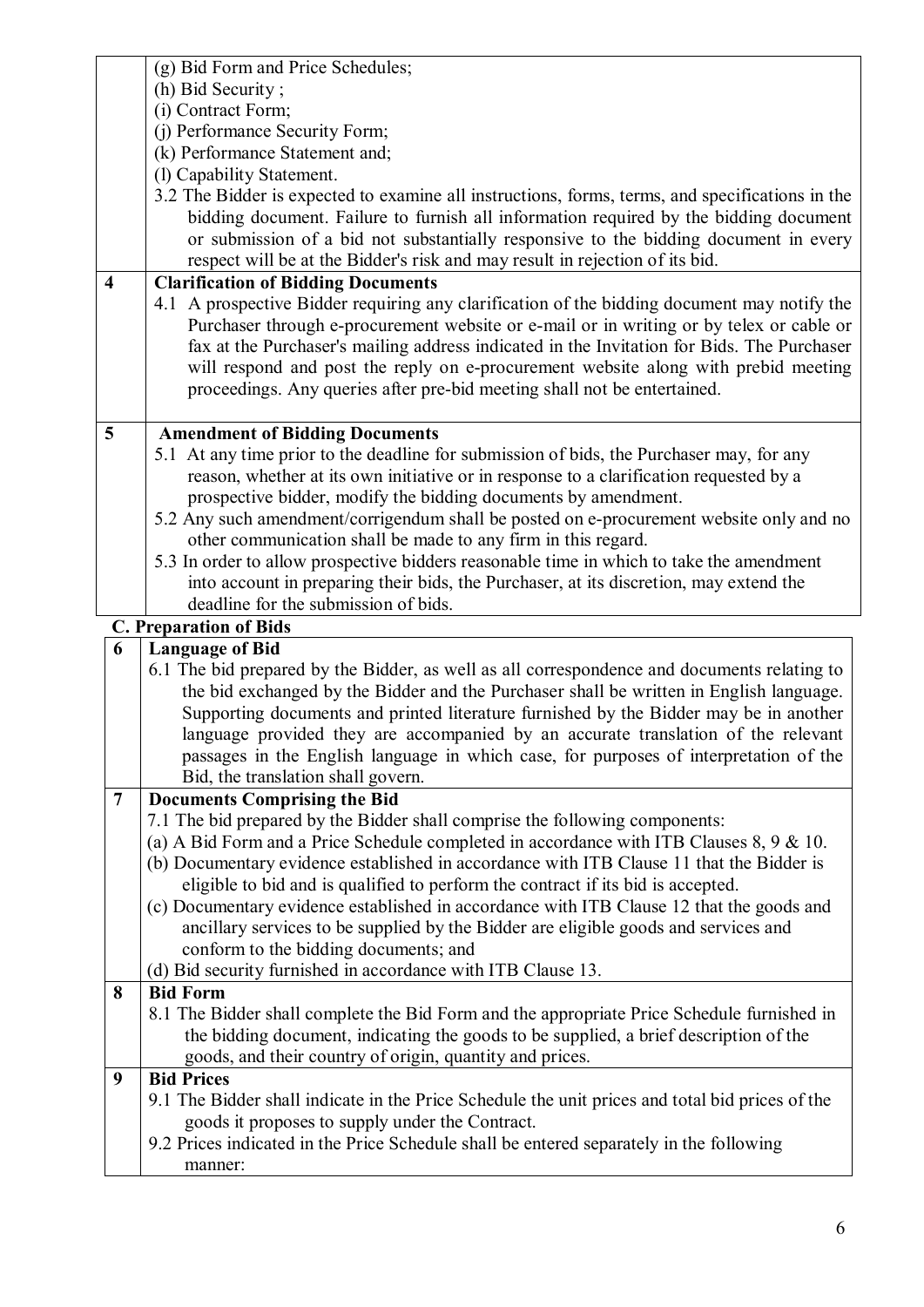|    | (i) the price of the goods, quoted (ex-works, ex-factory, ex-showroom, ex-warehouse, or off-                                                                                |
|----|-----------------------------------------------------------------------------------------------------------------------------------------------------------------------------|
|    | the-shelf, as applicable), all duties and sales and other taxes already paid or payable.                                                                                    |
|    | a. On components and raw material used in the manufacture or assembly of goods quoted                                                                                       |
|    | ex-works or ex-factory; or                                                                                                                                                  |
|    | b. On the previously imported goods of foreign origin quoted ex-showroom, ex-warehouse<br>or off-the-shelf.                                                                 |
|    | (ii) any Indian duties, sales and other taxes which will be payable on the goods if this                                                                                    |
|    | Contract is awarded;                                                                                                                                                        |
|    | (iii) the price for inland transportation, insurance and other local costs incidental to delivery                                                                           |
|    | of the goods to their final destination;                                                                                                                                    |
|    | (iv) the price of other incidental services listed in Clause 4 of the Special Conditions of                                                                                 |
|    | Contract and warranty as indicated in GCC Clause 14.                                                                                                                        |
|    | 9.2 The Bidder's separation of the price components in accordance with ITB Clause 9.2                                                                                       |
|    | above will be solely for the purpose of facilitating the comparison of bids by the                                                                                          |
|    | Purchaser and will not in any way limit the Purchaser's right to contract on any of the                                                                                     |
|    | terms offered.                                                                                                                                                              |
|    | 9.4 Fixed Price. Prices quoted by the Bidder shall be fixed during the Bidder's performance                                                                                 |
|    | of the Contract and not subject to variation on any account. A bid submitted with an                                                                                        |
|    | adjustable price quotation will be treated as non-responsive and rejected, pursuant to<br>ITB Clause 22.                                                                    |
|    |                                                                                                                                                                             |
| 10 | <b>Bid Currencies</b>                                                                                                                                                       |
|    | 10.1 Prices shall be quoted in Indian Rupees:                                                                                                                               |
| 11 | <b>Documents Establishing Bidder's Eligibility and Qualifications</b>                                                                                                       |
|    | 11.1 Pursuant to ITB Clause 7, the Bidder shall furnish, as part of its bid, documents                                                                                      |
|    | establishing the Bidder's eligibility to bid and its qualifications to perform the Contract                                                                                 |
|    | if its bid is accepted.                                                                                                                                                     |
|    | 11.2 The documentary evidence of the Bidder's eligibility to bid shall establish to the                                                                                     |
|    | Purchaser's satisfaction that the Bidder, at the time of submission of its bid, is an<br>eligible bidder.                                                                   |
|    | 11.3 The documentary evidence of the Bidder's qualifications to perform the Contract if its                                                                                 |
|    | bid is accepted, shall establish to the Purchaser's satisfaction:                                                                                                           |
|    | (a) that the Bidder has the financial, technical, and production capability necessary to                                                                                    |
|    | perform the Contract and meets the criteria outlined in the Eligibility Criteria specified                                                                                  |
|    | in Section-I. To this end, all Bids submitted shall include the following information                                                                                       |
|    | The legal status, place of registrations and principal place of business of the<br>(1)                                                                                      |
|    | Company/firm/Partnership etc.                                                                                                                                               |
| 12 | Documents Establishing Goods' Eligibility and Conformity to Bidding Documents                                                                                               |
|    | 12.1 Pursuant to ITB Clause 7, the Bidder shall furnish, as part of its bid, documents                                                                                      |
|    | establishing the eligibility and conformity to the bidding documents of all goods and                                                                                       |
|    | services which the Bidder proposes to supply under the contract.                                                                                                            |
|    | 12.2 The documentary evidence of conformity of the goods and services to the bidding<br>document may be in the form of literature, drawings and data, and shall consist of: |
|    | (a) a detailed description of the essential technical and performance characteristics of the                                                                                |
|    | goods;                                                                                                                                                                      |
|    | (b) a list giving full particulars, including available sources and current prices, of spare parts,                                                                         |
|    | special tools, etc., necessary for the proper and continuing functioning of the goods for a                                                                                 |
|    | period of six years, following commencement of the use of the goods by the Purchaser;                                                                                       |
|    | (c) an item-by-item commentary on the Purchaser's Technical Specifications demonstrating                                                                                    |
|    | substantial responsiveness of the goods and services to those specifications or a                                                                                           |
|    | statement of deviations and exceptions to the provisions of the Technical Specifications;                                                                                   |
|    | 12.3 For purposes of the commentary to be furnished pursuant to ITB Clause 12.2(c) above,                                                                                   |
|    | the Bidder shall note that standards for workmanship, material and equipment, and                                                                                           |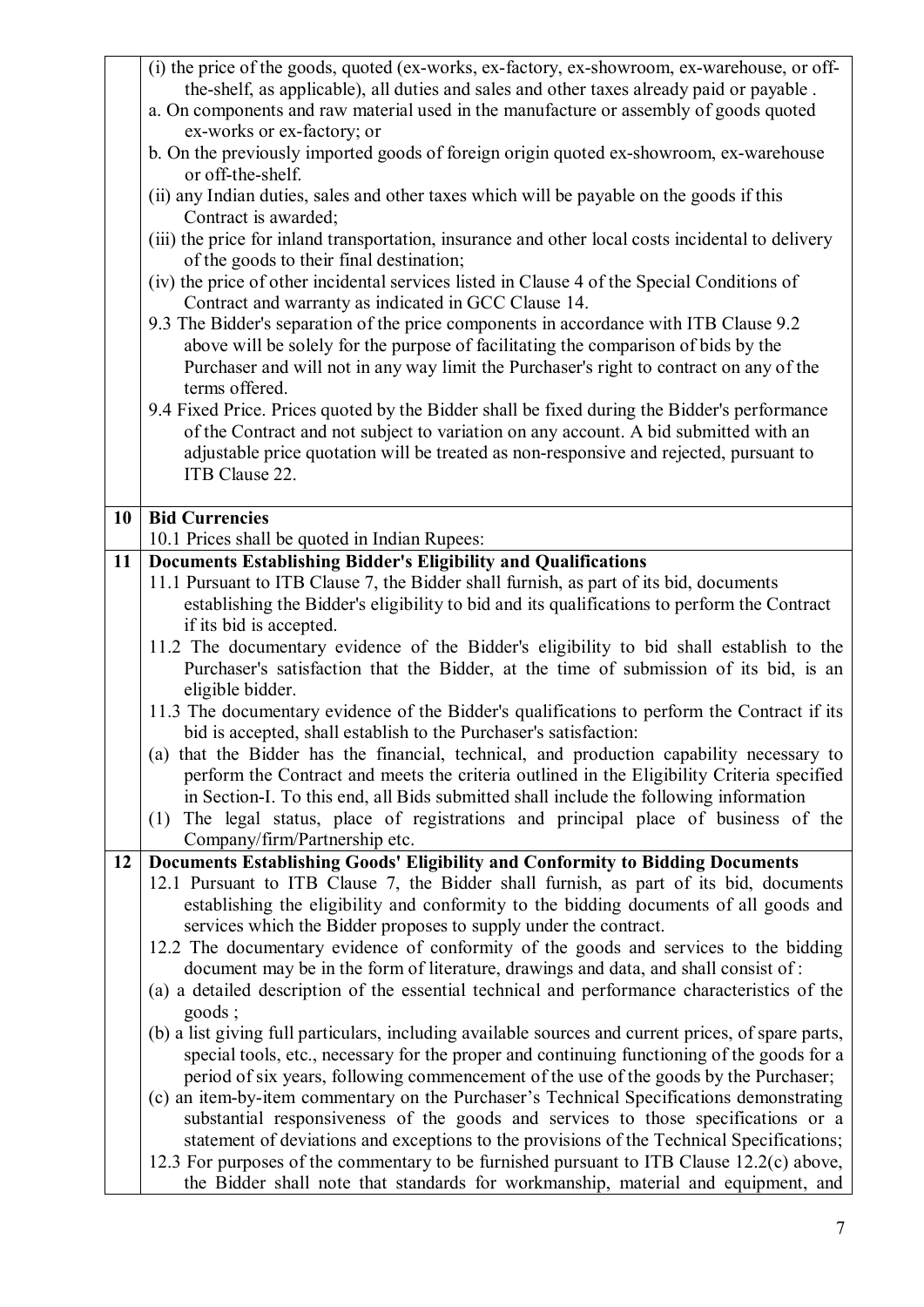|    | references to brand names or catalogue numbers designated by the Purchaser in its                                                                                          |
|----|----------------------------------------------------------------------------------------------------------------------------------------------------------------------------|
|    | Technical Specifications are intended to be descriptive only and not restrictive. The                                                                                      |
|    | Bidder may substitute alternative standards, brand names and/or catalogue numbers in                                                                                       |
|    | its bid, provided that it demonstrates to the Purchaser's satisfaction that the substitutions                                                                              |
|    | ensure substantial equivalence to those designated in the Technical Specifications.                                                                                        |
| 13 | <b>Bid Security</b>                                                                                                                                                        |
|    | 13.1 Pursuant to ITB Clause 7, the Bidder shall furnish, as part of its bid, a bid security in                                                                             |
|    | the amount as specified in Annexure-B : Schedule of Requirements.                                                                                                          |
|    | 13.2 The bid security is required to protect the Purchaser against the risk of Bidder's conduct                                                                            |
|    | which would warrant the security's forfeiture, pursuant to ITB Clause 13.7.                                                                                                |
|    | 13.3 The Bid Security shall be credited to the account of Centre for e-governance.                                                                                         |
|    | a. through credit card                                                                                                                                                     |
|    | b. internet banking                                                                                                                                                        |
|    | c. National Electronic Fund Transfer                                                                                                                                       |
|    | d. Remittance over the counter in the selected 10 branches of Axis Bank in Bangalore The                                                                                   |
|    | supplier/contractor's bid will be evaluated only on confirmation of receipt of the                                                                                         |
|    | payment (EMD) in the GOK's central pooling a/c held at Axis Bank EMD amount will                                                                                           |
|    | have to be submitted by the supplier/contractor taking into account the following                                                                                          |
|    | conditions:                                                                                                                                                                |
|    | a. EMD of Rs. 10.00 Lakhs (Ten Lakhs only) shall be paid online through any of the<br>following 04 modes:- (a) Credit Card, (b) Direct Debit, (c) National Electronic Fund |
|    |                                                                                                                                                                            |
|    | Transfer (NEFT) and (d) Over The Counter any Nationalized Bank. (e-payment<br>document is available on website).                                                           |
|    | b. The EMD obtained in the form of Bank Guarantee at the time of submitting of tenders                                                                                     |
|    | will be returned to the unsuccessful bidders. Further the Bank Guarantee in respect of                                                                                     |
|    | accepted tenderers along with 2nd lowest bidder obtained at the time of submission of                                                                                      |
|    | tenders will also be returned or adjusted towards the 5% of Bank Guarantee on total                                                                                        |
|    | value of the goods supplied or as the case may be.                                                                                                                         |
|    | 13.4 Any bid not secured in accordance with ITB Clauses 13.1 and 13.3 above will be                                                                                        |
|    | rejected by the Purchaser as non-responsive, pursuant to ITB Clause 20.                                                                                                    |
|    | 13.5 Unsuccessful bidder's bid security will be discharged/returned through e-transfer of                                                                                  |
|    | funds as promptly as possible but not later than 30 days after the expiration of the                                                                                       |
|    | period of bid validity prescribed by the Purchaser, pursuant to ITB Clause 14.                                                                                             |
|    | 13.6 The successful Bidder's bid security will be discharged upon the Bidder signing the                                                                                   |
|    | Contract, pursuant to ITB Clause 28, and furnishing the performance security, pursuant                                                                                     |
|    | to ITB Clause 29.                                                                                                                                                          |
|    | 13.7 The bid security may be forfeited:                                                                                                                                    |
|    | (a) If a Bidder withdraws its bid during the period of bid validity specified by the Bidder on                                                                             |
|    | the Bid Form; or                                                                                                                                                           |
|    | (b) in case of a successful Bidder, if the Bidder fails:                                                                                                                   |
|    | (i) to sign the Contract in accordance with ITB Clause 28; or                                                                                                              |
|    | (ii) to furnish performance security in accordance with ITB Clause 29.                                                                                                     |
| 14 | <b>Period of Validity of Bids</b>                                                                                                                                          |
|    | 14.1 Bids shall remain valid for 120 days after the date of bid opening prescribed by the                                                                                  |
|    | Purchaser, pursuant to ITB Clause 15. A bid valid for a shorter period shall be rejected                                                                                   |
|    | by the Purchaser as non-responsive.                                                                                                                                        |
|    | 14.2 In exceptional circumstances, the Purchaser may solicit the Bidder's consent to an                                                                                    |
|    | extension of the period of validity. The request and the responses thereto shall be made                                                                                   |
|    | in writing (or by cable or telex or fax). The bid security provided under ITB Clause 13                                                                                    |
|    | shall also be suitably extended. A Bidder may refuse the request without forfeiting its                                                                                    |
|    | bid security. A Bidder granting the request will not be required nor permitted to modify                                                                                   |
|    | its bid.                                                                                                                                                                   |
| 15 | <b>Submission of Bids:</b>                                                                                                                                                 |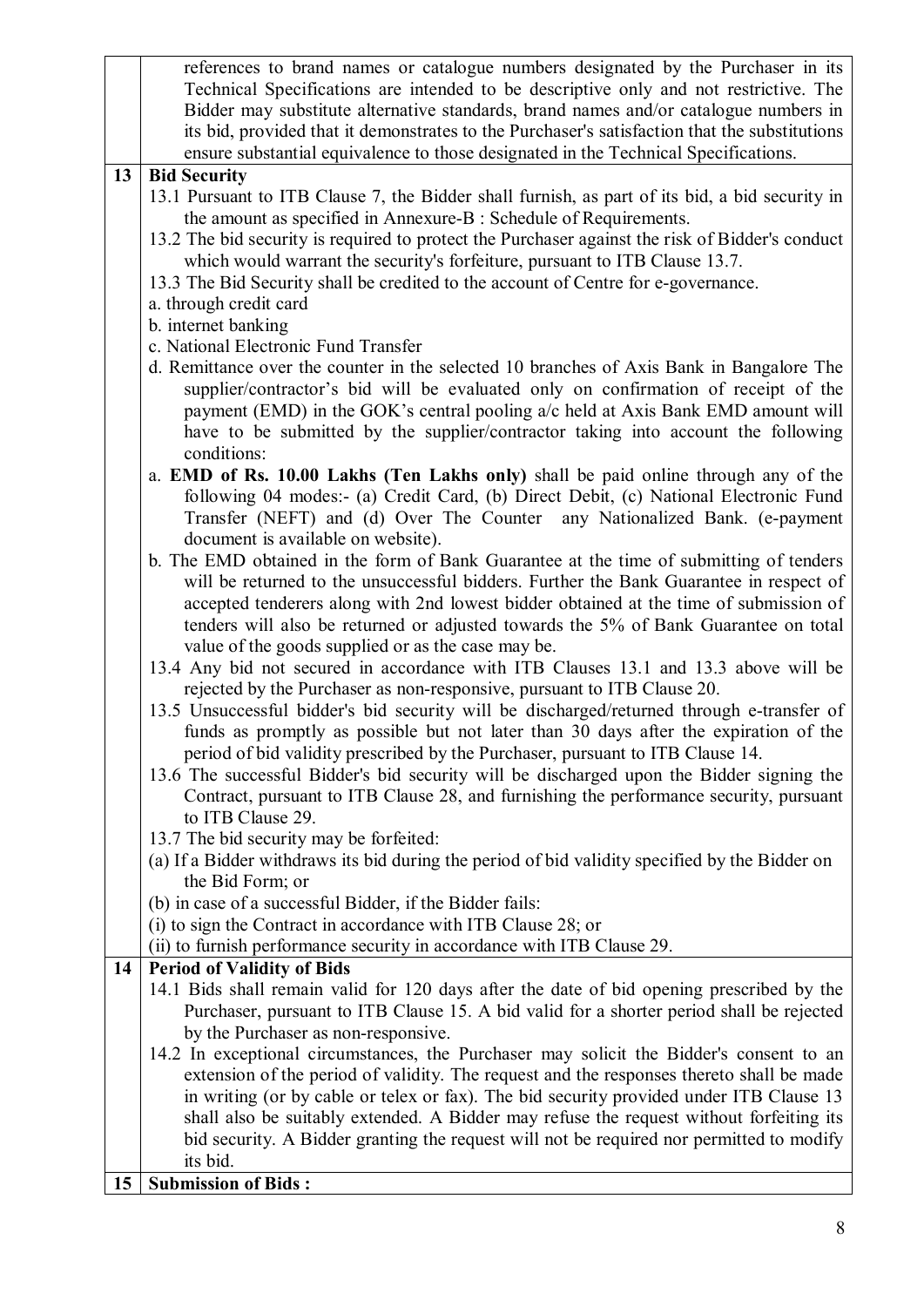|                 | 15.1 Bidders satisfying the prequalification and financial conditions specified in this Request<br>For Proposal (RFP) and willing to execute the contract in conformity with the RFP may<br>submit their Pre-qualification and Financial bids in formats through e-procurement<br>process only along with requisite EMD amount. Bids sent by any other mode like in<br>person, Post, Telex or Fax or e-mail will be rejected.<br>15.2 The pre-qualification bid should accompany an Earnest Money Deposit as mentioned in<br>'Annexure-B' which should be remitted in the form of electronic cash as per the<br>requirement of e-tendering process.<br>15.3 EMD will be refunded to all the unsuccessful bidders on finalization of the award of the<br>contract and to the successful bidder on successful completion of the contract |
|-----------------|----------------------------------------------------------------------------------------------------------------------------------------------------------------------------------------------------------------------------------------------------------------------------------------------------------------------------------------------------------------------------------------------------------------------------------------------------------------------------------------------------------------------------------------------------------------------------------------------------------------------------------------------------------------------------------------------------------------------------------------------------------------------------------------------------------------------------------------|
|                 | obligation.                                                                                                                                                                                                                                                                                                                                                                                                                                                                                                                                                                                                                                                                                                                                                                                                                            |
| 16 <sup>1</sup> | <b>Late Bids</b><br>The website will not accept any bid after the deadline for submission of bids. The<br>Commissioner for Public Instruction will not accept any hardcopy of the bid by<br>the bidder for the reason that the purchaser was not able to apply the bid through<br>website due to delay in the submission through website.                                                                                                                                                                                                                                                                                                                                                                                                                                                                                              |
|                 |                                                                                                                                                                                                                                                                                                                                                                                                                                                                                                                                                                                                                                                                                                                                                                                                                                        |
| 17              | <b>Modification and Withdrawal of Bids</b>                                                                                                                                                                                                                                                                                                                                                                                                                                                                                                                                                                                                                                                                                                                                                                                             |
|                 | 17.1 The Bidder may modify or withdraw its bid submitted through e-procurement<br>process only before the final date and time scheduled for bid submission. No bid                                                                                                                                                                                                                                                                                                                                                                                                                                                                                                                                                                                                                                                                     |
|                 | may be modified subsequent to the deadline for submission of bids.                                                                                                                                                                                                                                                                                                                                                                                                                                                                                                                                                                                                                                                                                                                                                                     |
|                 | 17.2 No bid may be withdrawn in the interval between the deadline for submission of                                                                                                                                                                                                                                                                                                                                                                                                                                                                                                                                                                                                                                                                                                                                                    |
|                 | bids and the expiration of the period of bid validity specified by the Bidder on the<br>bid form. Withdrawal of a bid during this interval may result in the Bidder's                                                                                                                                                                                                                                                                                                                                                                                                                                                                                                                                                                                                                                                                  |

## **E. Bid Opening and Evaluation of Bids**

## **Technical Bid :**

| 18 | <b>Opening of Bids by the Purchaser</b>                                                           |
|----|---------------------------------------------------------------------------------------------------|
|    | <b>18.1</b> The purchaser will open and evaluate the technical bid of the Bidder, through e-      |
|    | Procurement process. TECHNICAL BID will be opened through e-procurement process                   |
|    | on date mentioned in section-I above. The qualified bidders date on which                         |
|    | COMMERCIAL BID will be opened through e-procurement process only, and will be                     |
|    | intimated to the qualified bidders by the Purchaser through Telephone/ Fax /Post                  |
|    | /Telegram/Phonogram/Courier or E-mail.                                                            |
|    | 18.2 If there is any discrepancy in the unit rate quoted for each item and the total rates, the   |
|    | rates quoted viz, 'unit rate' will prevail. If there is difference in the total price computed in |
|    | e-procurement portal as per the unit rates quoted for each item, those computed in words          |
|    | shall only be considered as the final rate of the bidder. The Purchaser will prepare minutes      |
|    | of the Bid opening and will circulate them to all the bidders by uploading the same to e-         |
|    | procurement website.                                                                              |
|    | 18.3 The Purchaser will prepare minutes of the bid opening.                                       |
| 19 | <b>Clarification of Bids</b>                                                                      |
|    | 19.1 During evaluation of bids, the Purchaser may, at its discretion, ask the Bidder for a        |
|    | clarification of its bid. The request for clarification and the response shall be in writing      |
|    | and no change in prices or substance of the bid shall be sought, offered or permitted.            |
|    |                                                                                                   |
| 20 | <b>Preliminary Examination</b>                                                                    |

## 9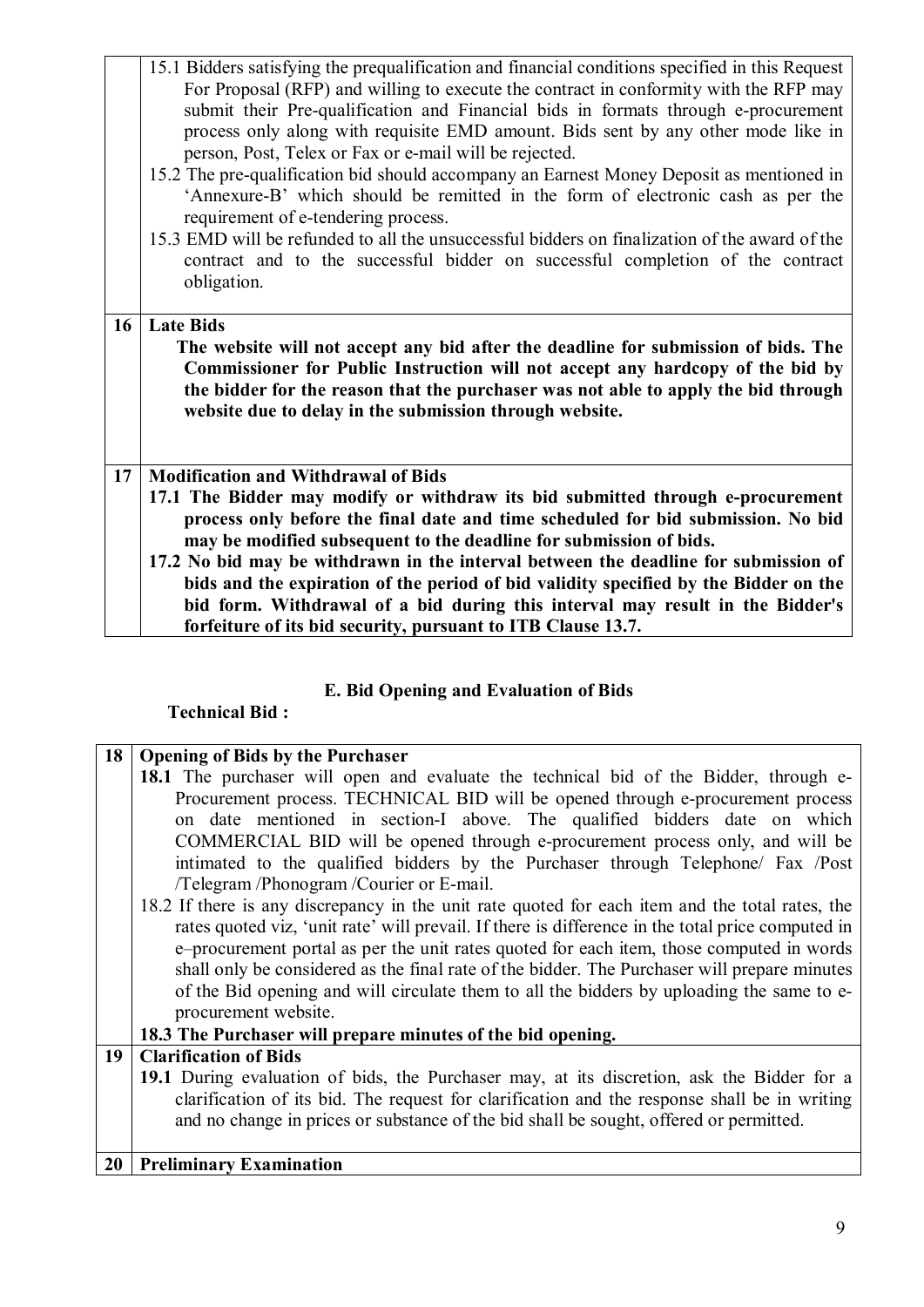20.1 The Purchaser will examine the bids to determine whether they are complete, whether any computational errors have been made, whether required sureties have been furnished, whether the attached documents have been properly signed, and whether the bids are generally in order. 20.2 Arithmetical errors will be rectified on the following basis. If there is a discrepancy between the unit price and the total price that is obtained by multiplying the unit price and quantity, the unit price shall prevail and the total price shall be corrected. If the supplier does not accept the correction of errors, its bid will be rejected. If there is a discrepancy between words and figures, the amount in words will prevail. 20.3 The Purchaser may waive any minor informality or non-conformity or irregularity in a bid which does not constitute a material deviation, provided such a waiver does not prejudice or affect the relative ranking of any Bidder. 20.4 Prior to the detailed evaluation, pursuant to ITB Clause 21, the Purchaser will determine the substantial responsiveness of each bid to the bidding documents. For purposes of these Clauses, a substantially responsive bid is one which conforms to all the terms and conditions of the bidding documents without material deviations. Deviations from, or objections or reservations to critical provisions such as those concerning Performance Security (ITB Clause 29). Warranty (GCC Clause 14), Force Majeure (GCC Clause 24), Limited liability (GCC Clause 29) Applicable law (GCC Clause 31) and Taxes & Duties (GCC Clause 33) will be deemed to be a material deviation. The Purchaser's determination of a bid's responsiveness is to be based on the contents of the bid itself without recourse to extrinsic evidence. 20.5 If a bid is not substantially responsive, it will be rejected by the Purchaser and may not subsequently be made responsive by the Bidder by correction of the non-conformity. 21 **Evaluation and Comparison of Bids**  21.1 The Purchaser will evaluate and compare the bids which have been determined to be substantially responsive, pursuant to ITB Clause 20. 21.2 The Purchaser's evaluation of a bid will exclude and not take into account: (a) in the case of goods manufactured in India or goods of foreign origin already located in India, sales and other similar taxes, which will be payable on the goods if a contract is awarded to the Bidder; (b) Any allowance for price adjustment during the period of execution of the Contract, if provided in the bid. 21.3 The Purchaser's evaluation of a bid will take into account, in addition to the bid price (Exfactory/ex-warehouse/off-the-shelf price of the goods offered from within India, such price to include all costs as well as duties and taxes paid or payable on components and raw material incorporated or to be incorporated in the goods, and Excise duty on the finished goods, if payable) and price of incidental services, the following factors, in the manner and to the extent indicated in ITB Clause 21.4 and in the Technical Specifications: (a) cost of inland transportation, insurance and other costs within India incidental to the delivery of the goods to their final destination; (b) delivery schedule offered in the bid; (c) deviations in payment schedule from that specified in the Special Conditions of Contract; (d) the availability in India of spare parts and after-sales services for the equipment offered in the bid; and 21.4 Pursuant to ITB Clause 21.3, one or more of the following evaluation methods will be applied: (a) Inland Transportation, ex-factory/from port-of-entry, Insurance and Incidentals: (i) Inland transportation, insurance and other incidentals for delivery of goods to the final destination as stated in ITB Clause 9.2 (iii). The above costs will be added to the bid price. (b) Delivery Schedule: (i) Delivery schedule: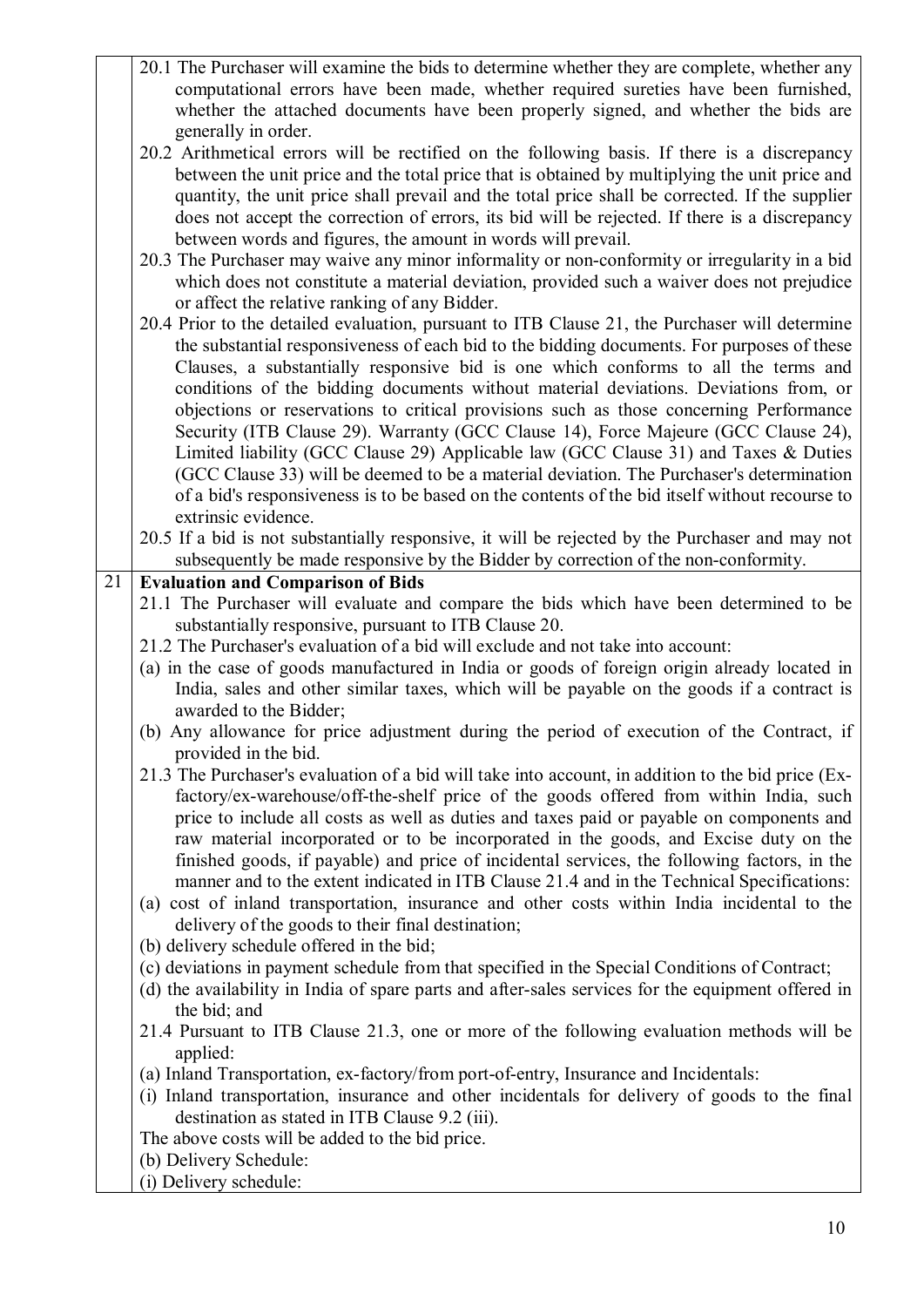- The supply of properly assembled Steam Boiler system to the schools should be completed within 120 days from issue of Letter of Intent (LOI).
- (ii) Supply Order:

Letter of Intent (LOI) means as soon as the purchaser (Tender Inviting Authority) accepts offer of the successful bidder, the successful bidder will be intimated through a letter of intent accepting the offer and asking the successful bidder to sign the agreement within 7 days of receipt of LOI. The agreement will be in line with the tender conditions.

 Upon signing the agreement the Detailed Supply Order will be issued with all the conditions mentioned in detail as per the tender. Failing to respond to LOI or delay in signing agreement will be construed as non-responsiveness of bidder and will be dealt with as per clause 29.2 of III-Instruction to bidder of tender document.

- (iii) In case of delay in the supply of the goods a Late Delivery (LD) charges will be levied in pursuant with GCC clause 22 as penalty.
- (c) **Deviation in Payment Schedule:** The Special Conditions of Contract stipulate the payment schedule offered by the Purchaser. If a bid deviates from the schedule and if such deviation is considered acceptable to the Purchaser, the bid will be evaluated by calculating interest earned for any earlier payments involved in the terms outlined in the bid as compared to those stipulated in this invitation, at a rate of 18 percent per annum. (Commercial Bank rate of interest plus 2%).

## 22 **Contacting the Purchaser**

- 22.1 Subject to ITB Clause 19, no Bidder shall contact the Purchaser on any matter relating to its bid, from the time of the bid opening to the time the Contract is awarded. If the bidder wishes to bring additional information to the notice of the purchaser, it should do so in writing.
- 22.2 Any effort by a Bidder to influence the Purchaser in its decisions on bid evaluation, bid comparison or contract award may result in rejection of the Bidder's bid.

## **F. Award of Contract**

## 23 **Post qualification**  23.1 In the absence of prequalification, the Purchaser will determine to its satisfaction whether the Bidder that is selected as having submitted the lowest evaluated responsive bid meets the criteria specified in ITB Clause 11.3 (b) and is qualified to perform the contract satisfactorily. 23.2 The determination will take into account the Bidder's financial, technical and production capabilities. It will be based upon an examination of the documentary evidence of the Bidder's qualifications submitted by the Bidder, pursuant to ITB Clause 11, as well as such other information as the Purchaser deems necessary and appropriate. 23.3 An affirmative determination will be a prerequisite for award of the Contract to the Bidder. A negative determination will result in rejection of the Bidder's bid, in which event the Purchaser will proceed to the next lowest evaluated bid to make a similar determination of that Bidder's capabilities to perform the contract satisfactorily. 24 **Award Criteria**  24.1 Subject to ITB Clause 26, the Purchaser will award the Contract to the successful Bidder whose bid has been determined to be substantially responsive and has been determined as the lowest evaluated bid, provided further that the Bidder is determined to be qualified to perform the Contract satisfactorily. 25 **Purchaser's right to vary Quantities at Time of Award**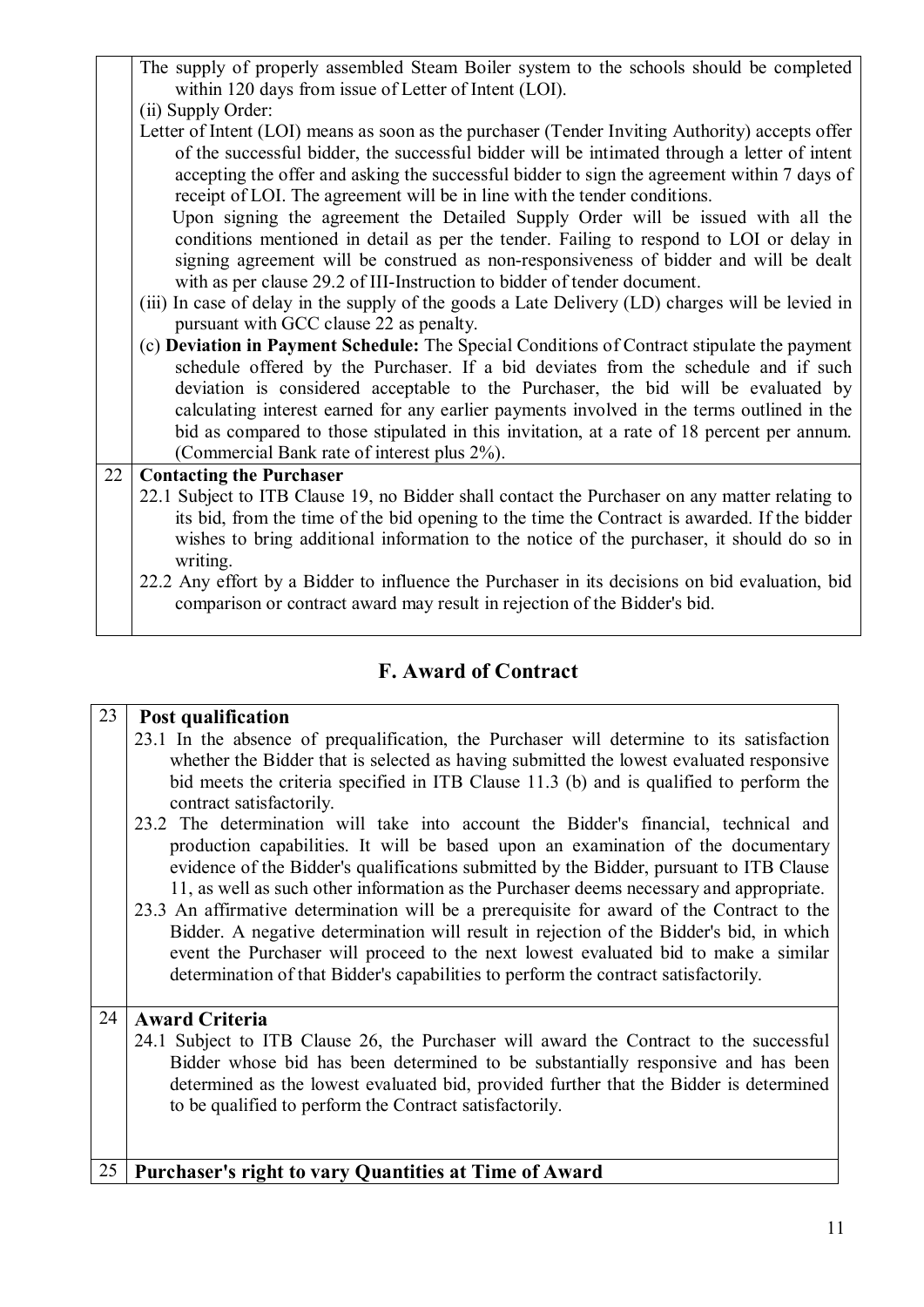|    | 25.1 The Purchaser reserves the right at the time of Contract award or subsequently to<br>increase or decrease by up to 25 percent the quantity of goods and services originally<br>specified in the Schedule of Requirements (rounded off to the next whole number)<br>without any change in unit price or other terms and conditions.                                                                                                                                                                                                                                                                                                                                                                                                                                                                                                                                       |
|----|-------------------------------------------------------------------------------------------------------------------------------------------------------------------------------------------------------------------------------------------------------------------------------------------------------------------------------------------------------------------------------------------------------------------------------------------------------------------------------------------------------------------------------------------------------------------------------------------------------------------------------------------------------------------------------------------------------------------------------------------------------------------------------------------------------------------------------------------------------------------------------|
| 26 | Purchaser's Right to Accept Any Bid and to Reject Any or All Bids<br>26.1 The Purchaser reserves the right to accept or reject any bid, and to annul the bidding<br>process and reject all bids at any time prior to award of Contract, without assigning any<br>reason whatsoever and without thereby incurring any liability to the affected Bidder or<br>bidders or any obligation to inform the affected Bidder or bidders of the grounds for the<br>Purchaser's action.<br>26.2 The purchaser has the right to award whole quantity to one responsive bidder or award<br>the contract on parts to more number of responsive bidders.                                                                                                                                                                                                                                     |
| 27 | <b>Notification of Award</b><br>27.1 Prior to the expiration of the period of bid validity, the Purchaser will notify the<br>successful bidder(s) in writing by registered letter or by cable or telex or fax, to be<br>confirmed in writing by registered letter, that its bid has been accepted.<br>27.2 The notification of award will constitute the formation of the Contract.<br>27.3 Upon the successful Bidder's furnishing of performance security pursuant to ITB Clause<br>29, the Purchaser will promptly notify each unsuccessful Bidder and will discharge its<br>bid security, pursuant to ITB Clause 13.<br>27.4 If, after notification of award, a Bidder wishes to ascertain the grounds on which its Bid<br>was not selected, it should address its request to the Purchaser. The Purchaser will<br>promptly respond in writing to the unsuccessful Bidder |
| 28 | <b>Signing of Contract</b><br>28.1 At the same time as the Purchaser notifies the successful bidder that its bid has been<br>accepted, the Purchaser will send the bidder the Contract Form provided in the bidding<br>documents, incorporating all agreements between the parties.<br>28.2 Within 7 days of receipt of the Contract Form, the successful bidder shall sign and date<br>the Contract and return it to the Purchaser.                                                                                                                                                                                                                                                                                                                                                                                                                                          |
| 29 | <b>Performance Security</b><br>29.1 Within 7 days of the receipt of notification of award from the Purchaser, the successful<br>Bidder shall furnish the performance security in accordance with the Conditions of<br>Contract, in the Performance Security Form provided in the bidding documents or in<br>another form acceptable to the Purchaser.<br>29.2 Failure of the successful bidder to comply with the requirement of ITB Clause 28.2 or<br>ITB Clause 29.1 shall constitute sufficient grounds for the annulment of the award and<br>forfeiture of the bid security, in which event the Purchaser may make the award to the<br>next lowest evaluated bidder or call for new bids.                                                                                                                                                                                 |
| 30 | <b>Corrupt or Fraudulent Practices</b><br>30.1 The Government requires that the Bidders/ Suppliers/ Contractors under Bankfinanced<br>contracts, observe the highest standard of ethics during the procurement and execution<br>of such contracts. In pursuance of this policy of the Government:<br>(a) defines, for the purposes of this provision, the terms set forth as follows :<br>(i) "corrupt practice" means the offering, giving, receiving or soliciting of any thing of value<br>to influence the action of a public official in the procurement process or in contract<br>execution; and                                                                                                                                                                                                                                                                        |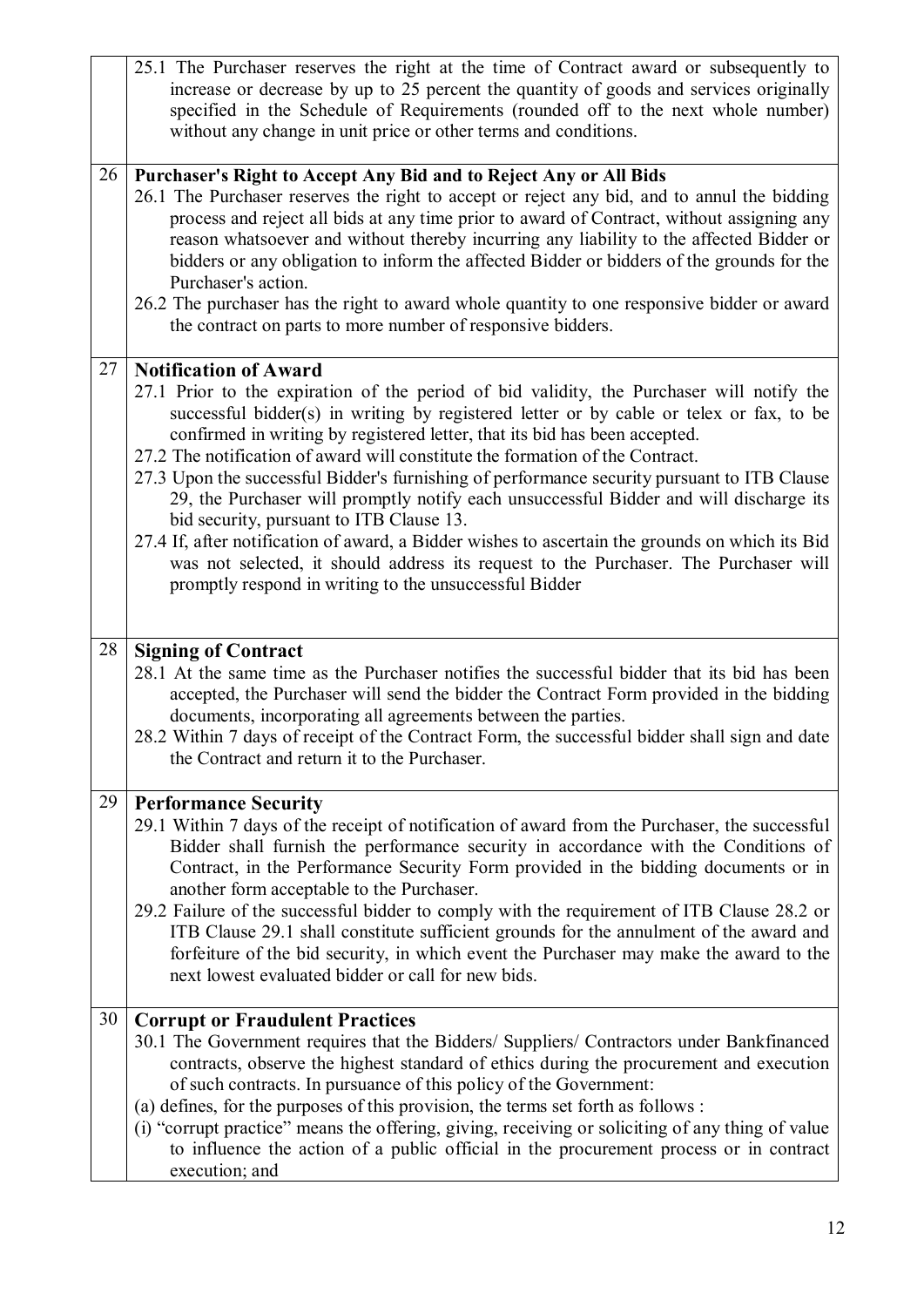- (ii) "fraudulent practice" means a misrepresentation of facts in order to influence a procurement process or the execution of a contract to the detriment of the Borrower, and includes collusive practice among Bidders (prior to or after bid submission) designed to establish bid prices at artificial non-competitive levels and to deprive the Borrower of the benefits of free and open competition;
- (b) will reject a proposal for award if it determines that the Bidder recommended for award has engaged in corrupt or fraudulent practices in competing for the contract in question;
- (c) will declare a firm ineligible, either indefinitely or for a stated period of time, to be awarded a Bank-financed contract if it at any time determines that the firm has engaged in corrupt or fraudulent practices in competing for, or in executing, a Bank-financed contract.
- 30.2 Furthermore, Bidders shall be aware of the provision stated in sub-clause 4.4 and subclause
- 23.1 of the General Conditions of Contract.

## **IV: GENERAL CONDITIONS OF CONTRACT**

## **01 Definitions**  1.1 In this Contract, the following terms shall be interpreted as indicated: (a) "The Contract" means the agreement entered into between the Purchaser and the Supplier, as recorded in the Contract Form signed by the parties, including all the attachments and appendices thereto and all documents incorporated by reference therein; (b) "The Contract Price" means the price payable to the Supplier under the Contract for the full and proper performance of its contractual obligations; (c) "The Goods" means all the equipment, machinery, and/or other materials which the Supplier is required to supply to the Purchaser under the Contract; (d) "Services" means services ancillary to the supply of the Goods, such as transportation and insurance, and any other incidental services, such as installation, commissioning, provision of technical assistance, training and other obligations of the Supplier covered under the Contract; (e) "GCC" means the General Conditions of Contract contained in this section. (f) "SCC" means the Special Conditions of Contract. (g) "The Purchaser" means the organization purchasing the Goods, as named in SCC. (h) "The Purchaser's country" is the country named in SCC. (i) "The Supplier" means the individual or firm supplying the Goods and Services under this Contract. (j) "The Government" means the Government of Karnataka State. (k) "The Project Site", where applicable, means the place or places named in SCC. (l) "Day" means calendar day. **2 Application**  2.1 These General Conditions shall apply to the extent that they are not superseded by provisions in other parts of the Contract. **3 Country of Origin**  3.1 The goods supplied under this contract shall confirm to the standards mentioned in the Technical Specifications, and, when no applicable standard is mentioned, to the authoritative standard appropriate to the Goods' country of origin and such standard shall be latest issued by the concerned institution. **4 Use of Contract Documents and Information**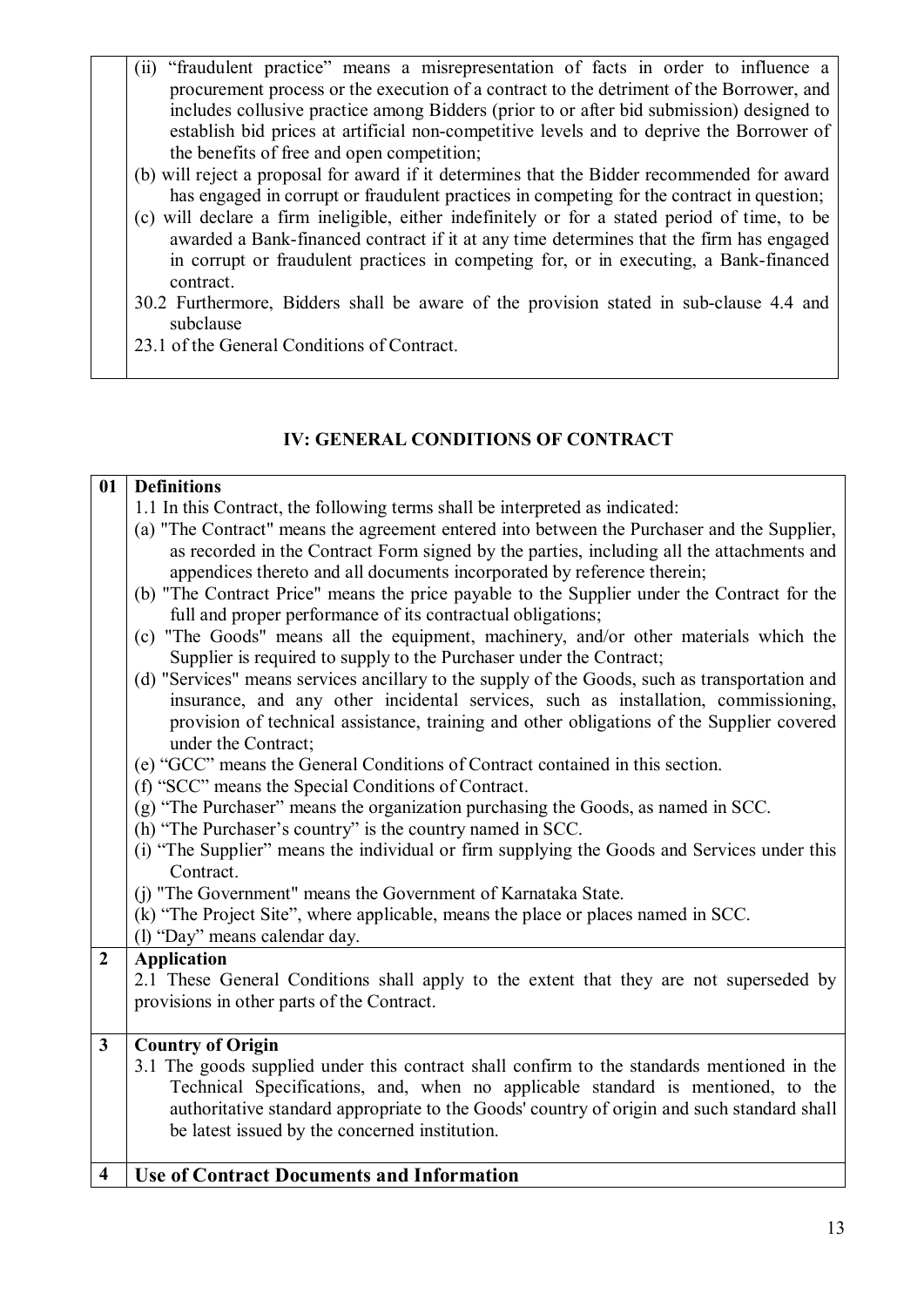|                | 4.1 The Supplier shall not, without the Purchaser's prior written consent, disclose the<br>Contract, or any provision thereof, or any specification, plan, drawing, pattern, sample or<br>information furnished by or on behalf of the Purchaser in connection therewith, to any<br>person other than a person employed by the Supplier in performance of the Contract.<br>Disclosure to any such employed person shall be made in confidence and shall extend<br>only so far as may be necessary for purposes of such performance.<br>4.2 The Supplier shall not, without the Purchaser's prior written consent, make use of any<br>document or information enumerated in GCC Clause 4.1 except for purposes of<br>performing the Contract.<br>4.3 Any document, other than the Contract itself, enumerated in GCC Clause 4.1 shall remain<br>the property of the Purchaser and shall be returned (in all copies) to the Purchaser on<br>completion of the Supplier's performance under the Contract if so required by the<br>Purchaser.<br>4.4 The supplier shall permit the Government to inspect the Supplier's accounts and records<br>relating to the performance of the Supplier and to have them audited by auditors<br>appointed by Government if so required by the Government. |
|----------------|-------------------------------------------------------------------------------------------------------------------------------------------------------------------------------------------------------------------------------------------------------------------------------------------------------------------------------------------------------------------------------------------------------------------------------------------------------------------------------------------------------------------------------------------------------------------------------------------------------------------------------------------------------------------------------------------------------------------------------------------------------------------------------------------------------------------------------------------------------------------------------------------------------------------------------------------------------------------------------------------------------------------------------------------------------------------------------------------------------------------------------------------------------------------------------------------------------------------------------------------------------------------------------------------|
|                |                                                                                                                                                                                                                                                                                                                                                                                                                                                                                                                                                                                                                                                                                                                                                                                                                                                                                                                                                                                                                                                                                                                                                                                                                                                                                           |
| 5              | <b>Patent Rights</b><br>5.1 The Supplier shall indemnify the Purchaser against all third-party claims of infringement<br>of patent, trademark or industrial design rights arising from use of the Goods or any part<br>thereof in India.                                                                                                                                                                                                                                                                                                                                                                                                                                                                                                                                                                                                                                                                                                                                                                                                                                                                                                                                                                                                                                                  |
| 6              | <b>Performance Security</b>                                                                                                                                                                                                                                                                                                                                                                                                                                                                                                                                                                                                                                                                                                                                                                                                                                                                                                                                                                                                                                                                                                                                                                                                                                                               |
|                | 6.1 Within 7 days of receipt of the Letter of Intent, the supplier shall furnish Performance<br>Security to the purchase for an amount of 5% of the contract value, valid up to 60<br>months after the date of completion of performance obligations including warranty<br>obligations. In the event of any correction of defects or replacement of defective material<br>during the warranty period, the warranty for the corrected/replaced material shall be<br>extended to a further period of 60 months and the Performance Bank Guarantee for<br>proportionate value shall be extended accordingly.<br>6.2 The proceeds of the performance security shall be payable to the purchaser as                                                                                                                                                                                                                                                                                                                                                                                                                                                                                                                                                                                            |
|                | compensation for any loss resulting from the supplier's failure to complete its obligations                                                                                                                                                                                                                                                                                                                                                                                                                                                                                                                                                                                                                                                                                                                                                                                                                                                                                                                                                                                                                                                                                                                                                                                               |
|                | under the contract.<br>6.3 The Performance Security shall be denominated in India Rupees and shall be in form of<br>Bank Guarantee or irrevocable letter of Credit, issued by a Nationalised/Schedule bank<br>in the form provided in the tender documents or another form acceptable to the<br>purchaser.                                                                                                                                                                                                                                                                                                                                                                                                                                                                                                                                                                                                                                                                                                                                                                                                                                                                                                                                                                                |
|                | 6.4 The Performance Security will be discharged by the Purchaser and returned to the<br>supplier not later than 60 days following the date of completion of the suppliers<br>performance obligations, including any Warranty obligations, under the contract.                                                                                                                                                                                                                                                                                                                                                                                                                                                                                                                                                                                                                                                                                                                                                                                                                                                                                                                                                                                                                             |
|                | 6.5 In the event of any contract amendment, the Supplier shall, within 15 days of receipt of<br>such amendment, furnish the amendment to the Performance Security, rendering the<br>same valid for the duration of the Contract as amended.                                                                                                                                                                                                                                                                                                                                                                                                                                                                                                                                                                                                                                                                                                                                                                                                                                                                                                                                                                                                                                               |
| $\overline{7}$ | <b>Inspections and Tests</b><br>7.1 The Purchaser or its representative shall have the right to inspect and/or to test the Goods                                                                                                                                                                                                                                                                                                                                                                                                                                                                                                                                                                                                                                                                                                                                                                                                                                                                                                                                                                                                                                                                                                                                                          |
|                | to confirm their conformity to the Contract specifications at no extra cost to the<br>Purchaser. SCC and the Technical Specifications shall specify what inspections and tests<br>the Purchaser requires and where they are to be conducted. The Purchaser shall notify the<br>Supplier in writing in a timely manner of the identity of any representatives retained for<br>these purposes.                                                                                                                                                                                                                                                                                                                                                                                                                                                                                                                                                                                                                                                                                                                                                                                                                                                                                              |
|                | 7.2 The inspections and tests may be conducted on the premises of the Supplier or its                                                                                                                                                                                                                                                                                                                                                                                                                                                                                                                                                                                                                                                                                                                                                                                                                                                                                                                                                                                                                                                                                                                                                                                                     |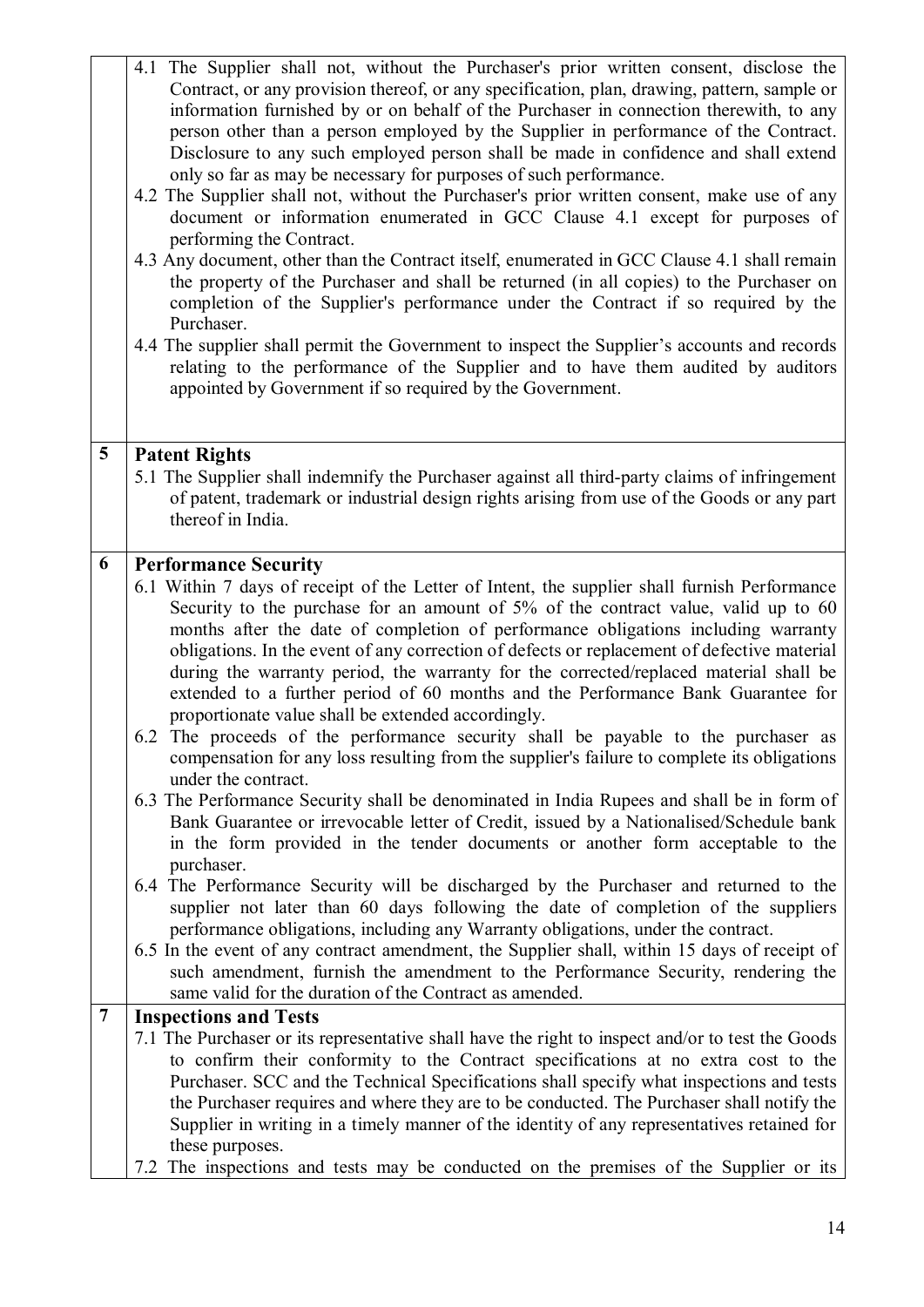subcontractor(s), at point of delivery and/or at the Goods final destination. If conducted on the premises of the Supplier or its subcontractor(s), all reasonable facilities and assistance, including access to drawings and production data - shall be furnished to the inspectors at no charge to the Purchaser.

- 7.3 The Purchaser shall have right to conduct any test including Crash Test at no cost to the Purchaser.
- 7.4 Should any inspected or tested Goods fail to conform to the specifications, the Purchaser may reject the goods and the Supplier shall either replace the rejected Goods or make alterations necessary to meet specification requirements free of cost to the Purchaser.
- 7.5 The Purchaser's right to inspect, test and, where necessary, reject the Goods after the Goods' arrival at Project Site shall in no way be limited or waived by reason of the Goods having previously been inspected, tested and passed by the Purchaser or its representative prior to the Goods shipment.
- 7.6 Nothing in GCC Clause 7 shall in any way release the Supplier from any warranty or other obligations under this Contract.
- 7.7 Manuals and Drawings
- 7.7.1 Before the goods and equipment are taken over by the Purchaser, the Supplier shall supply operation and maintenance manuals together with drawings of the goods and equipment. These shall be in such detail as will enable the Purchaser to operate, maintain, adjust and repair all parts of the equipment as stated in the specifications.
- 7.7.2 The manuals and drawings shall be in the ruling language (English) and in such form and numbers as stated in the contract.
- 7.7.3 Unless and otherwise agreed, the goods and equipment shall not be considered to be completed for the purpose of taking over until such manuals and drawings have been supplied to the Purchaser.
- 7.8 The purchaser reserves the right to constitute technical committee to inspect the manufacturing unit during the production period without intimation, to examine the quality of Steam Boiler system. The suppliers should provide the production schedule and also to submit relevant certificates issued in respect of their manufacturing unit by the competent authority.
- 7.9 Acceptance Certificates:
- 7.9.1 On successful completion of acceptability test, receipt of deliverables etc, and after the purchaser is satisfied with the working of Steam Boiler system, the acceptance certificate signed by the supplier and the representative of the purchaser will be issued. The date on which such certificate is submitted to the office shall be deemed to be the date of receipt of the Steam Boiler system.

## **8 Packing**

- 8.1 The Supplier shall provide such packing of the Goods as is required to prevent their damage or deterioration during transit to their final destination as indicated in the Contract. The packing shall be sufficient to withstand, without limitation, rough handling during transit and exposure to extreme temperatures, salt and precipitation during transit and open storage. Packing case size and weights shall take into consideration, where appropriate, the remoteness of the Goods' final destination and the absence of heavy handling facilities at all points in transit.
- 8.2 The packing, marking and documentation within and outside the packages shall comply strictly with such special requirements as shall be provided for in the Contract including additional requirements, if any, specified in SCC and in any subsequent instructions ordered by the Purchaser.
- 8.3 Packing Instructions : The Supplier will be required to make separate packages for each Consignee and markings be made at appropriate place.
- **9 Delivery and Documents**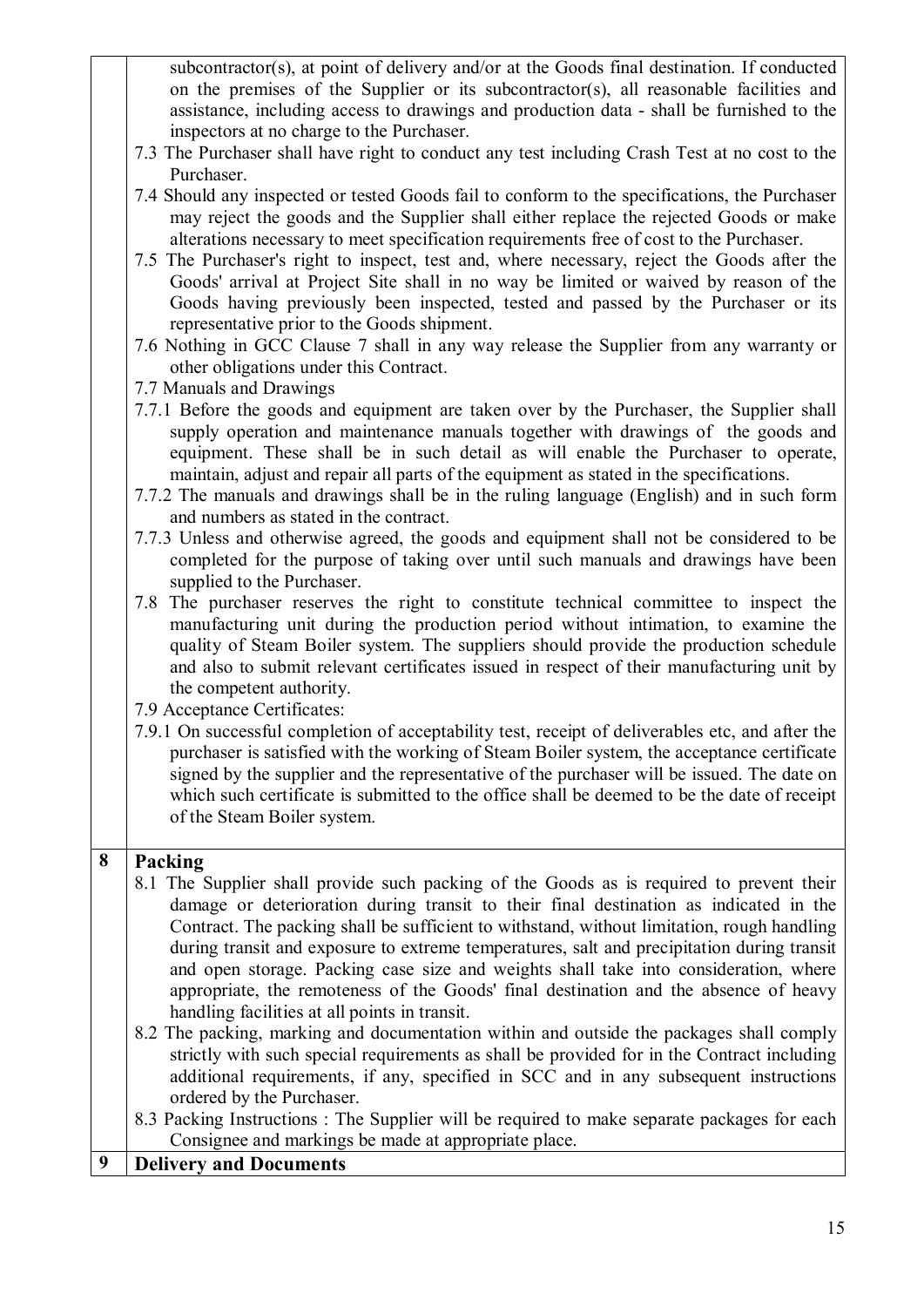|    | 9.1 Delivery of the Goods shall be made by the Supplier in accordance with the terms<br>specified by the Purchaser in the Notification of Award. The details of shipping and/or<br>other documents to be furnished by the supplier are specified in SCC.                                                                                                                                                                                                                                                                                                                                                                                                                                                                                                                                                                                                                                                                                                                                                                            |  |  |  |
|----|-------------------------------------------------------------------------------------------------------------------------------------------------------------------------------------------------------------------------------------------------------------------------------------------------------------------------------------------------------------------------------------------------------------------------------------------------------------------------------------------------------------------------------------------------------------------------------------------------------------------------------------------------------------------------------------------------------------------------------------------------------------------------------------------------------------------------------------------------------------------------------------------------------------------------------------------------------------------------------------------------------------------------------------|--|--|--|
| 10 | <b>Insurance</b><br>10.1 The Goods supplied under the Contract shall be fully insured in Indian Rupees against<br>loss or damage incidental to manufacture or acquisition, transportation, storage and<br>delivery. For delivery of goods at site, the insurance shall be obtained by the supplier in<br>an amount equal to 110% of the value of the goods from "Warehouse to warehouse"<br>(Final destinations) on "All Risks" basis including War risks and Strikes.                                                                                                                                                                                                                                                                                                                                                                                                                                                                                                                                                              |  |  |  |
| 11 | Transportation<br>11.1 Where the Supplier is required under the Contract to transport the Goods to a specified<br>place of destination within India defined as Project site, transport to such place of<br>destination in India including insurance, as shall be specified in the Contract, shall be<br>arranged by the Supplier, and the related cost shall be included in the Contract Price.                                                                                                                                                                                                                                                                                                                                                                                                                                                                                                                                                                                                                                     |  |  |  |
| 12 | <b>Incidental Services</b><br>12.1 The supplier may be required to provide any or all of the following services, including<br>additional services, if any, specified in SCC:<br>(a) performance or supervision of the on-site assembly and/or start-up of the supplied Goods;<br>(b) furnishing of tools required for assembly and/or maintenance of the supplied Goods;<br>(c) furnishing of detailed operations and maintenance manual for each appropriate unit of<br>supplied Goods;<br>(d) performance or supervision or maintenance and/or repair of the supplied Goods, for a<br>period of time agreed by the parties, provided that this service shall not relieve the<br>Supplier of any warranty obligations under this Contract; and<br>12.2 Prices charged by the Supplier for incidental services, if not included in the Contract<br>Price for the Goods, shall be agreed upon in advance by the parties and shall not exceed<br>the prevailing rates charged for other parties by the Supplier for similar services. |  |  |  |
| 13 | <b>Spare Parts</b><br>13.1 As specified in the SCC, the Supplier may be required to provide any or all of the<br>following materials, notifications, and information pertaining to spare<br>parts<br>manufactured or distributed by the Supplier:<br>(a) such spare parts as the Purchaser may select to purchase from the Supplier, providing that<br>this selection shall not relieve the Supplier of any warranty obligations under the<br>Contract; and<br>(b) In the event of termination of production of the spare parts:<br>(i) advance notification to the Purchaser of the pending termination, in sufficient time to<br>permit the Purchaser to procure needed requirements; and<br>(ii) following such termination, furnishing at no cost to the Purchaser, the blueprints,<br>drawings and specifications of the spare parts, if requested.<br>13.2 The supplier shall carry sufficient inventories to assure ex-stock supply of spares for the<br>Goods supplied.                                                     |  |  |  |
| 14 | Warranty<br>14.1 The Supplier warrants that the Goods supplied under this Contract are new, unused, of<br>the most recent or current models and that they incorporate all recent improvements in<br>design and materials unless provided otherwise in the Contract. The Supplier further<br>warrants that all Goods supplied under this Contract shall have no defect arising from<br>design, materials or workmanship (except when the design and/or material is required by<br>the Purchaser's Specifications) or from any act or omission of the Supplier, that may                                                                                                                                                                                                                                                                                                                                                                                                                                                              |  |  |  |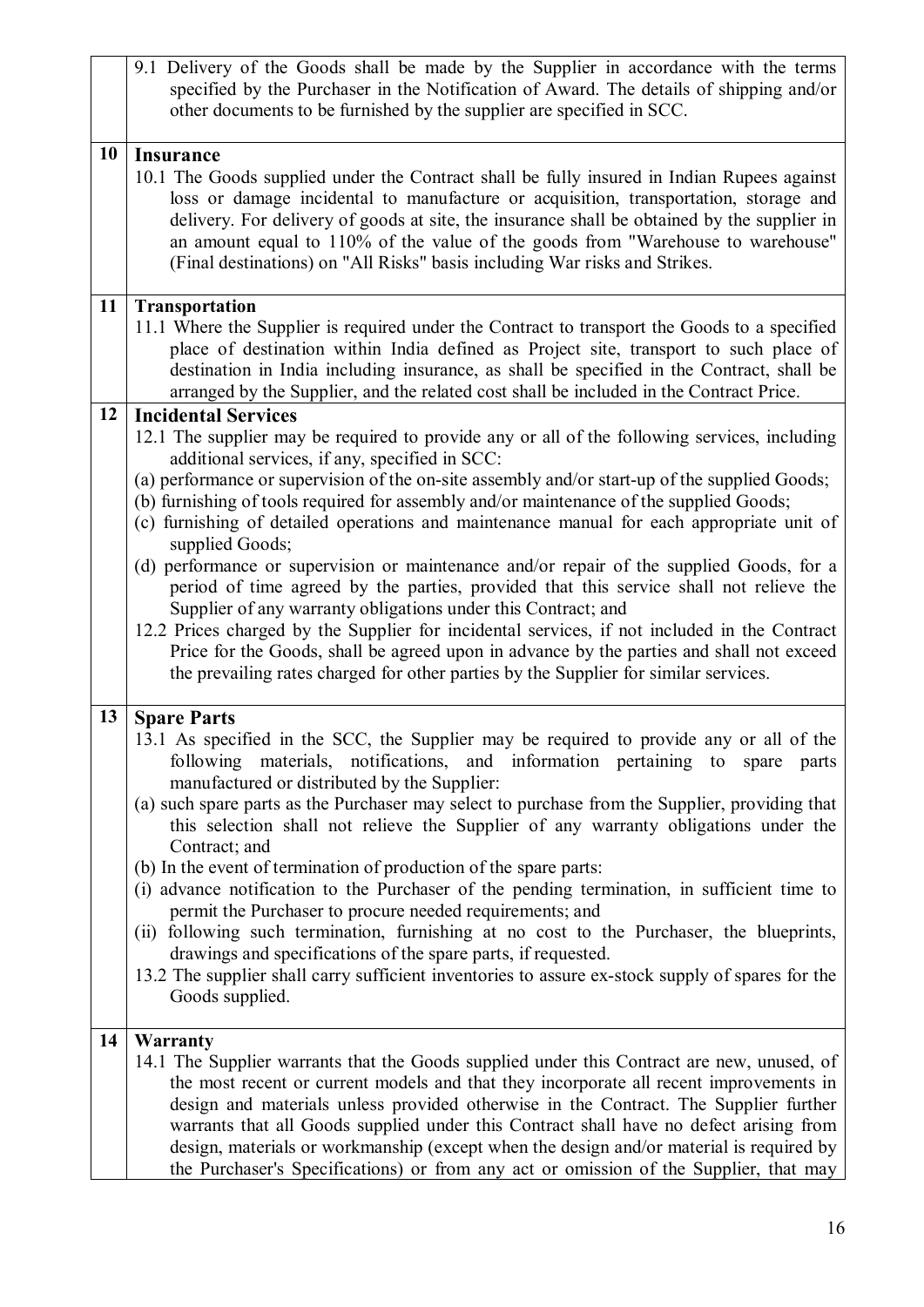develop under normal use of the supplied Goods in the conditions prevailing in the country of final destination.

14.2 This warranty shall remain valid for 60 months after the Goods or any portion thereof as the case may be, have been delivered and accepted at the final destination indicated in the Contract, or for 60 months after the date of receipt of goods whichever period concludes earlier. The supplier shall, in addition, comply with the performance and/or consumption guarantees specified under the contract. If for reasons attributed to the supplier, these guarantees are not attained in whole or in part, the supplier shall at its discretion either;

 12 month guarantee with free service and repairing 48 month annual maintenance contract will be mention under price Bid.

(a) make such changes, modifications, and/or additions to the goods or any part thereof as may be necessary in order to attain the contractual guarantees specified in the contract at its own cost and expense and to carry out further performance test in accordance with SCC4

OR

- (b) pay liquidated damages to the Purchaser with respect to the failure to meet the contractual guarantees. The rate of these liquidated damages shall be as specified in the technical Specifications.
- 14.3 The Purchaser shall promptly notify the Supplier in writing of any claims arising under this warranty.
- 14.4 "Upon receipt of such notice, the Supplier, within the period specified in SCC, repair or replace the defective goods or parts thereof, free of cost at the ultimate destination. The Supplier shall take over the replaced parts/goods at the time of their replacement. No claim whatsoever shall lie on the Purchaser for the replaced parts/goods thereafter.
- 14.5 If the Supplier, having been notified, fails to remedy the defect(s) within 7 (Seven) days, the Purchaser may proceed to take such remedial action as may be necessary, at the Supplier's risk and expense and without prejudice to any other rights which the Purchaser may have against the Supplier under the Contract.
- 14.6 The Warranty cost will be 15% of the value of the contract which shall be submitted by way of Bank Guarantee which is valid up to 1 years or solvency 10%
- 14.7 The supplier should organize a free servicing camp at taluk level in the first 6th month of the warranty period to ensure the fitting of the Steam Boiler system is properly done.
- 14.8 The supplier shall provide list of service centers of his company at district/taluk level in Karnataka State.

## **15 Payment**

- 15.1 The method and conditions of payment to be made to the Supplier under this Contract shall be specified in the SCC.
- 15.2 The Supplier's request(s) for payment shall be made to the Purchaser in writing, accompanied by an invoice describing, as appropriate, the Goods delivered and the Services performed, and by documents, submitted pursuant to GCC Clause 9, and upon fulfillment of other obligations stipulated in the contract.
- 15.3 Payments shall be made promptly by the Purchaser but in no case later than Sixty (60) days after submission of the invoice or claim by the Supplier.
- 15.4 Payment shall be made in Indian Rupees.
- 15.5 The warranty cost will be returned back to the supplier after completion of warranty period after deducting the penalty if any, as per the bid document.

## 15.6 Will make e-payment supply and installation by district wise at ZP concerned districts

## **16 Prices**

16.1 Prices payable to the supplier as stated in the contract shall be fixed during the performance of the contract.

## **17 Change Orders**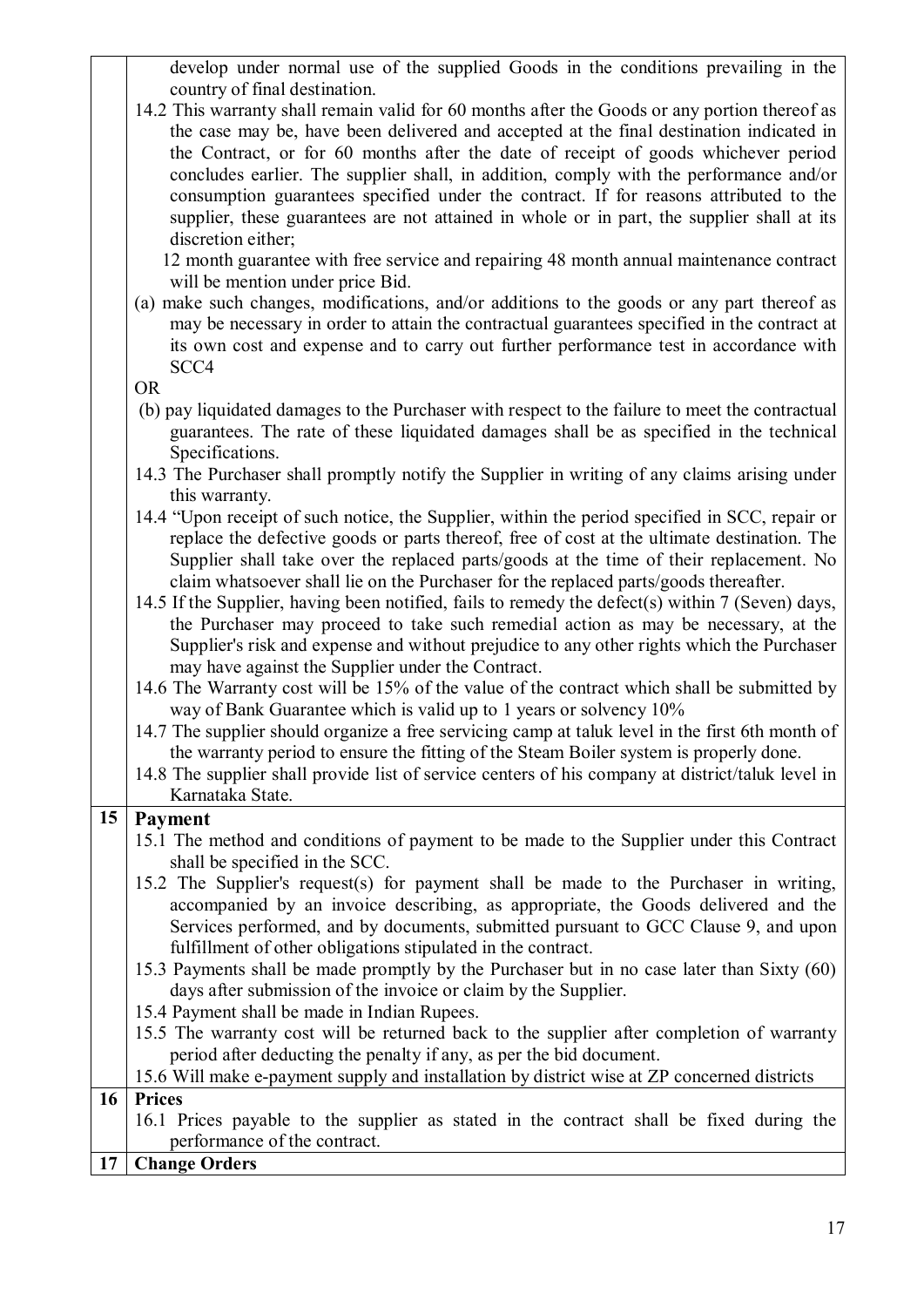|    | 17.1 The Purchaser may at any time, by written order given to the Supplier pursuant to GCC       |  |  |  |
|----|--------------------------------------------------------------------------------------------------|--|--|--|
|    | Clause 31, make changes within the general scope of the Contract in any one or more of           |  |  |  |
|    | the following:                                                                                   |  |  |  |
|    | (a) drawings, designs, or specifications, where Goods to be furnished under the Contract are     |  |  |  |
|    | to be specifically manufactured for the Purchaser;                                               |  |  |  |
|    | (b) the method of shipping or packing;                                                           |  |  |  |
|    | (c) the place of delivery; and/or                                                                |  |  |  |
|    | (d) the Services to be provided by the Supplier.                                                 |  |  |  |
|    | 17.2 If any such change causes an increase or decrease in the cost of, or the time required for, |  |  |  |
|    | the Supplier's performance of any provisions under the Contract, an equitable adjustment         |  |  |  |
|    | shall be made in the Contract Price or delivery schedule, or both, and the Contract shall        |  |  |  |
|    | accordingly be amended. Any claims by the Supplier for adjustment under this clause              |  |  |  |
|    | must be asserted within thirty (30) days from the date of the Supplier's receipt of the          |  |  |  |
|    | Purchaser's change order.                                                                        |  |  |  |
| 18 | <b>Contract Amendments</b>                                                                       |  |  |  |
|    | 18.1 Subject to GCC Clause 17, no variation in or modification of the terms of the Contract      |  |  |  |
|    | shall be made except by written amendment signed by both the parties.                            |  |  |  |
| 19 | <b>Assignment</b>                                                                                |  |  |  |
|    | 19.1 The Supplier shall not assign, in whole or in part, its obligations to perform under the    |  |  |  |
|    | Contract, except with the Purchaser's prior written consent.                                     |  |  |  |
| 20 | <b>Subcontracts</b>                                                                              |  |  |  |
|    | 20.1 The Supplier shall not subcontract the award in full or partially under this Contract.      |  |  |  |
|    | Sub contract shall be only for bought out items and sub assemblies.                              |  |  |  |
| 21 | <b>Delays in the Supplier's Performance</b>                                                      |  |  |  |
|    | 21.1 Delivery of the Goods and performance of the Services shall be made by the Supplier in      |  |  |  |
|    | accordance with the time schedule specified by the Purchaser in the Schedule of                  |  |  |  |
|    | Requirements.                                                                                    |  |  |  |
|    | 21.2 If at any time during performance of the Contract, the Supplier or its sub-contractor(s)    |  |  |  |
|    | should encounter conditions impeding timely delivery of the Goods and performance of             |  |  |  |
|    | Services, the Supplier shall promptly notify the Purchaser in writing of the fact of the         |  |  |  |
|    | delay, its likely duration and its cause(s). As soon as practicable after receipt of the         |  |  |  |
|    | Supplier's notice, the Purchaser shall evaluate the situation and may, at its discretion,        |  |  |  |
|    | extend the Supplier's time for performance with or without liquidated damages, in which          |  |  |  |
|    | case the extension shall be ratified by the parties by amendment of the Contract.                |  |  |  |
|    | 21.3 Except as provided under GCC Clause 24, a delay by the Supplier in the performance of       |  |  |  |
|    | its delivery obligations shall render the Supplier liable to the imposition of liquidated        |  |  |  |
|    | damages pursuant to GCC Clause 23, unless an extension of time is agreed upon                    |  |  |  |
|    | pursuant to GCC Clause 21.2 without the application of liquidated damages.                       |  |  |  |
| 22 | <b>Liquidated Damages</b>                                                                        |  |  |  |
|    | 22.1 Subject to GCC Clause 24, if the Supplier fails to deliver any or all of the Goods or to    |  |  |  |
|    | perform the Services within the period(s) specified in the Contract, the Purchaser shall,        |  |  |  |
|    | without prejudice to its other remedies under the Contract, deduct from the Contract             |  |  |  |
|    | Price as liquidated damages. In case of delay in the supply of the goods an Liquidated           |  |  |  |
|    | Damages of 1% up to a maximum of 5%, per week of the value of the goods supplied                 |  |  |  |
|    | with delay will be charged as penalty.                                                           |  |  |  |
|    | 22.2 Even after 120 days, if the supplier fails to supply the goods as per terms and conditions  |  |  |  |
|    | it will be treated as dies-non.                                                                  |  |  |  |
| 23 | <b>Termination for Default</b>                                                                   |  |  |  |
|    | 23.1 The Purchaser may, without prejudice to any other remedy for breach of contract, by         |  |  |  |
|    | written notice of default sent to the Supplier, terminate the Contract in whole or part: (a)     |  |  |  |
|    | if the Supplier fails to deliver any or all of the Goods within the period(s) specified in the   |  |  |  |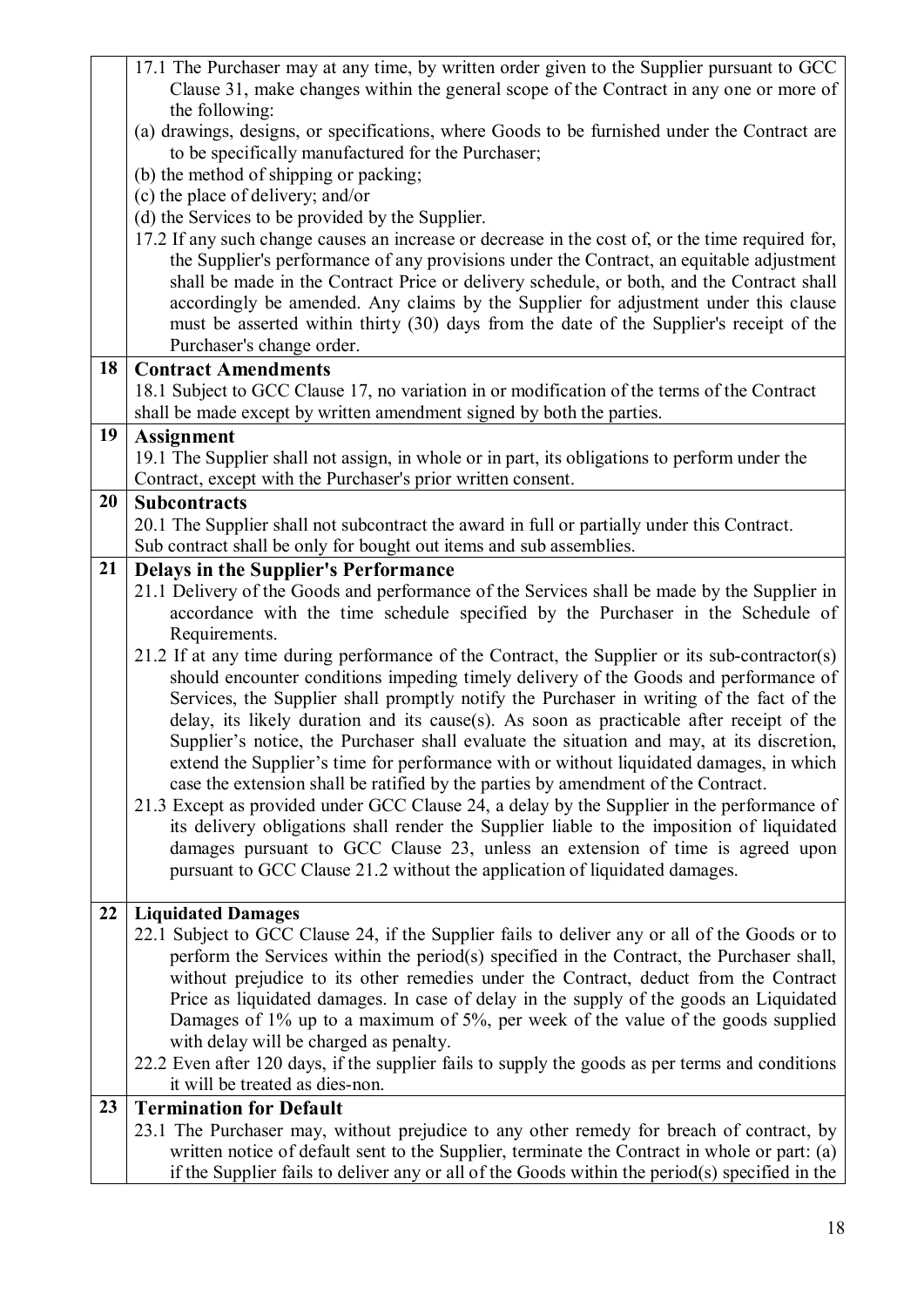Contract, or within any extension thereof granted by the Purchaser pursuant to GCC Clause 21; or

- (b) If the Supplier fails to perform any other obligation(s) under the Contract.
- (c) If the Supplier, in the judgment of the Purchaser has engaged in corrupt or fraudulent practices in competing for or in executing the Contract.

For the purpose of this Clause :

 "Corrupt practice" means the offering, giving, receiving or soliciting of any thing of value to influence the action of a public official in the procurement process or in contract execution. "fraudulent practice" means a misrepresentation of facts in order to influence a procurement process or the execution of a contract to the detriment of the Borrower, and includes collusive practice among Bidders (prior to or after bid submission) designed to establish bid prices at artificial non-competitive levels and to deprive the Borrower of the benefits of free and open competition.

23.2 In the event the Purchaser terminates the Contract in whole or in part, pursuant to GCC Clause 24.1, the Purchaser may procure, upon such terms and in such manner as it deems appropriate, Goods or Services similar to those undelivered, and the Supplier shall be liable to the Purchaser for any excess costs for such similar Goods or Services. However, the Supplier shall continue the performance of the Contract to the extent not terminated.

## **24 Force Majeure**

- 24.1 Notwithstanding the provisions of GCC Clauses 21, 22, 23, the Supplier shall not be liable for forfeiture of its performance security, liquidated damages or termination for default, if and to the extent that, its delay in performance or other failure to perform its obligations under the Contract is the result of an event of Force Majeure.
- 24.2 For purposes of this Clause, "Force Majeure" means an event beyond the control of the Supplier and not involving the Supplier's fault or negligence and not foreseeable. Such events may include, but are not limited to, acts of the Purchaser either in its sovereign or contractual capacity, wars or revolutions, fires, floods, epidemics, quarantine restrictions and freight embargoes.
- 24.3 If a Force Majeure situation arises, the Supplier shall promptly notify the Purchaser in writing of such conditions and the cause thereof. Unless otherwise directed by the Purchaser in writing, the Supplier shall continue to perform its obligations under the Contract as far as is reasonably practical, and shall seek all reasonable alternative means for performance not prevented by the Force Majeure event.

## **25 Termination for Insolvency**

25.1 The Purchaser may at any time terminate the Contract by giving written notice to the Supplier, if the Supplier becomes bankrupt or otherwise insolvent. In this event, termination will be without compensation to the Supplier, provided that such termination will not prejudice or affect any right of action or remedy which has accrued or will accrue thereafter to the Purchaser.

### **26 Penalty for Quality Deviation:**

26.1 Steam Boiler system supplied should meet Technical Specification specified in Tender Document. Purchaser will constitute Technical & Purchase Committee for the purpose of verification of adherence to quality specifications. Method of verification & levy of Penalty will be decided by the Committee. The Committee may levy Penalty up to 10% of cost of the Steam Boiler system supplied. In case of deviations from the specifications are found to be highly unacceptable the purchaser reserves the right to reject the quantity supplied and ask for replacement.

## **27 Termination for Convenience**

27.1 The Purchaser, by written notice sent to the Supplier, may terminate the Contract, in whole or in part, at any time for its convenience. The notice of termination shall specify that termination is for the Purchaser's convenience, the extent to which performance of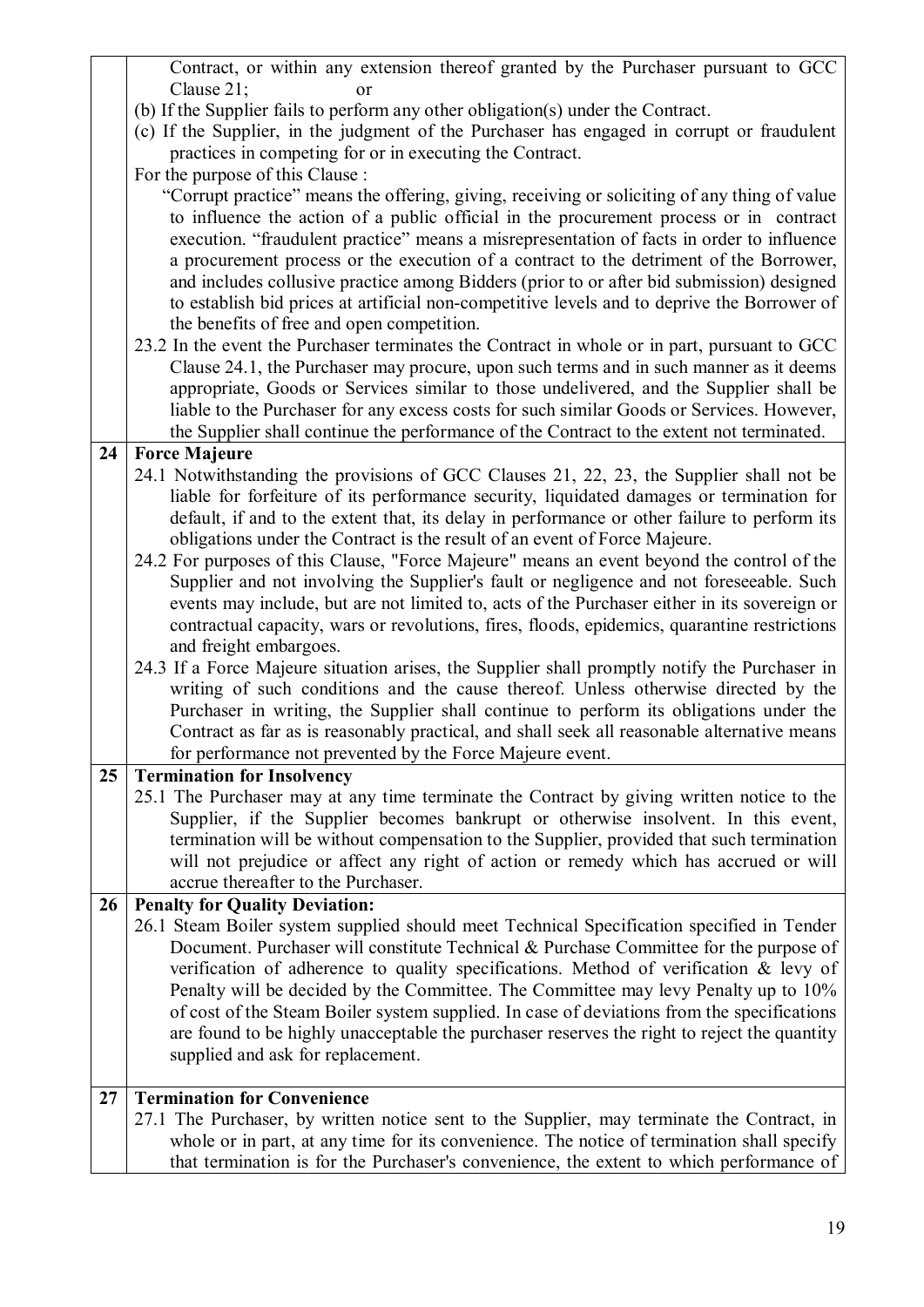|    | the Supplier under the Contract is terminated, and the date upon which such termination            |  |  |  |
|----|----------------------------------------------------------------------------------------------------|--|--|--|
|    | becomes effective.                                                                                 |  |  |  |
|    | 27.2 The Goods that are complete and ready for shipment within 30 days after the Supplier's        |  |  |  |
|    | receipt of notice of termination shall be accepted by the Purchaser at the Contract terms          |  |  |  |
|    | and prices. For the remaining Goods, the Purchaser may elect:                                      |  |  |  |
|    | (a) to have any portion completed and delivered at the Contract terms and prices; and/or           |  |  |  |
|    | (b) to cancel the remainder and pay to the Supplier an agreed amount for partially completed       |  |  |  |
|    | Goods and for materials and parts previously procured by the Supplier                              |  |  |  |
| 28 | <b>Resolution of Disputes</b>                                                                      |  |  |  |
|    | 28.1 The Purchaser and the supplier shall make every effort to resolve amicably by direct          |  |  |  |
|    | informal negotiation any disagreement or dispute arising between them under or in                  |  |  |  |
|    | connection with the Contract.                                                                      |  |  |  |
|    | 28.2 If, after thirty (30) days the parties fail to resolve their dispute or difference by such    |  |  |  |
|    | consultations, then either the Purchaser or the Supplier may give notice to the other party        |  |  |  |
|    | of its intention to commence arbitration, as hereinafter provided, as to the matter in             |  |  |  |
|    | dispute, and no arbitration in respect of this matter may be commenced unless such                 |  |  |  |
|    | notice is given.                                                                                   |  |  |  |
|    | 28.2.1 Any dispute or difference in respect of which a notice of intention to commence             |  |  |  |
|    | arbitration has been given in accordance with this clause shall be finally settled by              |  |  |  |
|    | arbitration. Arbitration may be commenced prior to or after delivery of the Goods under            |  |  |  |
|    | the contract.                                                                                      |  |  |  |
|    | 28.2.2 Arbitration proceedings shall be conducted in accordance with the rules of procedure        |  |  |  |
|    | specified in the SCC.                                                                              |  |  |  |
|    | 28.3 Notwithstanding any reference to arbitration herein;                                          |  |  |  |
|    | (a) The parties shall continue to perform their respective obligations under the contract unless   |  |  |  |
|    | they otherwise agree; and                                                                          |  |  |  |
|    | (b) The purchaser shall pay the supplier any money due to the supplier.                            |  |  |  |
|    |                                                                                                    |  |  |  |
| 29 | <b>Limitation of Liability</b>                                                                     |  |  |  |
|    | 29.1 Except in case of criminal negligence or willful misconduct, and in the case of               |  |  |  |
|    | infringement pursuant to clause 5,                                                                 |  |  |  |
|    | (a) The supplier shall not be liable to the Purchaser, whether in contract tort, or otherwise, for |  |  |  |
|    | any indirect or consequential loss or damage, loss of use, loss of profits or interest costs,      |  |  |  |
|    | provided that this exclusion shall not apply to any obligation of the supplier to pay              |  |  |  |
|    | liquidated damage to the purchaser; and this exclusion shall not apply to any obligation           |  |  |  |
|    | of the supplier to pay liquidated damages to the Purchaser; and                                    |  |  |  |
|    | (b) The aggregate liability of the supplier to the Purchaser, whether under the contract, in tort  |  |  |  |
|    | or otherwise, shall not exceed the total contract price, provided that this limitation shall       |  |  |  |
|    | not apply to the cost of repairing or replacing defective equipment.                               |  |  |  |
|    |                                                                                                    |  |  |  |
| 30 | <b>Governing Language</b>                                                                          |  |  |  |
|    | 30.1 The contract shall be written in English language. Subject to GCC Clause 30, English          |  |  |  |
|    | language version of the Contract shall govern its interpretation. All correspondence               |  |  |  |
|    | and other documents pertaining to the Contract which are exchanged by the parties                  |  |  |  |
|    | shall be written in the same language.                                                             |  |  |  |
|    |                                                                                                    |  |  |  |
|    |                                                                                                    |  |  |  |
| 31 | <b>Applicable Law</b>                                                                              |  |  |  |
|    |                                                                                                    |  |  |  |
|    | 31.1 The Contract shall be interpreted in accordance with the laws of the Union of India.          |  |  |  |
|    |                                                                                                    |  |  |  |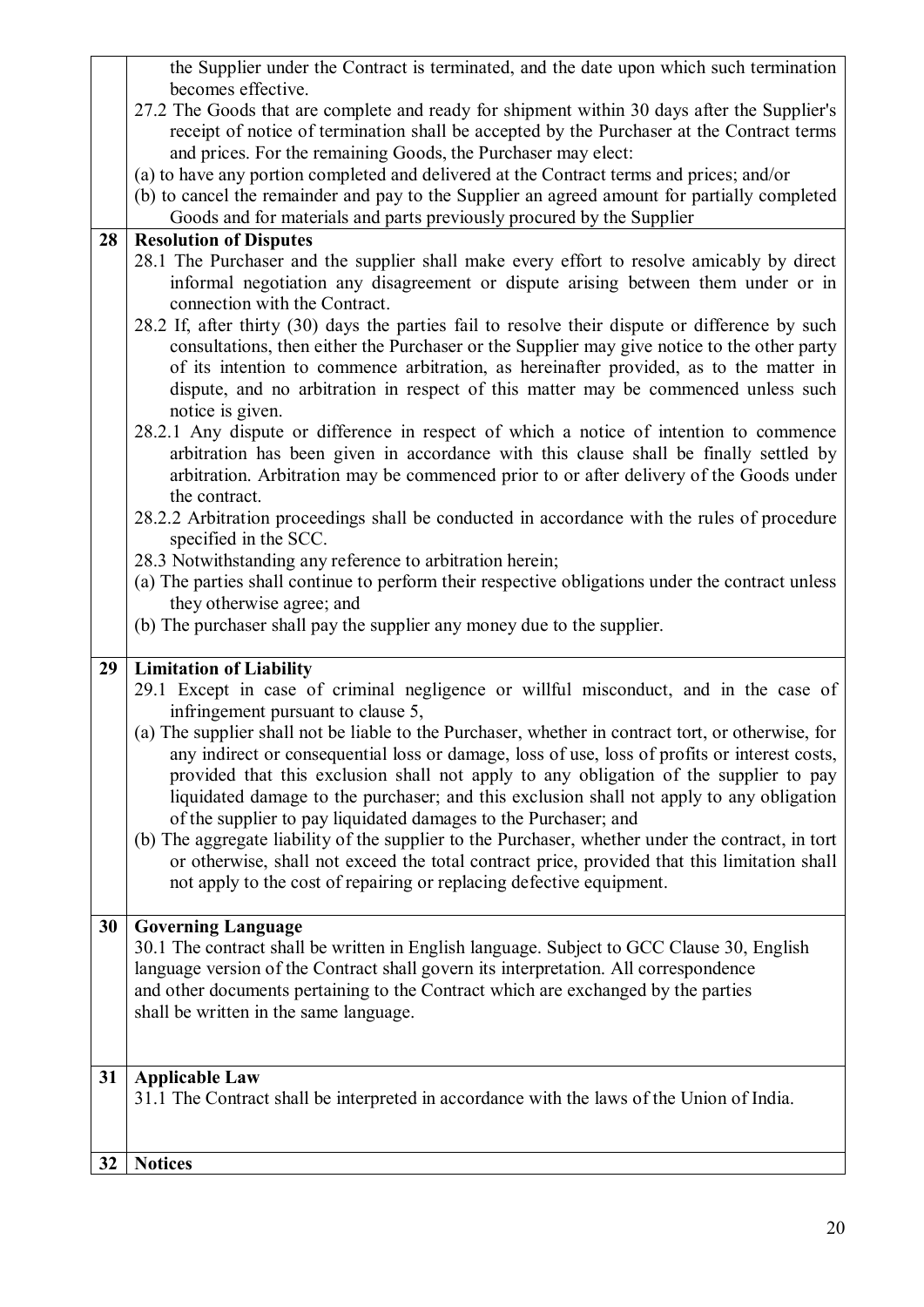|    | 32.1 Any notice given by one party to the other pursuant to this Contract shall be sent to<br>other party in writing or by cable, telex or facsimile and confirmed in writing to the<br>other Party's address specified in SCC.<br>32.2 A notice shall be effective when delivered or on the notice's effective date, whichever is<br>later. |  |  |  |
|----|----------------------------------------------------------------------------------------------------------------------------------------------------------------------------------------------------------------------------------------------------------------------------------------------------------------------------------------------|--|--|--|
| 33 | <b>Taxes and Duties</b><br>33.1 Suppliers shall be entirely responsible for all taxes, duties, license fees, octroi, road<br>permits, etc., incurred until delivery of the contracted Goods to the Purchaser.                                                                                                                                |  |  |  |
| 34 | $Logo$ :<br>34.1 MDM LOGO                                                                                                                                                                                                                                                                                                                    |  |  |  |

## **V - SPECIAL CONDITIONS OF CONTRACT**

## **Special Conditions of Contract**

The following Special Conditions of Contract shall supplement the General Conditions of Contract. Whenever there is a conflict, the provisions herein shall prevail over those in the General Conditions of Contract. The corresponding clause number of the General Conditions is indicated in parentheses.

| $\mathbf{1}$   | <b>Definitions (GCC Clause 1)</b>                                                                                                                                                        |  |  |
|----------------|------------------------------------------------------------------------------------------------------------------------------------------------------------------------------------------|--|--|
|                | (a) The Purchaser is Commissioner for public Instruction, New public offices, Nrupathunga                                                                                                |  |  |
|                | Road, Bangalore-1                                                                                                                                                                        |  |  |
|                | (b) The Supplier is<br>(to be filled at the time of                                                                                                                                      |  |  |
|                | signing contract)                                                                                                                                                                        |  |  |
|                |                                                                                                                                                                                          |  |  |
| $\overline{2}$ | <b>Inspection and Tests (GCC Clause 7)</b>                                                                                                                                               |  |  |
|                | Inspection and tests prior to shipment of Goods and at final acceptance are as follows:                                                                                                  |  |  |
|                | (i) The inspection of the Goods shall be carried out to check whether the Goods are in                                                                                                   |  |  |
|                | conformity with the technical specifications attached to the contract and shall be in line                                                                                               |  |  |
|                | with the inspection/test procedures laid down in the Technical Specifications and the                                                                                                    |  |  |
|                | General Conditions of contract. The supplier will dispatch the goods to the ultimate                                                                                                     |  |  |
|                | consignee after internal inspection testing along with the supplier's inspection report                                                                                                  |  |  |
|                | and manufacturer's warranty certificate.                                                                                                                                                 |  |  |
|                | (ii) The acceptance test will be conducted by the purchaser, their consultant or any other                                                                                               |  |  |
|                | person nominated by the purchaser, at its option. The acceptance will involve trouble-                                                                                                   |  |  |
|                | free operation. There shall not be any additional charges for carrying out acceptance                                                                                                    |  |  |
|                | tests. No malfunction, partial or complete failure of any part of Steam Boiler system                                                                                                    |  |  |
|                | should occur. The supplier shall maintain necessary log in respect of the results of the<br>tests to establish to the entire satisfaction of the purchaser, the successful completion of |  |  |
|                |                                                                                                                                                                                          |  |  |
|                | the test specified. An average uptake efficiency of 98% or the duration of test period                                                                                                   |  |  |
|                | shall be considered as satisfactory.                                                                                                                                                     |  |  |
|                | (iii) In the event of the STEAM BOILER UNITfailing to pass the acceptance test, a period                                                                                                 |  |  |
|                | not exceeding two weeks will be given to rectify the defects and clear the acceptance                                                                                                    |  |  |
|                | test, failing which the purchaser reserves the rights to get the equipment replaced by the                                                                                               |  |  |
|                | supplier at no extra cost to the purchaser.                                                                                                                                              |  |  |
| $\overline{3}$ | <b>Delivery and Documents (GCC Clause 9)</b>                                                                                                                                             |  |  |
|                | Upon delivery of the Goods, the supplier shall notify the purchaser and the insurance                                                                                                    |  |  |
|                | company by cable/telex/fax the full details of the shipment including contract number,                                                                                                   |  |  |
|                | railway receipt number and date, description of goods, quantity, name of the consignee etc.                                                                                              |  |  |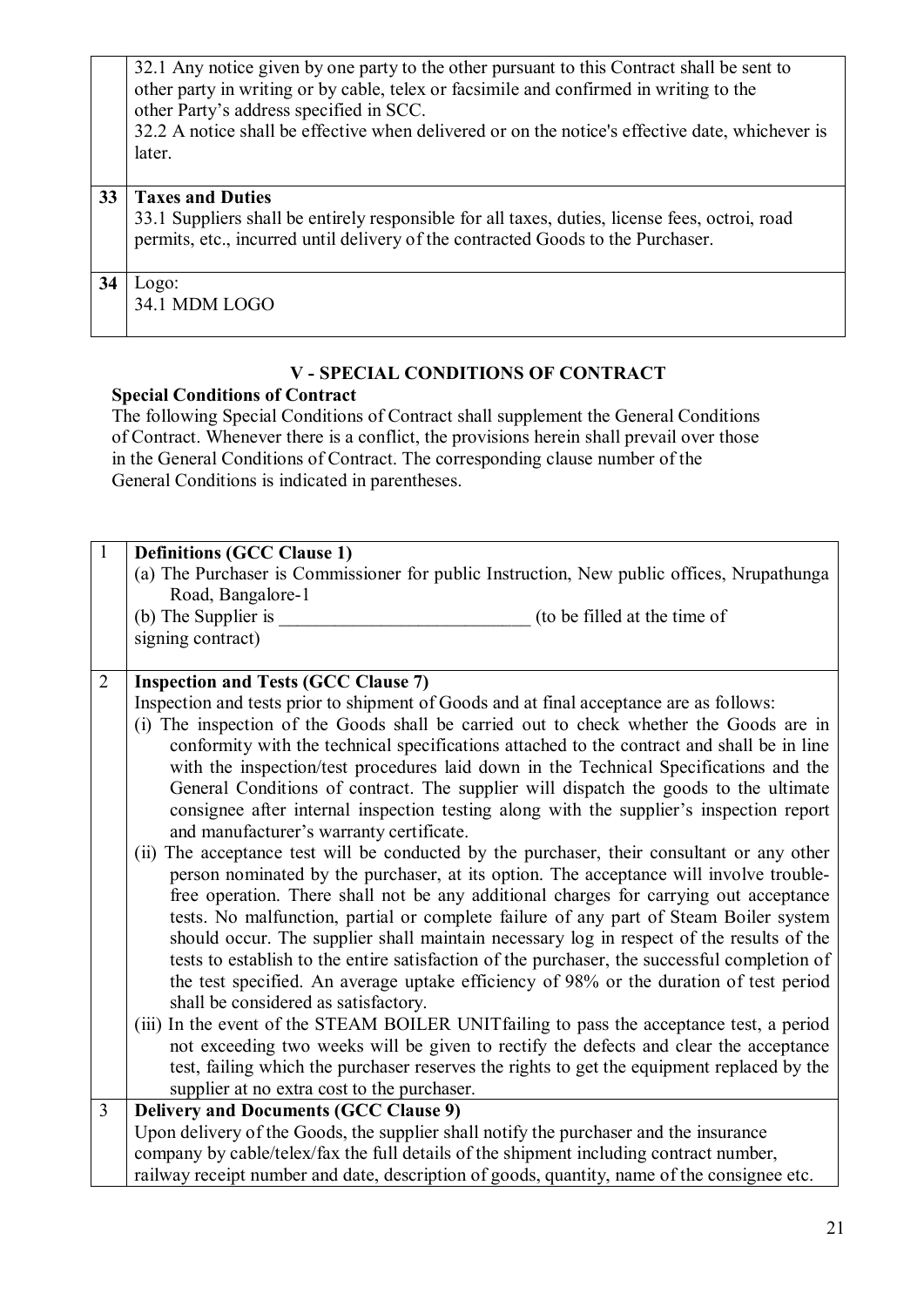|                 | The supplier shall mail the following documents to the purchaser with a copy to the<br>insurance company:<br>(i) Three copies of the Supplier invoice showing Goods description, quantity, unit price, total                                                                                                                                                                                                                                                                                                                                                                                                                                                                                                                                                                                                                                                                                                                                                                                                                                                                                                                                                                                                                                                                                                                                                                                                                       |
|-----------------|------------------------------------------------------------------------------------------------------------------------------------------------------------------------------------------------------------------------------------------------------------------------------------------------------------------------------------------------------------------------------------------------------------------------------------------------------------------------------------------------------------------------------------------------------------------------------------------------------------------------------------------------------------------------------------------------------------------------------------------------------------------------------------------------------------------------------------------------------------------------------------------------------------------------------------------------------------------------------------------------------------------------------------------------------------------------------------------------------------------------------------------------------------------------------------------------------------------------------------------------------------------------------------------------------------------------------------------------------------------------------------------------------------------------------------|
|                 | amount;<br>(ii) Railway receipt/acknowledgment of receipt of goods from the consignee(s);<br>(iii) Insurance Certificate;                                                                                                                                                                                                                                                                                                                                                                                                                                                                                                                                                                                                                                                                                                                                                                                                                                                                                                                                                                                                                                                                                                                                                                                                                                                                                                          |
|                 | (iv) Manufacturer's/Supplier's warranty certificate;<br>(v) Inspection Certificate issued by the nominated inspection agency, and the Supplier's<br>factory inspection report; and<br>(vi) Certificate of Origin.                                                                                                                                                                                                                                                                                                                                                                                                                                                                                                                                                                                                                                                                                                                                                                                                                                                                                                                                                                                                                                                                                                                                                                                                                  |
|                 | The above documents shall be received by the Purchaser before arrival of the Goods (except<br>where the Goods have been delivered directly to the Consignee with all<br>documents) and, if not received, the Supplier will be responsible for any consequent<br>expenses.                                                                                                                                                                                                                                                                                                                                                                                                                                                                                                                                                                                                                                                                                                                                                                                                                                                                                                                                                                                                                                                                                                                                                          |
| $\overline{4}$  | <b>Incidental Services (GCC Clause 12)</b><br>The following services shall be furnished and the cost shall be included in the contract<br>price:                                                                                                                                                                                                                                                                                                                                                                                                                                                                                                                                                                                                                                                                                                                                                                                                                                                                                                                                                                                                                                                                                                                                                                                                                                                                                   |
|                 | a. Performance of the on-site assembly and supply of the equipment.<br>b. Furnishing the detailed operation and maintenance manuals for each items of<br>supply at each location.                                                                                                                                                                                                                                                                                                                                                                                                                                                                                                                                                                                                                                                                                                                                                                                                                                                                                                                                                                                                                                                                                                                                                                                                                                                  |
| $5\overline{)}$ | <b>Payment (GCC Clause 15)</b><br>Payment for Goods and Services shall be made in Indian Rupees as follows:<br>(i) <b>On Delivery</b> : 90% (Ninety) of the Contract Price (excluding warranty $\&$ quality<br>deviation cost) shall be paid on receipt of goods and upon submission of<br>Acceptance Certificate issued by Purchaser's representative.<br>(ii) <b>On Final Acceptance</b> : 10% of the Contract Price shall be paid immediately after<br>completion of Quality verification, after deducting penalty/costs if any.<br>(iii) The supplier shall furnish a Bank Guarantee for 5% (five percent) of the total<br>contract price having validity for 5 years excluding the period of supply. This<br>Bank Guarantee will be released on completion of 5 years of warranty period.                                                                                                                                                                                                                                                                                                                                                                                                                                                                                                                                                                                                                                     |
| 6               | <b>Settlement of Disputes (Clause 27)</b><br>The dispute settlement mechanism to be applied pursuant to clause 27.2.2 shall be as<br>follows;<br>(a) In case of Dispute or difference arising between the Purchaser and a domestic<br>supplier relating to any matter arising out of or connected with this agreement,<br>such dispute or difference shall be settled in accordance with the Arbitration and<br>Conciliation Act, 1996, by a Sole Arbitrator. The Sole Arbitrator shall be<br>appointed by agreement between the parties; failing such agreement, by the<br>appointing authority namely the Indian Council of Arbitration/President of the<br>Institution of Engineers (India)/The International Centre for Alternative Dispute<br>Resolution (India). A certified copy of the appointment Order shall be supplied<br>to each of the Parties.<br>(b) Arbitration proceedings shall be held at Bangalore Karnataka, and the language of<br>the arbitration proceedings and that of all documents and communications<br>between the parties shall be English.<br>(c) The decision of arbitrators shall be final and binding upon both parties. The cost<br>and expenses of Arbitration proceedings will be paid as determined by the<br>Arbitrator. However, the expenses incurred by each party in connection with the<br>preparation, presentation etc. of its proceedings shall be borne by each party<br>itself. |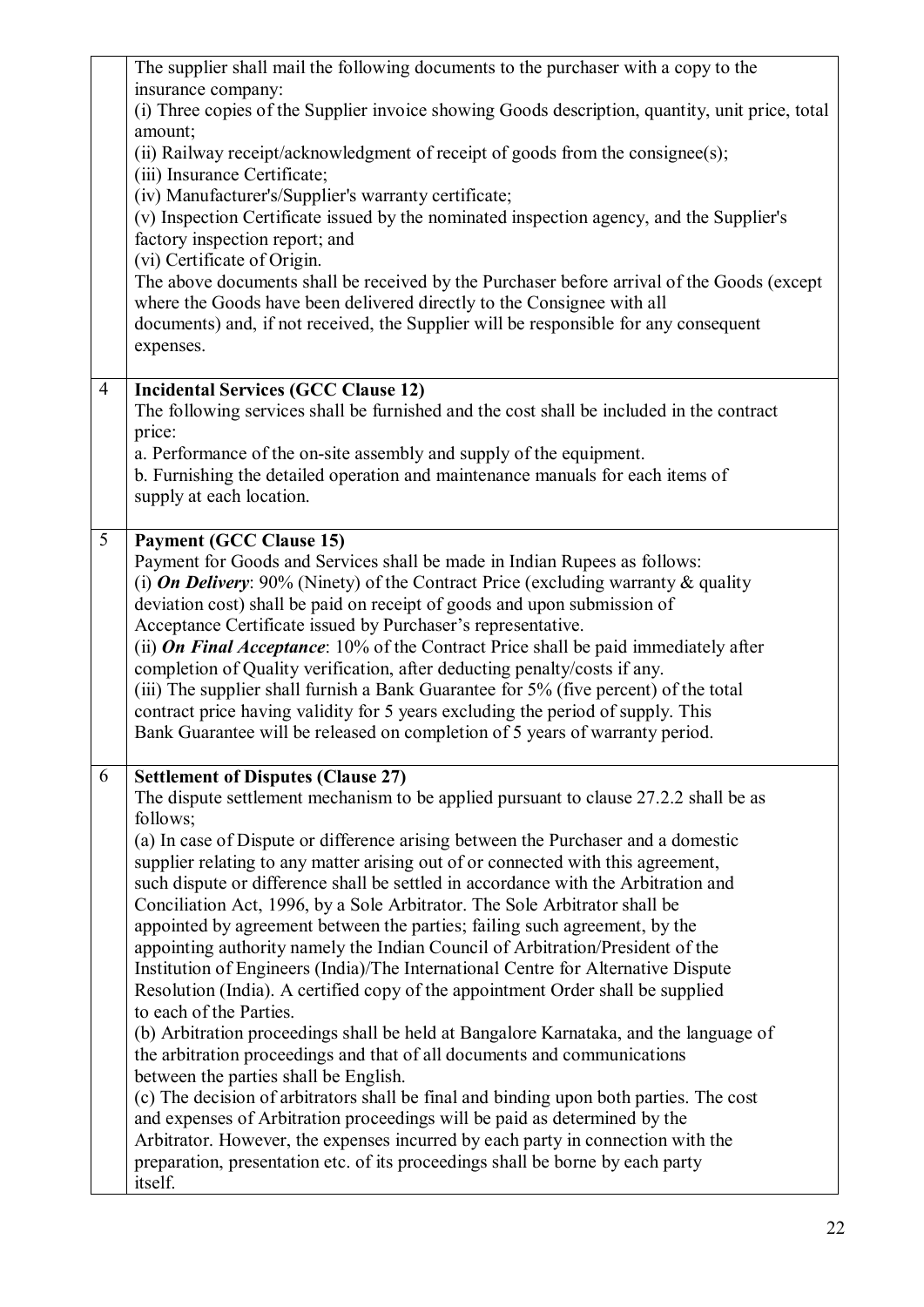| $\overline{7}$    | <b>Notices (Clause 31)</b><br>For the purpose of all notices, the following shall be the address of the Purchaser and<br>Supplier.                                          |  |  |  |
|-------------------|-----------------------------------------------------------------------------------------------------------------------------------------------------------------------------|--|--|--|
|                   | Purchaser:                                                                                                                                                                  |  |  |  |
|                   | The Commissioner for Public Instruction                                                                                                                                     |  |  |  |
|                   | New Public Offices                                                                                                                                                          |  |  |  |
| Nrupathunga Road, |                                                                                                                                                                             |  |  |  |
|                   | Bangalore - 560001                                                                                                                                                          |  |  |  |
|                   | Supplier: (To be filled in at the time of Contract signature)                                                                                                               |  |  |  |
|                   |                                                                                                                                                                             |  |  |  |
| 8                 | <b>Progress of Supply:</b>                                                                                                                                                  |  |  |  |
|                   | Supplier shall regularly intimate progress of supply, in writing to the Purchaser as<br>under                                                                               |  |  |  |
|                   | - Quantity offered for inspection and date                                                                                                                                  |  |  |  |
|                   | - Quantity accepted/rejected by inspection agency and date                                                                                                                  |  |  |  |
|                   | - Quantity dispatched/delivered to consignees and date                                                                                                                      |  |  |  |
|                   | - Quantity where incidental serviced have been satisfactorily completed with date,                                                                                          |  |  |  |
|                   | - Quantity where rectification/repair/replacement effected/completed on receipt of<br>Page 31 of 46                                                                         |  |  |  |
|                   | any communication from consignee/Purchaser with date;                                                                                                                       |  |  |  |
|                   | - Date of completion of entire contract including services if any, and                                                                                                      |  |  |  |
|                   | - Date of receipt of entire payment under the contract.                                                                                                                     |  |  |  |
| 9                 | Right to use defective equipment:                                                                                                                                           |  |  |  |
|                   | If after delivery, acceptance and installation and within the guarantee and warranty                                                                                        |  |  |  |
|                   | period, the operation or use of the equipment proves to be unsatisfactory, the                                                                                              |  |  |  |
|                   | Purchaser shall have the right to continue to operate or use such equipment until                                                                                           |  |  |  |
|                   | rectifications of defects, errors or omissions by repair or by partial or complete                                                                                          |  |  |  |
|                   | replacement is made without interfering with the Purchaser's operation.                                                                                                     |  |  |  |
| 10                | <b>Supplier Integrity:</b>                                                                                                                                                  |  |  |  |
|                   | The supplier is responsible for and obliged to conduct all contracted activities in                                                                                         |  |  |  |
|                   | accordance with the Contract using state-of-the-art methods and economic principles                                                                                         |  |  |  |
|                   | and exercising all means available to achieve the performance specified in the                                                                                              |  |  |  |
|                   | Contract.                                                                                                                                                                   |  |  |  |
| 11                | <b>Supplier's Obligations:</b>                                                                                                                                              |  |  |  |
|                   | The Supplier is obliged to work closely with the Purchaser's staff, act within its own                                                                                      |  |  |  |
|                   | authority and abide by directives issued by the Purchaser and implementation                                                                                                |  |  |  |
|                   | activities.                                                                                                                                                                 |  |  |  |
|                   | The Supplier will abide by the job safety measures prevalent in India and will free the                                                                                     |  |  |  |
|                   | Purchaser from all demands or responsibilities arising from accidents or loss of life the                                                                                   |  |  |  |
|                   | cause of which is the Supplier's negligence. The Supplier will pay all indemnities<br>arising from such incidents and will not hold the Purchaser responsible or obligated. |  |  |  |
|                   | The Supplier is responsible for managing the activities of its personnel or subcontracted                                                                                   |  |  |  |
|                   | personnel and will hold itself responsible for any misdemeanors.                                                                                                            |  |  |  |
|                   | The Supplier will treat as confidential all data and information about the Purchaser,                                                                                       |  |  |  |
|                   | obtained in the execution of his responsibilities, in strict confidence and will not reveal                                                                                 |  |  |  |
|                   | such information to any other party without the prior written approval of the                                                                                               |  |  |  |
|                   | Purchaser.                                                                                                                                                                  |  |  |  |
| 12                | <b>Patent Rights:</b>                                                                                                                                                       |  |  |  |
|                   | In the event of any claim asserted by a third party of infringement of copyright, patent,                                                                                   |  |  |  |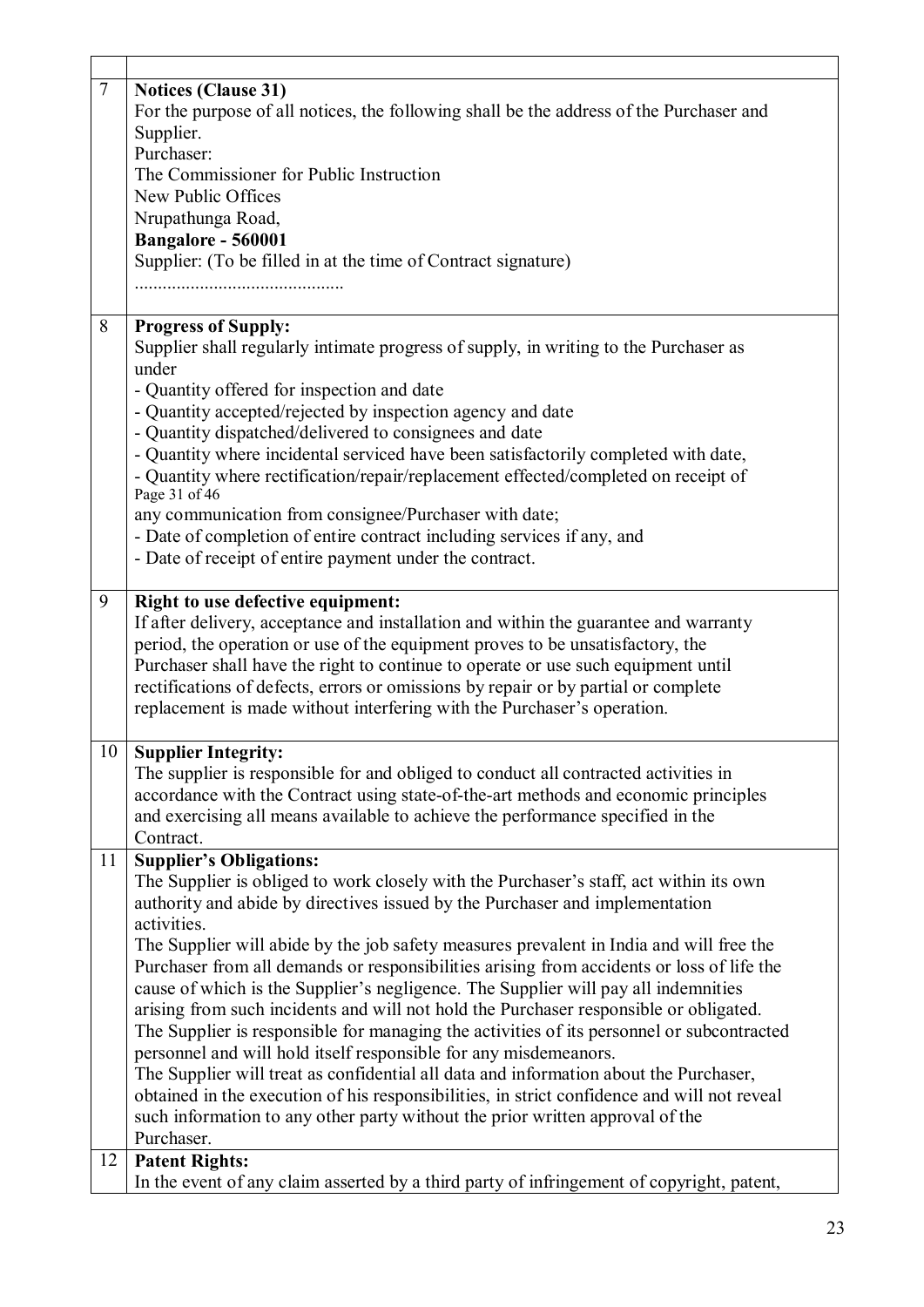|    | trademark or industrial design rights arising from the use of the Goods or any part<br>thereof in the Purchaser's country, the supplier shall act expeditionally to extinguish<br>such claim. If the supplier fails to comply and the Purchaser is required to pay<br>compensation to a third party resulting from such infringement, the supplier shall be<br>responsible for the compensation including all expenses, court costs and lawyer fees.<br>The Purchaser will give notice to the supplier of such claim, if it is made, without<br>delay. |
|----|--------------------------------------------------------------------------------------------------------------------------------------------------------------------------------------------------------------------------------------------------------------------------------------------------------------------------------------------------------------------------------------------------------------------------------------------------------------------------------------------------------------------------------------------------------|
| 13 | . Hardware Installation:<br>The Supplier is responsible for all unpacking, assemblies, fixing the hardware at the<br>user site (Schools). The Supplier will test all Steam Boiler system and accomplish all<br>adjustments<br>necessary for successful and continuous operation of the Steam Boiler system at all the<br>delivery<br>sites.                                                                                                                                                                                                            |
| 14 | <b>Technical Documentation:</b><br>The Technical Documentation involving detailed instruction for operation and<br>maintenance is to be delivered with every unit of the equipment supplied. The<br>language of the documentation should be English                                                                                                                                                                                                                                                                                                    |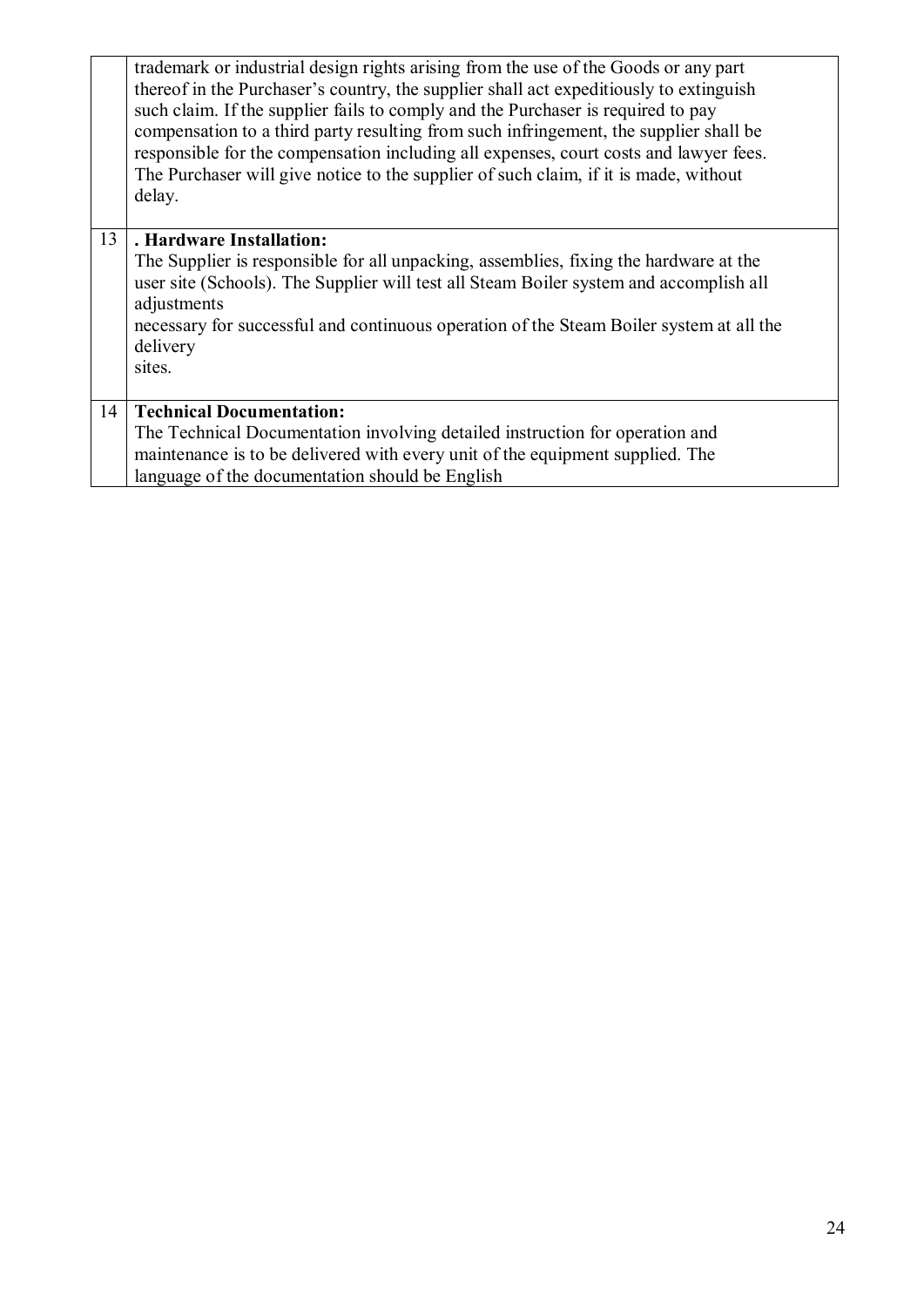## **ANNEXURE – 'A' TECHNICAL SPECIFICATIONS**

## **Technical Specification Steam Cooking System**

| SI.                     | <b>ITEM</b><br><b>SPECIFICATION</b>                                                                                                                                                                                                          |                                                                                                                                                                                                                                                                                                                                                                                                                                                                                                                                                                                                                                                                                                                                                            | <b>QTY</b> |
|-------------------------|----------------------------------------------------------------------------------------------------------------------------------------------------------------------------------------------------------------------------------------------|------------------------------------------------------------------------------------------------------------------------------------------------------------------------------------------------------------------------------------------------------------------------------------------------------------------------------------------------------------------------------------------------------------------------------------------------------------------------------------------------------------------------------------------------------------------------------------------------------------------------------------------------------------------------------------------------------------------------------------------------------------|------------|
| N <sub>0</sub>          |                                                                                                                                                                                                                                              |                                                                                                                                                                                                                                                                                                                                                                                                                                                                                                                                                                                                                                                                                                                                                            |            |
| $\mathbf{1}$            | <b>Steam</b><br>Generator                                                                                                                                                                                                                    | Steam generator 24KW capacity, inner shell made out of 6mm MS<br>plate and $3$ " $1\frac{1}{2}$ " TATA "C" Class pipe, outer shell made out of<br>5mm MS plate with removable flange type for descaling purpose,<br>outer most shell made for thermal insulation with glass, mineral wool<br>covered with 26 gauge St. Steel . Super heater made out of 6mm MS<br>plate and 1"TATA "C: class pipe outer most shell made for thermal<br>insulation as above.<br>Stand for boiler and LPG Burner made out of 49X49X15 MS angle.<br>All above parts will be painted with heat resistance and non corrosive<br>epoxy paint. The above steam generator have all required accessory<br>like pressure gauge, safety valve, SS water level indicator, float valve. | 365 Unit   |
| $\overline{2}$          | <b>Rice</b><br>Cooker 25<br>kgs.<br>Capacity                                                                                                                                                                                                 | Rice cooking vessel (tilting filling type) with ability to cook 25kgs.<br>Rice at one time. Made out of St. steel 1.25mm (16 guage), thickness,<br>365 Unit<br>along with SS covering lid, SS side shaft, unit mounted on S. Stand,<br>steam, steam pipe, steam, release valve and drain valve – Size 24 X 30                                                                                                                                                                                                                                                                                                                                                                                                                                              |            |
| $\overline{\mathbf{3}}$ | <b>Samber</b><br>Cooker 100<br>Ltrs.<br>Capacity                                                                                                                                                                                             | Sambar cooking vessel (tilting filling type) with ability to cook 100<br>Ltrs. sambar at one time. Made out of St. steel 1.25mm (16 guage),<br>thickness, along with SS covering lid, SS side shaft, unit mounted on<br>S. stand, steam pipe, steam release valve and drain valve – Size 24 X<br>30                                                                                                                                                                                                                                                                                                                                                                                                                                                        | 365 Unit   |
| $\overline{\mathbf{4}}$ | <b>Multipurpo</b><br>se cooker<br>25 Kgs.<br>Capacity                                                                                                                                                                                        | Multipurpose cooking vessel (tilting filling type) with ability to cook<br>25kgs. Made out of St. Steel 1.25mm (16 guage), thickness along with<br>365 Unit<br>SS covering lid, SS side shaft, unit mounted on S. Stand, steam pipe<br>steam release valve and drain valve $-$ Size 24 X 30.                                                                                                                                                                                                                                                                                                                                                                                                                                                               |            |
| 5                       | <b>Idli Box</b>                                                                                                                                                                                                                              | Idli box made of 304 stainless steel 16 gauge steel along with S/S<br>covering lid SS side shaft unit mounted SS stand, steam pipe steam<br>release valve and drain valve with four compartment of tray size 28 X<br>22 X 26 rectangular shape with each compartment having separate<br>control system with the capacity of baking 180 Idlies at a time.                                                                                                                                                                                                                                                                                                                                                                                                   | 365 Unit   |
| 6                       | <b>Milk</b><br><b>Boiling</b><br>Unit                                                                                                                                                                                                        | Tilting and filling type with ability to boil 25 Ltrs. Milk at one time,<br>made of 16 gauge double Jacket boby.                                                                                                                                                                                                                                                                                                                                                                                                                                                                                                                                                                                                                                           | 365 Unit   |
| $\overline{7}$          | Steam pipe line including ball valve, gate valve, elbow nipples, MS Clamps and<br>365 Units<br>TATA MS pipes, ERW and drain channel (Refer the enclosed drawing for<br>proposed line as per site conditions and requirements approximately). |                                                                                                                                                                                                                                                                                                                                                                                                                                                                                                                                                                                                                                                                                                                                                            |            |
| 8                       | Gas pipe line including T35 burner, regular, flexible pipe and pipe line                                                                                                                                                                     |                                                                                                                                                                                                                                                                                                                                                                                                                                                                                                                                                                                                                                                                                                                                                            | 365 Units  |
| 9                       | Preparations/ Arrangements for fitting/Installation of steam cooker after party                                                                                                                                                              |                                                                                                                                                                                                                                                                                                                                                                                                                                                                                                                                                                                                                                                                                                                                                            | 365 units  |
|                         | inspects the site                                                                                                                                                                                                                            |                                                                                                                                                                                                                                                                                                                                                                                                                                                                                                                                                                                                                                                                                                                                                            |            |
| 10                      | AMC per year after warranty period.                                                                                                                                                                                                          |                                                                                                                                                                                                                                                                                                                                                                                                                                                                                                                                                                                                                                                                                                                                                            |            |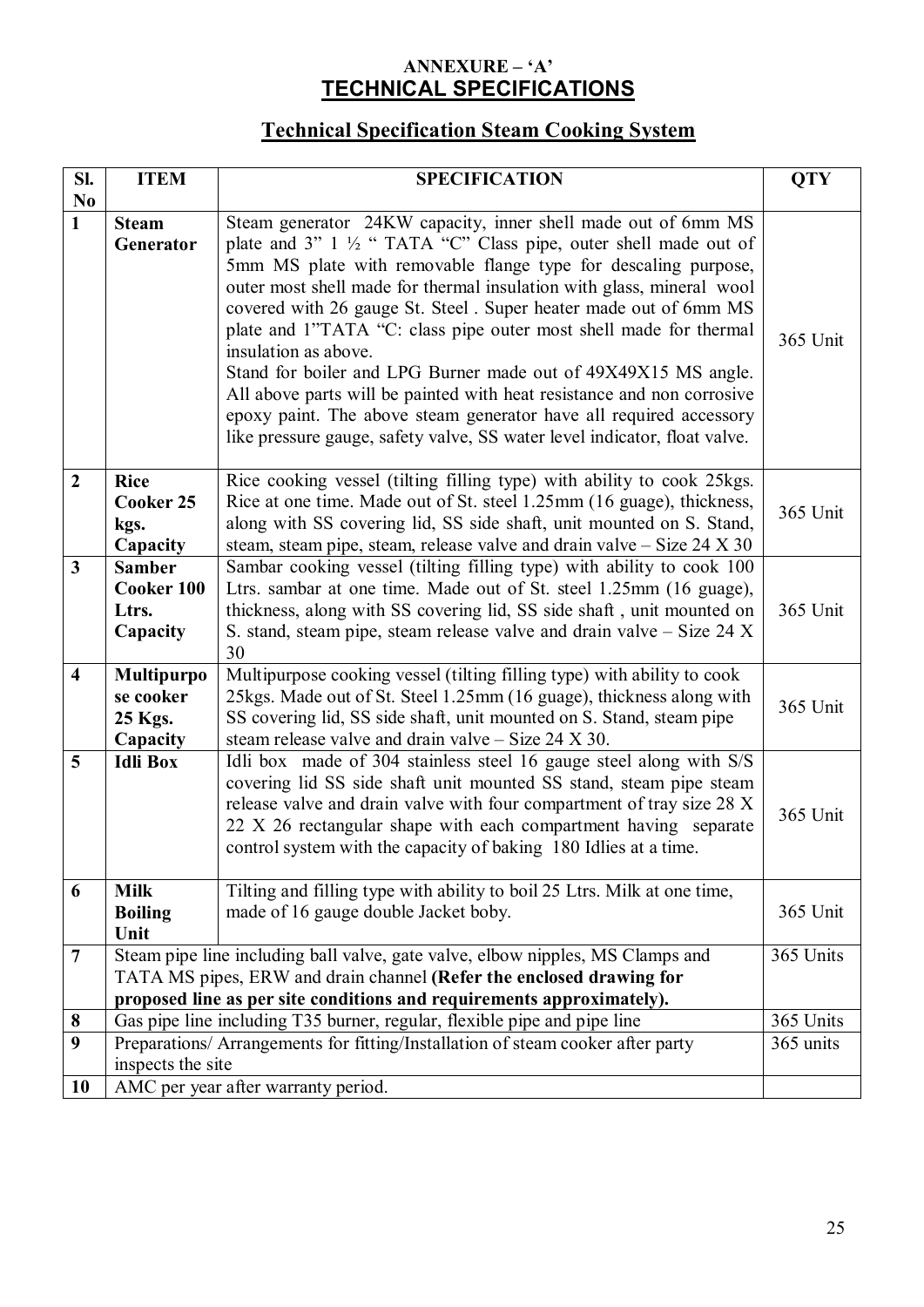[Notes:\*

1. Text of Technical specifications to be inserted in the Tender Documents by the Purchaser, as applicable

- 2. The Specifications should be drafted to permit the widest possible competition and, at the same time, present a clear statement of the required standards of workmanship, materials, and performances of the goods to be procured. Only if this is done will the objectives of economy, efficiency and fairness in procurement is realized, responsiveness of tenders be ensured, and the subsequent task of tender evaluation facilitated.
- 3. Where ever the goods are covered by Bureau of Indian Standards, the references to the Standards should be given.
- 4. Reference to brand name and catalogue number should be avoided as far as possible; Where un avoidable, they should be followed by the words "or at least equivalent"]
- **\* Delete the Notes in the final document.**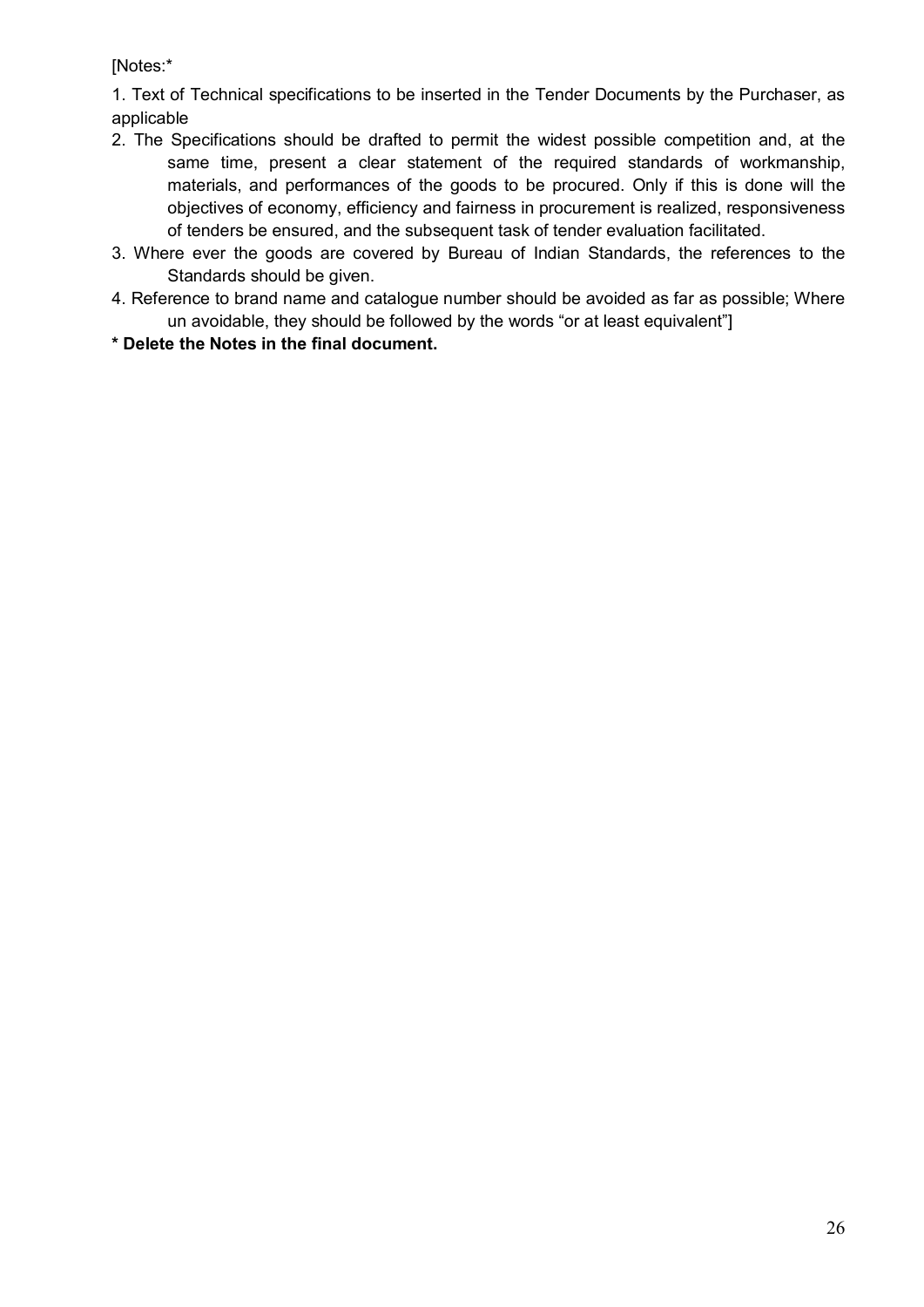## **ANNEXURE – 'B'**

#### **SCHEDULE OF REQUIREMENTS SUPPLY: At School level Location, Item and Quantity of Supply**

**Bid Security: Rs.,** 

| SI.<br>N <sub>0</sub> | <b>District</b>        | <b>Required Boilers</b> |
|-----------------------|------------------------|-------------------------|
| $\mathbf{1}$          | Bangalore Urban        | 3                       |
| $\overline{2}$        | Chitradurga            | 12                      |
| 3                     | Davanagere             | 14                      |
| $\overline{4}$        | Shimoga                | 11                      |
| 5                     | <b>Bangalore Rural</b> | 8                       |
| 6                     | Ramanagar              | $\overline{4}$          |
| 7                     | Kolar                  | 15                      |
| 8                     | Chikkaballapura        | 17                      |
| 9                     | Tumkur                 | 16                      |
| 10                    | Mysore                 | 17                      |
| 11                    | Mandya                 | 11                      |
| 12                    | Chamrajanagar          | 8                       |
| 13                    | Kodagu                 | 6                       |
| 14                    | Hassan                 | 6                       |
| 15                    | Chikkamagalur          | 10                      |
| 16                    | Dakshina Kannada       | 11                      |
| 17                    | Udupi                  | 10                      |
| 18                    | Dharwad                | $\boldsymbol{0}$        |
| 19                    | Uttara Kannada         | 9                       |
| 20                    | Haveri                 | 10                      |
| 21                    | Gadag                  | 12                      |
| 22                    | Belgaum                | 15                      |
| 23                    | Bagalkote              | 14                      |
| 24                    | Bijapur                | 16                      |
| 25                    | <b>Bidar</b>           | 24                      |
| 26                    | <b>Bellary</b>         | 16                      |
| 27                    | Gulbarga               | 10                      |
| 28                    | Koppal                 | 24                      |
| 29                    | Raichur                | 13                      |
| 30                    | Yadagiri               | 23                      |
|                       | <b>Total</b>           | 365                     |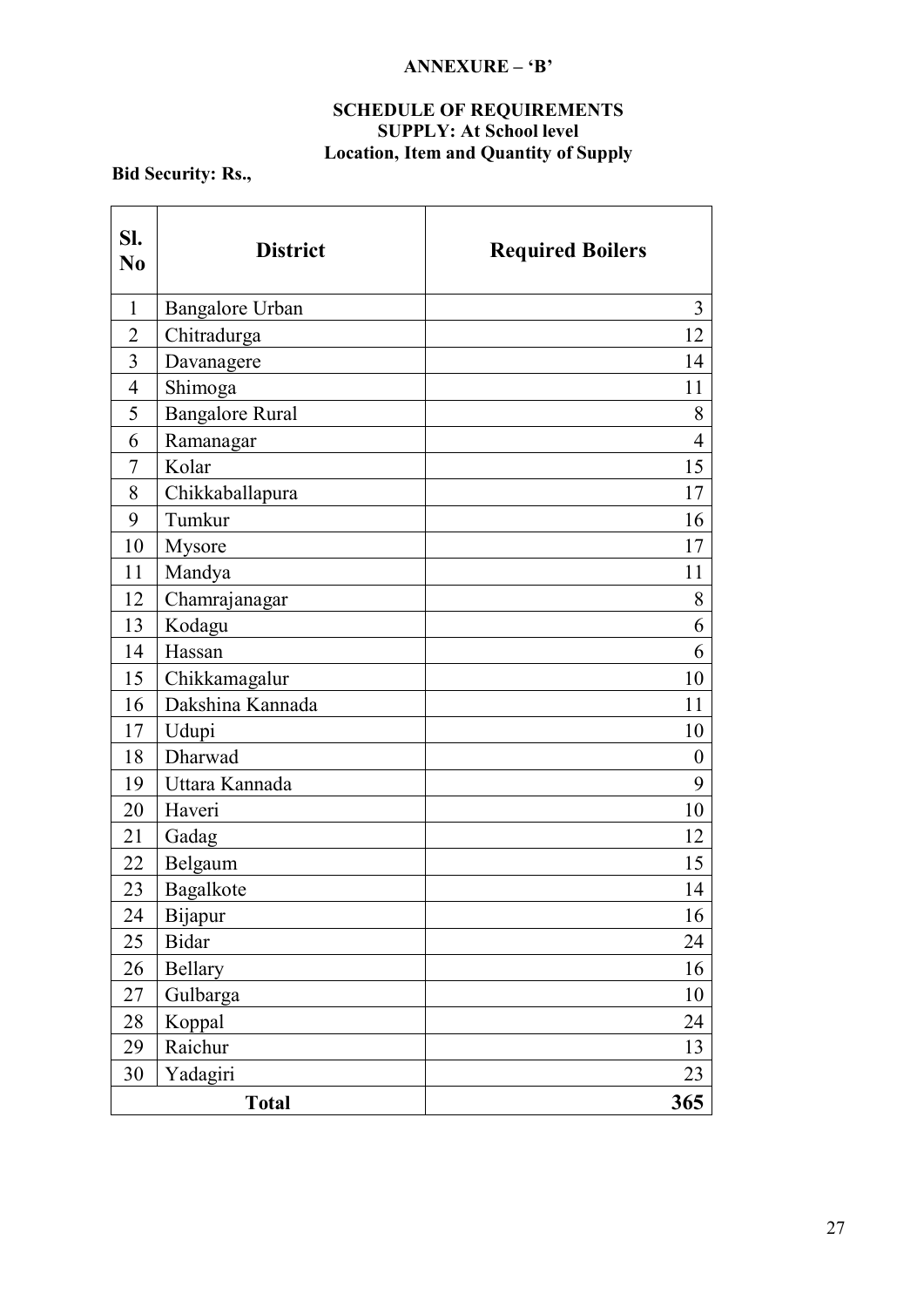## **ANNEXURE – 'C'**

#### **Performa for Performance Statement for the last three years IFFB No………………… Date of Opening………….. Time……… Hours…………. Name of the Firm:……………………………………………………………………….**

| Orders<br>placed by<br>(Full<br>address of<br>Purchaser) | Order<br><b>No</b><br>and<br>Date | Description<br>and Quantity<br>of Goods<br>ordered | Value<br>of<br>Order | Date of<br>Completion of<br>Delivery<br>As per<br>contract/Actual | <b>Remarks</b><br>indicating<br>reasons for<br>late<br>delivery, if<br>any | Has the goods/<br>equipment been<br>satisfactorily<br>functioning.<br>(Attach a<br>Certificate from<br>the Purchaser) |
|----------------------------------------------------------|-----------------------------------|----------------------------------------------------|----------------------|-------------------------------------------------------------------|----------------------------------------------------------------------------|-----------------------------------------------------------------------------------------------------------------------|
|                                                          | 2                                 | 3                                                  | 4                    | 5                                                                 | 6                                                                          |                                                                                                                       |
|                                                          |                                   |                                                    |                      |                                                                   |                                                                            |                                                                                                                       |
|                                                          |                                   |                                                    |                      |                                                                   |                                                                            |                                                                                                                       |
|                                                          |                                   |                                                    |                      |                                                                   |                                                                            |                                                                                                                       |
|                                                          |                                   |                                                    |                      |                                                                   |                                                                            |                                                                                                                       |
|                                                          |                                   |                                                    |                      |                                                                   |                                                                            |                                                                                                                       |
|                                                          |                                   |                                                    |                      |                                                                   |                                                                            |                                                                                                                       |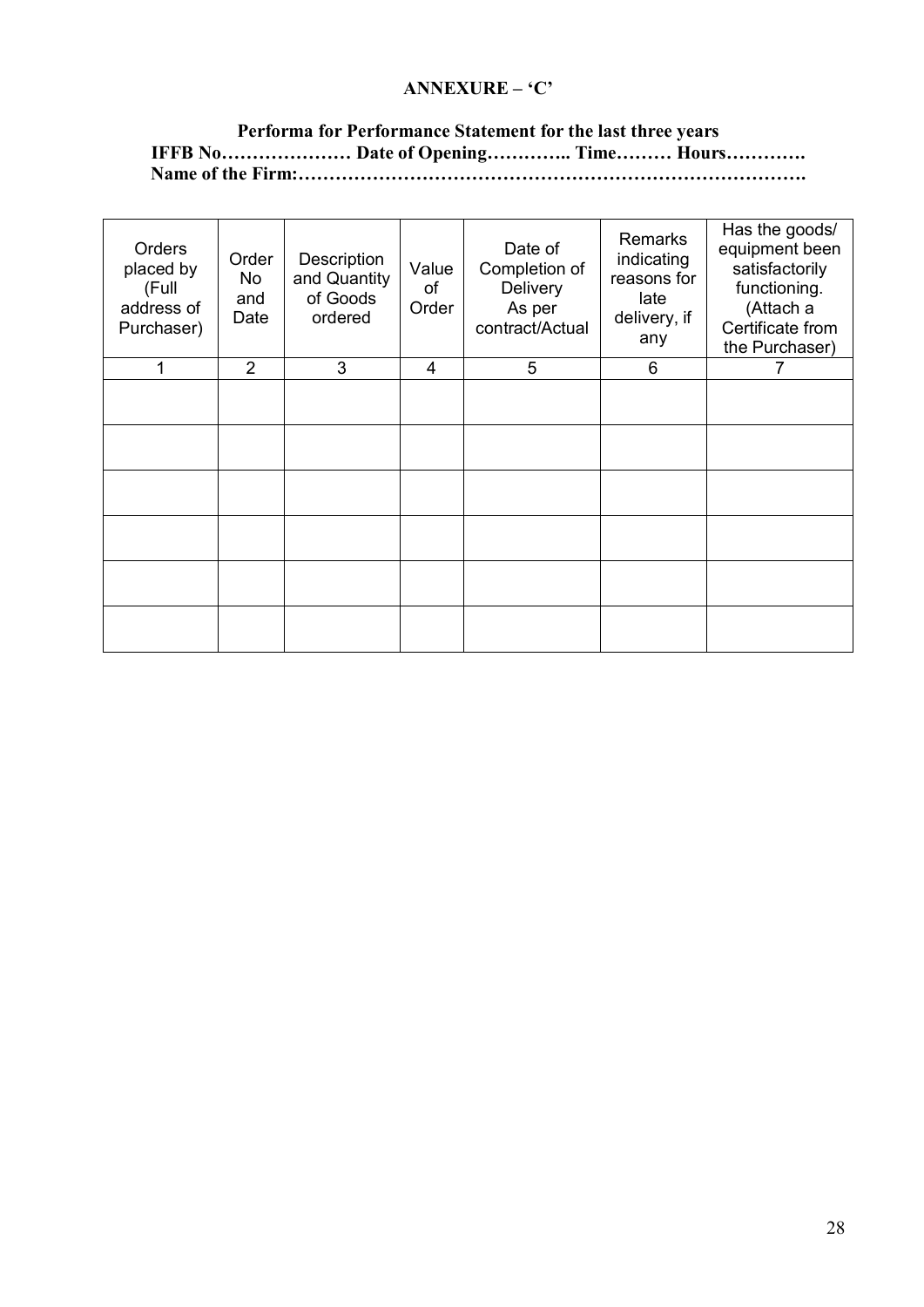## **ANNEXURE – 'D'**

## **CAPABILITY STATEMENT**

- 1. Name & Address of the Tenderer Phone:
- 2. Classifications 1. Manufacturer
- 2. Authorised Importer
- 3. Plant: a. Location
	- b. Description, Type & size of building
	- c. Is property on lease or free hold? If on lease indicate date of expiry of lease in such case
- 4. Type of equipment manufactured and supplied during last 2 years.

| Name of   | Capacity/Size | Nos. manufactured | Nos. of orders on hand |
|-----------|---------------|-------------------|------------------------|
| Equipment |               |                   |                        |

| 5. Types of equipments supplied during last 2 years other than those covered under 4 above. |
|---------------------------------------------------------------------------------------------|
|---------------------------------------------------------------------------------------------|

| Name of   | Capacity/Size | Name of      | Total Nos.  | No. of orders on |
|-----------|---------------|--------------|-------------|------------------|
| Equipment | and model     | Manufacturer | supplied in | hand             |
|           |               |              | karnataka   |                  |
|           |               |              |             |                  |
|           |               |              |             |                  |
|           |               |              |             |                  |

6. Turnover for similar equipments sold in last two years.

- 7. Details of Testing facilities available
- a. List testing equipment available
- b. Give details of tests which can be carried out on items offered
- c. Details of the testing organization available.

8. Personnel organization:

Give organization chart for following indicating clearly the No. of employers at various levels.

- 1. Quality assurance
- 2. Production
- 3. Marketing
- 4. Service
- 5. Spare parts
- 6. Administrative

9. Names of two buyers to whom similar equipment was supplied in the past and to whom reference may be made by the purchaser regarding the bidder's technical and delivery ability.

 $1.$   $\rule{0.2cm}{0.2cm} \rule{0.2cm}{0.2cm} \rule{0.2cm}{0.2cm} \rule{0.2cm}{0.2cm} 2.$   $\overline{\phantom{a}}$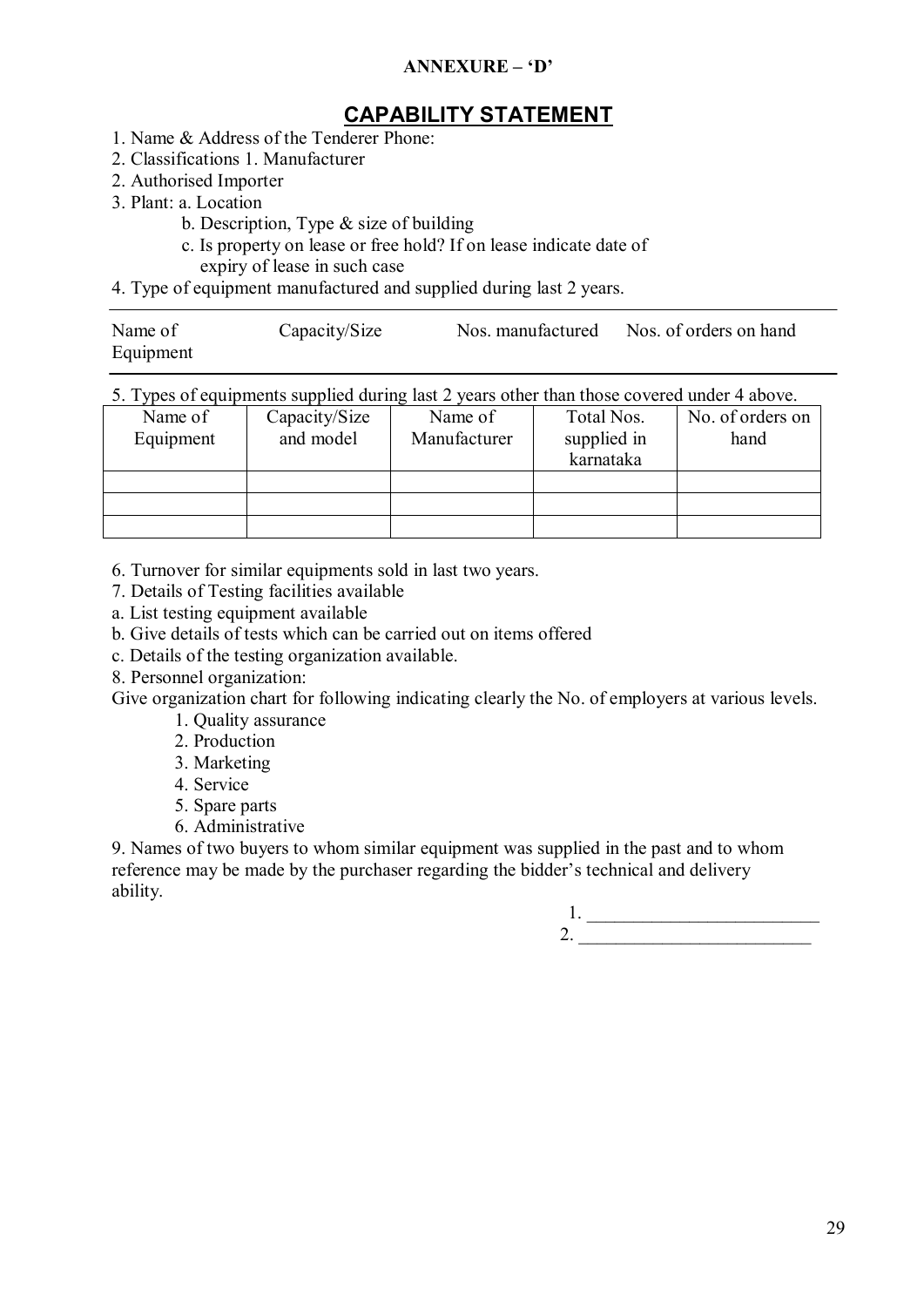### **ANNEXURE – 'E'**

| Sl.<br>N <sub>0</sub> | Item/specifi<br>cations | Qty. and<br>Unit | $Ex-$<br>Factory/ex-<br>warehouse/ex<br>showroom/of<br>f the shelf | <b>Inland</b><br>transport,<br>insurance<br>and other<br>local costs<br>incidental<br>to<br>delivery | <b>Sales</b><br>and<br>other<br><b>Taxes</b><br>payable<br>if<br>contract<br>awarded | Unit<br>Price<br>$4 + 5 + 6$ | <b>Total</b><br>Price<br>$3*7$ |
|-----------------------|-------------------------|------------------|--------------------------------------------------------------------|------------------------------------------------------------------------------------------------------|--------------------------------------------------------------------------------------|------------------------------|--------------------------------|
|                       | $\overline{2}$          | 3                | $\overline{\bf{4}}$                                                | 5                                                                                                    | 6                                                                                    | 7                            | 8                              |
|                       |                         |                  |                                                                    |                                                                                                      |                                                                                      |                              |                                |
|                       |                         |                  |                                                                    |                                                                                                      |                                                                                      |                              |                                |
|                       |                         |                  |                                                                    |                                                                                                      |                                                                                      |                              |                                |
|                       |                         |                  |                                                                    |                                                                                                      |                                                                                      |                              |                                |
|                       |                         |                  |                                                                    |                                                                                                      |                                                                                      |                              |                                |
|                       |                         |                  |                                                                    |                                                                                                      |                                                                                      |                              |                                |
|                       |                         |                  |                                                                    |                                                                                                      |                                                                                      |                              |                                |
|                       |                         |                  |                                                                    |                                                                                                      |                                                                                      |                              |                                |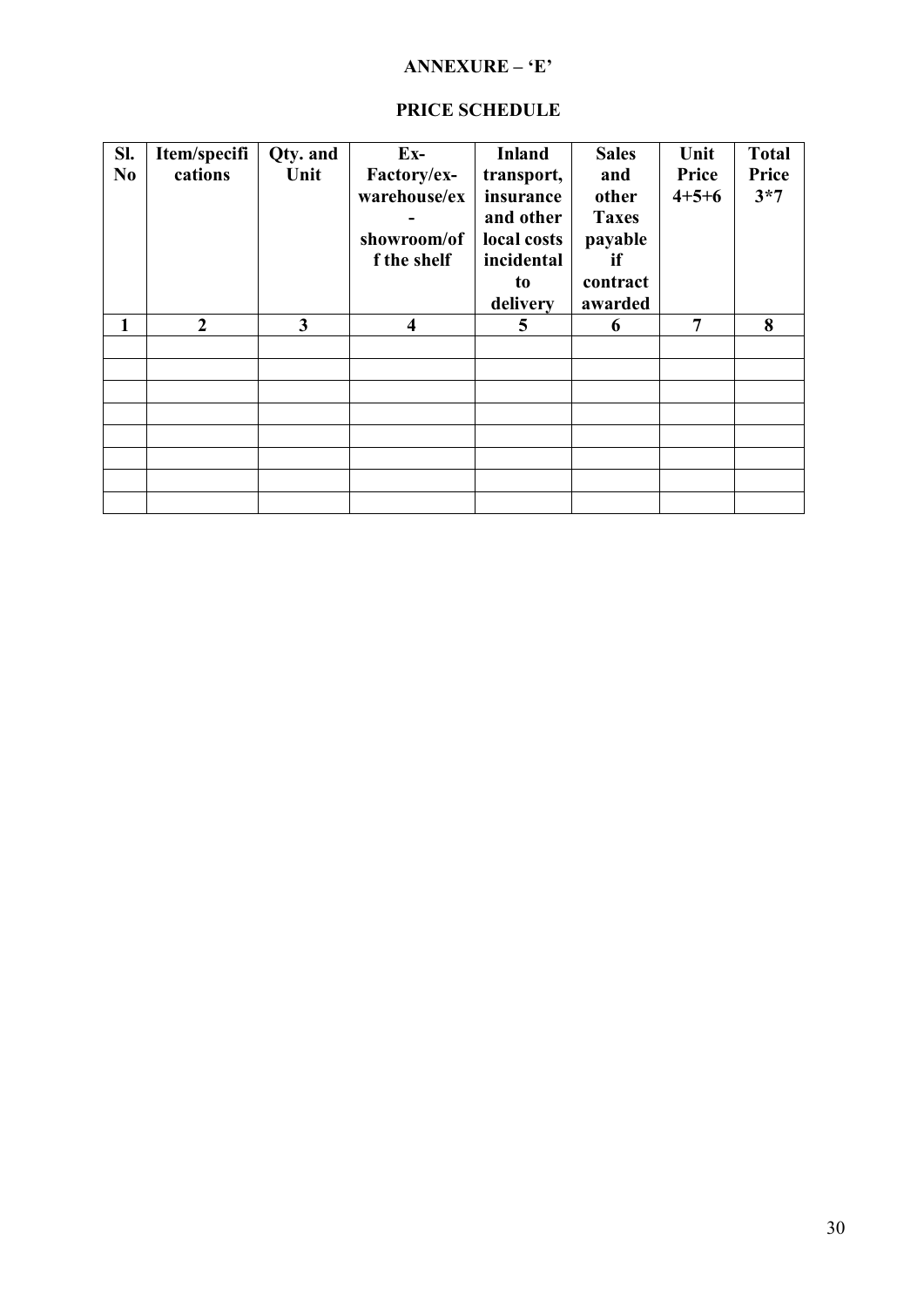Date:...................................

TO: (Name and address of purchaser)

Gentlemen and/or Ladies:

Having examined the Bidding Documents including Addenda No's............... *[Insert numbers]*, he receipt of which is hereby duly acknowledged, we, the undersigned, offer to supply and deliver....................................................... *(Description of Goods and Services)* in conformity with the said bidding documents for the sum of..................... *(Total bid amount in words and figures)*  or such other sums as may be ascertained in accordance with the Schedule of Prices attached herewith and made part of this bid.

We undertake, if our bid is accepted, to deliver the goods in accordance with the delivery schedule specified in the Schedule of Requirements.

If our bid is accepted, we will obtain the guarantee of a bank in a sum equivalent to 5% (five percent) of the Contract Price for the due performance of the Contract, in the form prescribed by the Purchaser.

We agree to abide by this bid for a period of............. *(Number)* days after the date fixed for bid opening under Clause 22 of the Instruction to Bidders and it shall remain binding upon us and may be accepted at any time before the expiration of that period.

Until a formal contract is prepared and executed, this bid, together with your written acceptance thereof and your notification of award shall constitute a binding Contract between us.

We undertake that, in competing for (and, if the award is made to us, in executing) the above contract, we will strictly observe the laws against fraud and corruption in force in India namely "Prevention of Corruption Act 1988".

Commissions or gratuities, if any, paid or to be paid by us to agents relating to this Bid, and to contract execution if we are awarded the contract, are listed below:

| Name and         | Amount in     | Purpose of  |
|------------------|---------------|-------------|
| address of agent | <b>Rupees</b> | Commission  |
|                  |               | or gratuity |

(if none, state "none"). We understand that you are not bound to accept the lowest or any bid you may receive. Dated this .... ... day of .......... ......... .... ..... 20.. ...

\_\_\_\_\_\_\_\_\_\_\_\_\_\_\_\_\_\_\_\_\_\_\_\_\_\_\_\_\_\_\_\_\_\_\_ \_\_\_\_\_\_\_\_\_\_\_\_\_\_\_\_\_\_\_\_\_\_\_\_\_\_\_\_\_\_\_\_\_\_\_

> *(Signature) (in the capacity of)*  Duly authorized to sign Bid for and on behalf of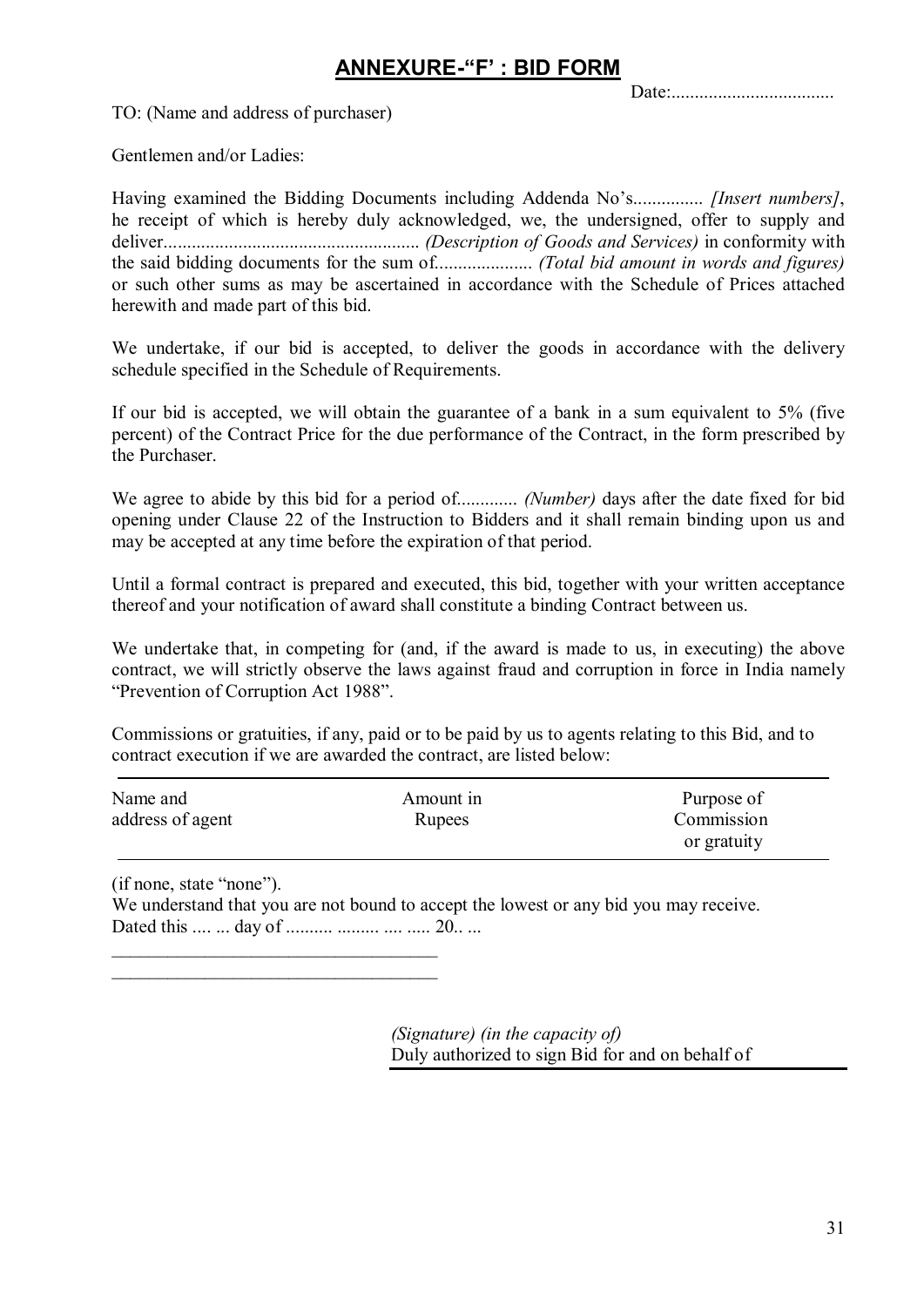#### **ANNEXURE – G : CONTRACT FORM**

THIS AGREEMENT is made on the …th day of …………, 20… between the *(Name of Purchaser)*………………. (hereinafter referred to as "the Purchaser") of the one part and *(Name of Supplier)* …………(hereinafter referred to as "the Supplier") of the other part : WHEREAS the Purchaser is desirous of purchasing ………….*(Quantity)* Steam Boiler system for Schools were the 500 above beneficiaries are there in Karnataka, had invited tenders. The Purchaser has accepted the bid of the Supplier for the supply of ………………Steam Boiler system) to …………. Division for the sum of Rs. ……………. (Rupees …………………………………

only) (hereinafter called "the Contract Amount").

#### **NOW THIS AGREEMENT WITNESSETH AS FOLLOWS:**

- 1. In this Agreement words and expressions shall have the same meanings as are respectively assigned to them in the Conditions of Contract referred to.
- 2. The following documents shall be deemed to form and be read and construed as part of this Agreement, viz.:
- (a) The Bid Form and the Price Schedule submitted by the Bidder/Supplier;
- (b) Letter of the supplier dated …………………. Offering reduced price;
- (c) The Schedule of Requirements;
- (d) The Technical Specifications;
- (e) The General Conditions of Contract;
- (f) The Special Conditions of Contract; and
- 3. In consideration of the payments to be made by the Purchaser to the Supplier as hereinafter mentioned, the Supplier hereby covenants with the Purchaser to supply Steam Boiler system of the Specification mentioned in the tender document and at the rate of Rs……… (Rupees ……………………………………………only) per Steam Boiler system in conformity in all respects with the provisions of the contract.
- 4. The Purchaser hereby covenants to pay the Supplier in consideration of the supply of Steam Boiler system in good condition to the schools, the particulars of which will be supplied by the purchaser well before the Steam Boiler system are brought by the supplier to the block level for delivery, the Contract Price or such other sum as may become payable under the
- provisions of the Contract at the times and in the manner prescribed by the Contract.
- 5. The supplier hereby agrees to the condition that, the Steam Boiler system supplied to the school shall be as per the sample Inspected by the Technical Team of the purchaser at the manufacture unit or stock yard of the supplier. The number of Steam Boiler system to be supplied may be varied by the Purchaser.
- 6. The supplier hereby agrees to the condition that, Steam Boiler system should be supplied to the schools concerned in good condition within 120 days from the date of issue of letter of intent. First dispatch must start on or before 15th day from the date of issue of letter of intent.
- 7. The supplier hereby agrees to the condition that, the Steam Boiler system supplied shall satisfy all technical specifications as mentioned in Tender Document, and also fulfill the provisions as mentioned in the Government Order No. ED ……………………….. Dated: ………….
- 8. The supplier hereby agrees to the condition that, the supplier hereby agrees to the condition that, penalty of 1% of the cost of Steam Boiler system not so supplied will be imposed for every week of delay, if the supply is not made within the specified date. The date on which the acknowledgement issued by concerned EO of the District is submitted to this office in person or by fax/e-mail is considered as date of delivery for calculation of delay penalty.
- 9. The supplier hereby agrees to the condition that, 90% of the cost of order for each School will be paid after the supply and installation of all the Steam Boiler system in concerned School. 10% shall be paid immediately after completion of quality and fuctioning verification, after deducting penalty/costs, if any.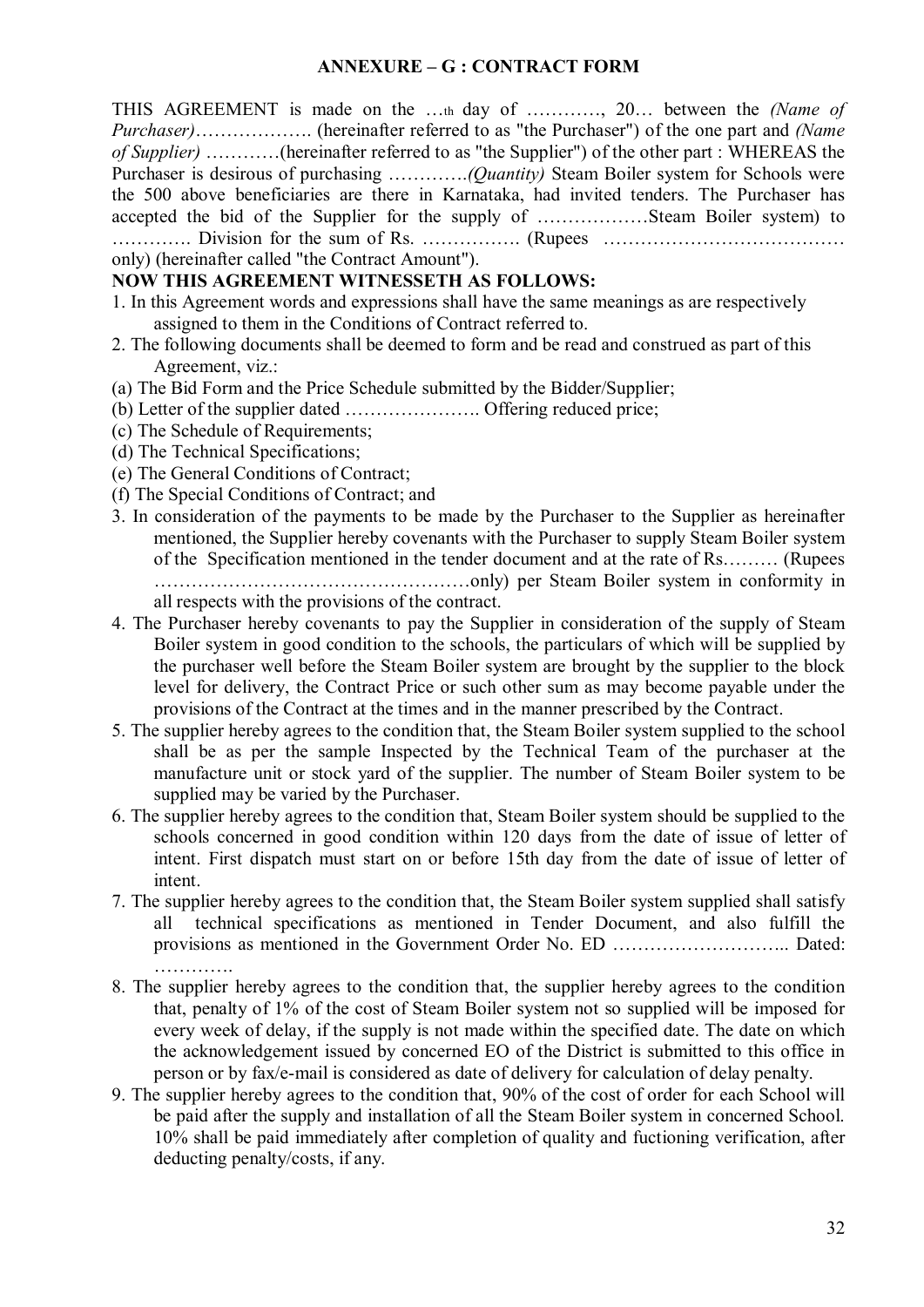- 10. The supplier hereby agrees to the condition that, the Supplier will be entirely responsible for payment of all taxes, duties, license fees, octopi, VAT and road permits etc., incurred until delivery of the contracted goods to the purchaser at the school level.
- 11. The supplier hereby agrees to the condition that, will be randomly selected from each district and put to test to ensure the quality of the goods supplied.
- 12. The supplier hereby agrees to the condition that, all the cost incurred towards Quality Test Verification of the Steam Boiler system supplied will be borne by the supplier only.
- 13. The supplier hereby agrees to the condition that, he will organize a free servicing at Shool level in every 3th month of the warranty and service period to ensure the fitting of the Steam Boiler system is properly working and safety done.
- 14. The supplier hereby agrees to provide list of service centers of his company at the district/ taluk level.
- 15. The supplier hereby agrees to the condition that, if the Steam Boiler system supplied are not according to the technical specification as per Tender Notification, the Commissioner for Public Instruction (purchaser) will have the powers to impose penalty or to order for exchange of the Steam Boiler system so supplied.
- 16. The supplier hereby agrees to the condition that, in addition, to the above deductions in payment, Bank Guarantee of 5% of the total value of contract amount has to be provided by the supplier which is valid up to 5 years from the date of issue of supply order, and that the Bank Guarantee will be released after completion of the warranty period of 5 years, subject to the fulfillment of the contract obligations.
- 17. The supplier hereby agrees to the condition that, the supplier shall ensure that the Steam Boiler system supplied are well fitted and are as per the specification mentioned in tender document and satisfy all the conditions laid down in the tender document.
- 18. Other conditions that are mentioned in tender document also holds good for procurement of Steam Boiler system for Schools have more than 500 beneficiaries in MDM.
- 19. The supplier hereby agrees to the condition that, brief particulars of the Steam Boiler system which shall be supplied by the Supplier are as under:
- 1. a. DESCRIPTION/ SPECIFICATION OF STEAM BOILER :
	- With all accessories which are necessary for the satisfactory and efficient operation of the Steam Boiler system specification shall be supplied by the supplier irrespective of the fact whether or not such minor accessories are specifically indicated in the Tender Document or Purchase Order.
- b. QUANTITY TO BE SUPPLIED : ………..
- c. UNIT PRICE IN Rs. ………
- d. TOTAL PRICE IN RS. …………..
- DELIVERY SCHEDULE: Within 120 Days from the date of issue of letter of intent.
- IN WITNESS where of the parties hereto have caused this Agreement to be executed in accordance with their respective laws the day and year first above written.
- Signed, Sealed and Delivered by the said (Purchaser) in the presence of:...........................
- Signed, Sealed and Delivered by the said (Name of the supplier with address) in the

presence of:.......................................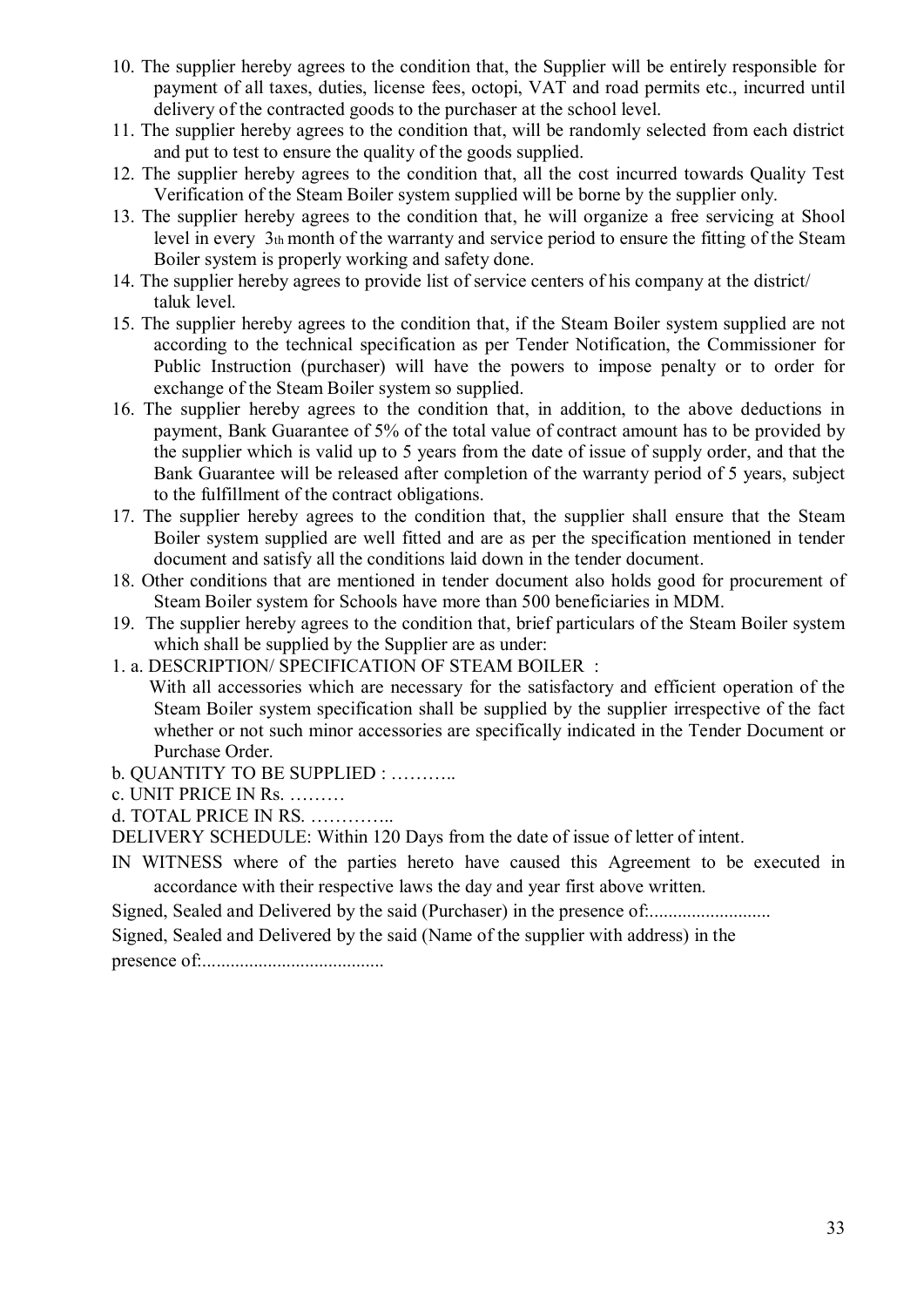#### **ANNEXURE – H : PERFORMANCE SECURITY FORM**

To: (Name of Purchaser)

**WHERE AS** ................................................................... (Name of Supplier) hereinafter called "the Supplier" has undertaken , in pursuance of Contract No................. dated,........... 20... to supply...................... .................................................(Description of Goods and Services) hereinafter called "the Contract".

**AND WHEREAS** it has been stipulated by you in the said Contract that the Supplier shall furnish you with a Bank Guarantee by a recognized bank for the sum specified therein as security for compliance with the Supplier's performance obligations in accordance with the Contract.

**AND WHEREAS** we have agreed to give the Supplier a Guarantee:

**THEREFORE WE** hereby affirm that we are Guarantors and responsible to you, on behalf of the Supplier, up to a total of ................................... ........................................ (Amount of the Guarantee in Words and Figures) and we undertake to pay you, upon your first written demand declaring the Supplier to be in default under the Contract and without cavil or argument, any sum or sums within the limit of ................................ (Amount of Guarantee) as aforesaid, without our needing to prove or to show grounds or reasons for your demand or the sum specified therein. This guarantee is valid until the ........day of.........................20......

> Signature and Seal of Guarantors ................................ Date......................20.... Address:......................... ........................................